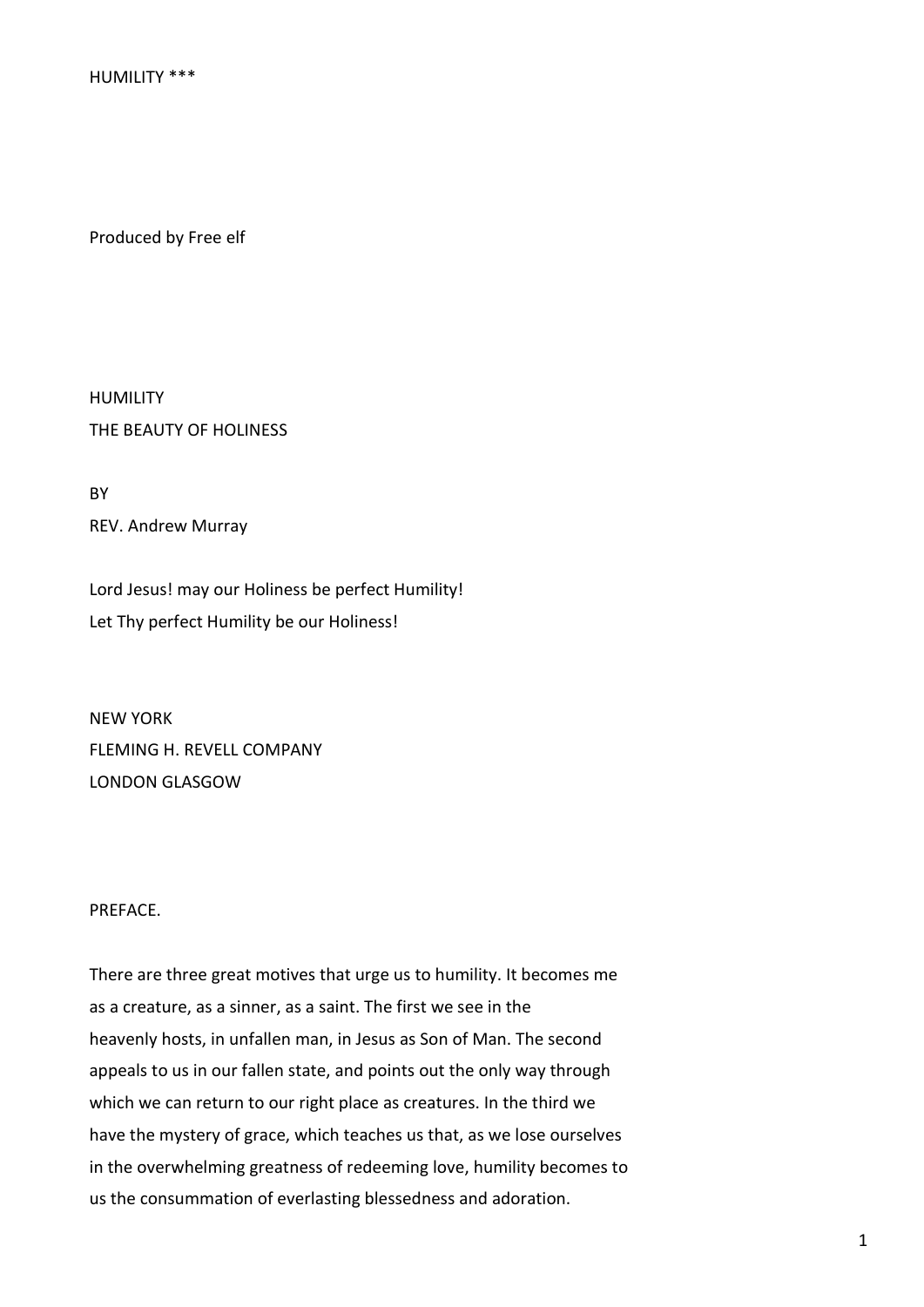In our ordinary religious teaching, the second aspect has been too exclusively put in the foreground, so that some have even gone to the extreme of saying that we must keep sinning if we are indeed to keep humble. Others again have thought that the strength of self-condemnation is the secret of humility. And the Christian life has suffered loss, where believers have not been distinctly guided to see that, even in our relation as creatures, nothing is more natural and beautiful and blessed than to be nothing, that God may be all; or where it has not been made clear that it is not sin that humbles most, but grace, and that it is the soul, led through its sinfulness to be occupied with God in His wonderful glory as God, as Creator and Redeemer, that will truly take the lowest place before Him.

In these meditations I have, for more than one reason, almost exclusively directed attention to the humility that becomes us as creatures. It is not only that the connection between humility and sin is so abundantly set forth in all our religious teaching, but because I believe that for the fullness of the Christian life it is indispensable that prominence be given to the other aspect. If Jesus is indeed to be our example in His lowliness, we need to understand the principles in which it was rooted, and in which we find the common ground on which we stand with Him, and in which our likeness to Him is to be attained. If we are indeed to be humble, not only before God but towards men, if humility is to be our joy, we must see that it is not only the mark of shame, because of sin, but, apart from all sin, a being clothed upon with the very beauty and blessedness of heaven and of Jesus. We shall see that just as Jesus found His glory in taking the form of a servant, so when He said to us, 'Whosoever would be first among you, shall be your servant,' He simply taught us the blessed truth that there is nothing so divine and heavenly as being the servant and helper of all. The faithful servant, who recognises his position, finds a real pleasure in supplying the wants of the master or his guests. When we see that humility is something infinitely deeper than contrition, and accept it as our participation in the life of Jesus, we shall begin to learn that it is our true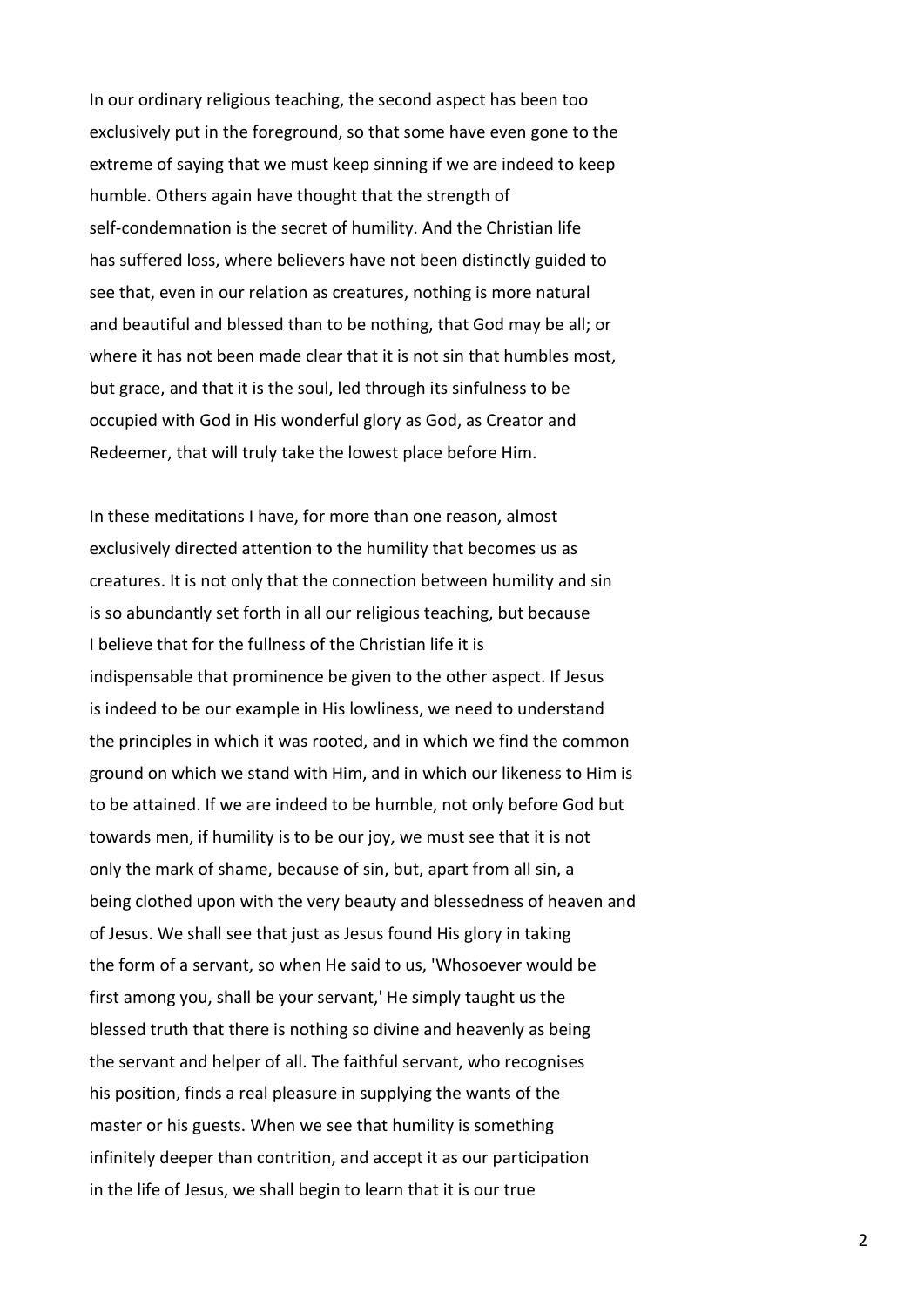nobility, and that to prove it in being servants of all is the highest fulfilment of our destiny, as men created in the image of God.

When I look back upon my own religious experience, or round upon the Church of Christ in the world, I stand amazed at the thought of how little humility is sought after as the distinguishing feature of the discipleship of Jesus. In preaching and living, in the daily intercourse of the home and social life, in the more special fellowship with Christians, in the direction and performance of work for Christ,--alas! how much proof there is that humility is not esteemed the cardinal virtue, the only root from which the graces can grow, the one indispensable condition of true fellowship with Jesus. That it should have been possible for men to say of those who claim to be seeking the higher holiness, that the profession has not been accompanied with increasing humility, is a loud call to all earnest Christians, however much or little truth there be in the charge, to prove that meekness and lowliness of heart are the chief mark by which they who follow the meek and lowly Lamb of God are to be known.

# **Contents**

### Humility:

- I. '' The Glory of the Creature
- II. '' The Secret of Redemption
- III. '' In the Life of Jesus
- IV. '' In the Teaching of Jesus
- V. '' In the Disciples of Jesus
- VI. '' In Daily Life
- VII. '' And Holiness
- VIII.'' And Sin
- IX. '' And Faith
- X. '' And Death to Self
- XI. '' And Happiness
- XII. '' And Exaltation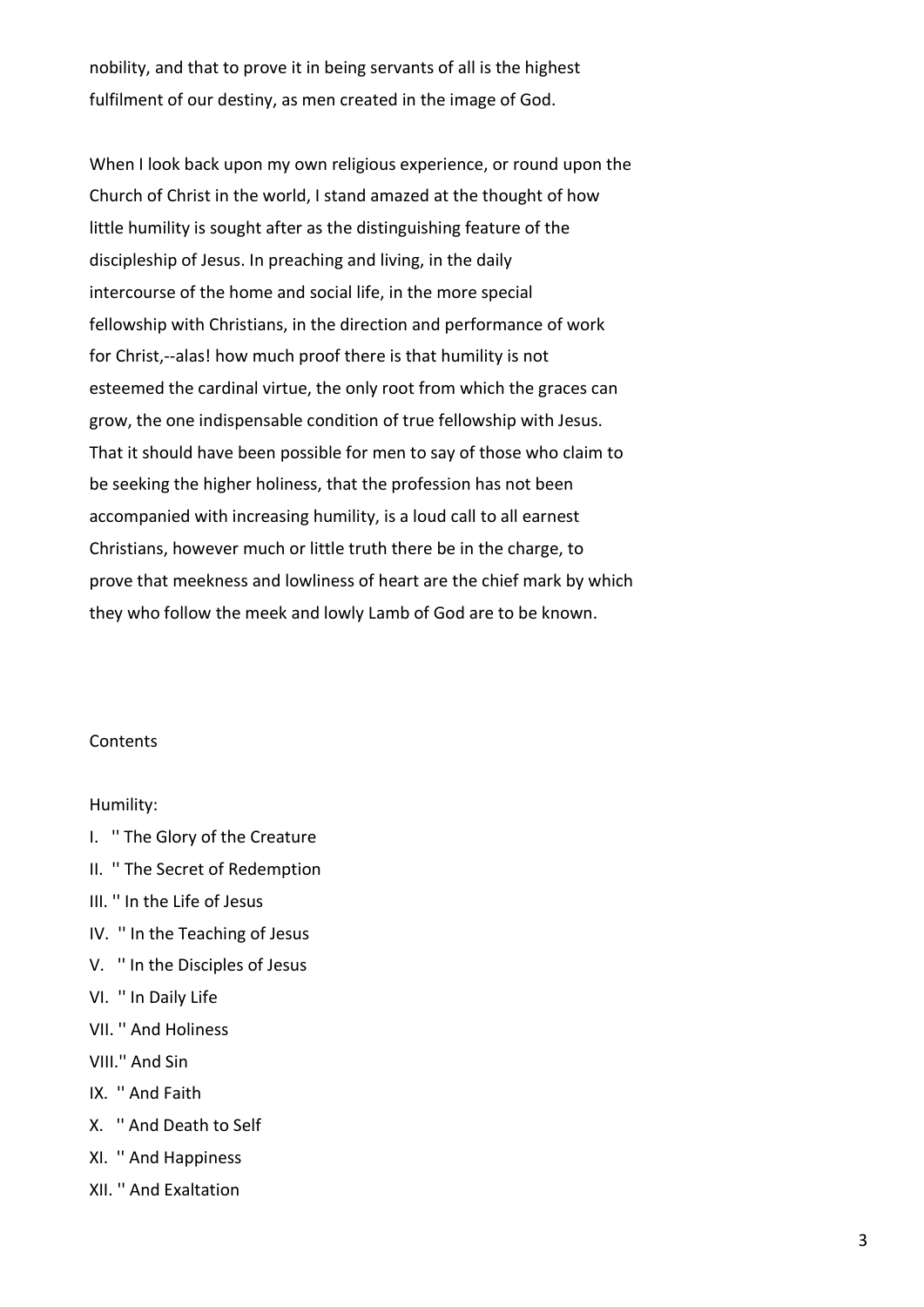**Notes** 

Humility: The Beauty of Holiness.

I.

Humility: The Glory of the Creature

\_'They shall cast their crowns before the throne, saying: Worthy art Thou, our Lord and our God, to receive the glory, and the honour and the power: for Thou didst create all things, and because of Thy will they were, and were created. ' --REV. iv. 11.

WHEN God created the universe, it was with the one object of making the creature partaker of His perfection and blessedness, and so showing forth in it the glory of His love and wisdom and power. God wished to reveal Himself in and through created beings by communicating to them as much of His own goodness and glory as they were capable of receiving. But this communication was not a giving to the creature something which it could possess in itself, a certain life or goodness, of which it had the charge and disposal. By no means. But as God is the ever-living, ever-present, ever-acting One, who upholdeth all things by the word of His power, and in whom all things exist, the relation of the creature to God could only be one of unceasing, absolute, universal dependence. As truly as God by His power once created, so truly by that same power must God every moment maintain. The creature has not only to look back to the origin and first beginning of existence, and acknowledge that it there owes everything to God; its chief care, its highest virtue, its only happiness, now and through all eternity, is to present itself an empty vessel, in which God can dwell and manifest His power and goodness.

The life God bestows is imparted not once for all, but each moment continuously, by the unceasing operation of His mighty power.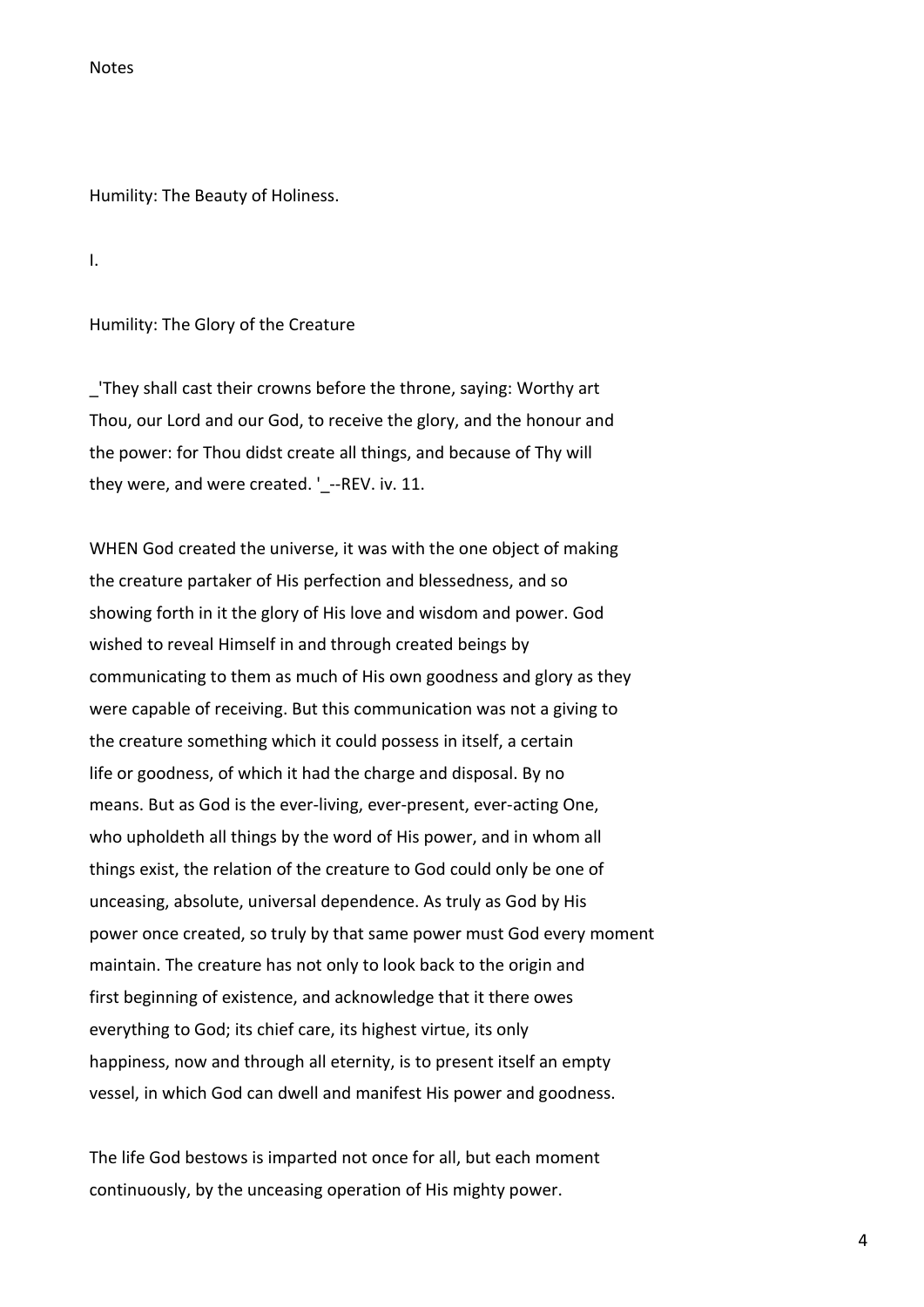Humility, the place of entire dependence on God, is, from the very nature of things, the first duty and the highest virtue of the creature, and the root of every virtue.

And so pride, or the loss of this humility, is the root of every sin and evil. It was when the now fallen angels began to look upon themselves with self-complacency that they were led to disobedience, and were cast down from the light of heaven into outer darkness. Even so it was, when the serpent breathed the poison of his pride, the desire to be as God, into the hearts of our first parents, that they too fell from their high estate into all the wretchedness in which man is now sunk. In heaven and earth, pride, self-exaltation, is the gate and the birth, and the curse, of hell. (See Note A.)

Hence it follows that nothing can be our redemption, but the restoration of the lost humility, the original and only true relation of the creature to its God. And so Jesus came to bring humility back to earth, to make us partakers of it, and by it to save us. In heaven He humbled Himself to become man. The humility we see in Him possessed Him in heaven; it brought Him, He brought it, from there. Here on earth 'He humbled Himself, and became obedient unto death'; His humility gave His death its value, and so became our redemption. And now the salvation He imparts is nothing less and nothing else than a communication of His own life and death, His own disposition and spirit, His own humility, as the ground and root of His relation to God and His redeeming work. Jesus Christ took the place and fulfilled the destiny of man, as a creature, by His life of perfect humility. His humility is our salvation. His salvation is our humility.

And so the life of the saved ones, of the saints, must needs bear this stamp of deliverance from sin, and full restoration to their original state; their whole relation to God and man marked by an all-pervading humility. Without this there can be no true abiding in God's presence, or experience of His favour and the power of His Spirit; without this no abiding faith, or love or joy or strength. Humility is the only soil in which the graces root; the lack of humility is the sufficient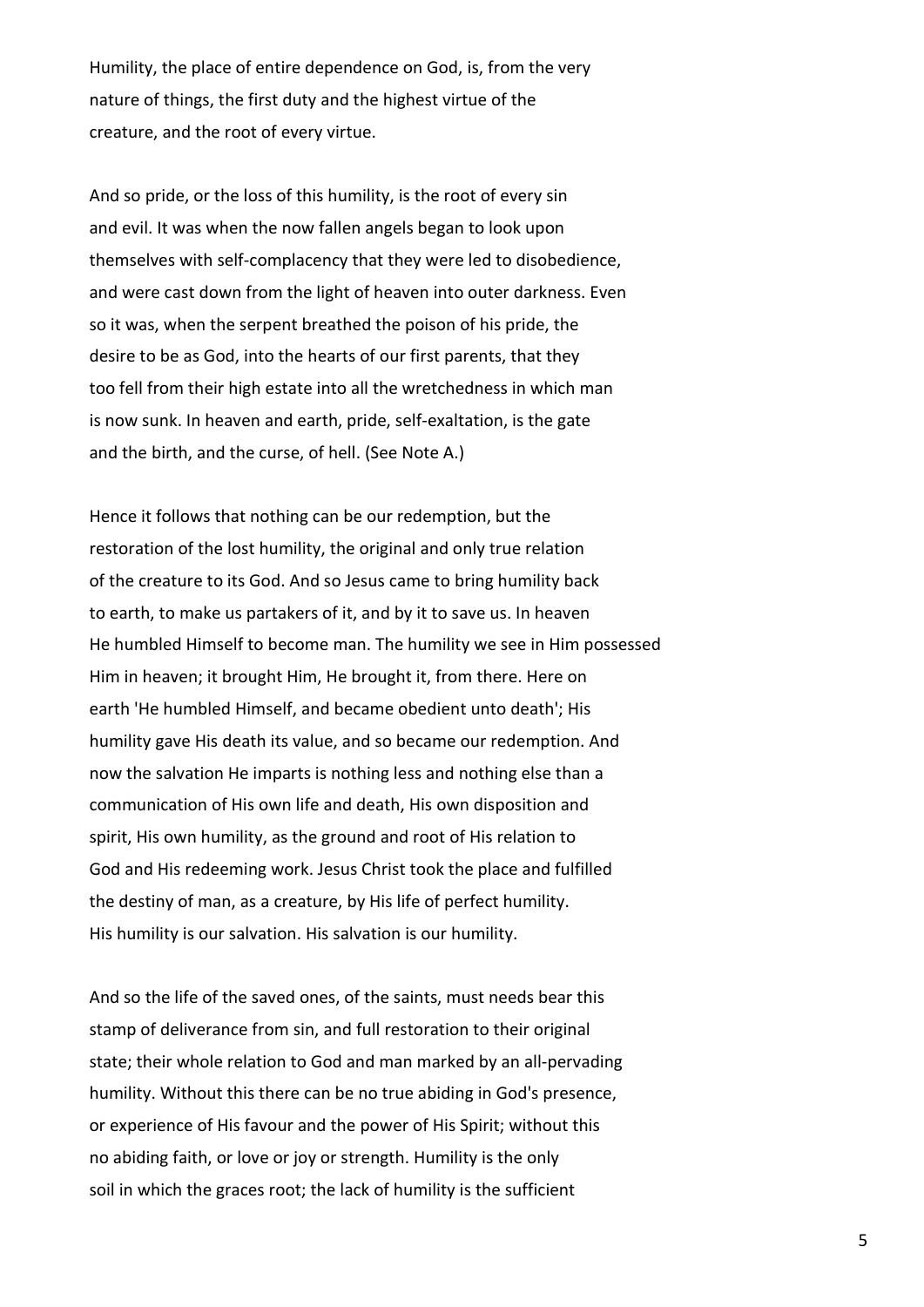explanation of every defect and failure. Humility is not so much a grace or virtue along with others; it is the root of all, because it alone takes the right attitude before God, and allows Him as God to do all.

God has so constituted us as reasonable beings, that the truer the insight into the real nature or the absolute need of a command, the readier and fuller will be our obedience to it. The call to humility has been too little regarded in the Church because its true nature and importance has been too little apprehended. It is not a something which we bring to God, or He bestows; it is simply the sense of entire nothingness, which comes when we see how truly God is all, and in which we make way for God to be all. When the creature realises that this is the true nobility, and consents to be with his will, his mind, and his affections, the form, the vessel in which the life and glory of God are to work and manifest themselves, he sees that humility is simply acknowledging the truth of his position as creature, and yielding to God His place.

In the life of earnest Christians, of those who pursue and profess holiness, humility ought to be the chief mark of their uprightness. It is often said that it is not so. May not one reason be that in the teaching and example of the Church, it has never had that place of supreme importance which belongs to it? And that this, again, is owing to the neglect of this truth, that strong as sin is as a motive to humility, there is one of still wider and mightier influence, that which makes the angels, that which made Jesus, that which makes the holiest of saints in heaven, so humble; that the first and chief mark of the relation of the creature, the secret of his blessedness, is the humility and nothingness which leaves God free to be all?

I am sure there are many Christians who will confess that their experience has been very much like my own in this, that we had long known the Lord without realising that meekness and lowliness of heart are to be the distinguishing feature of the disciple as they were of the Master. And further, that this humility is not a thing that will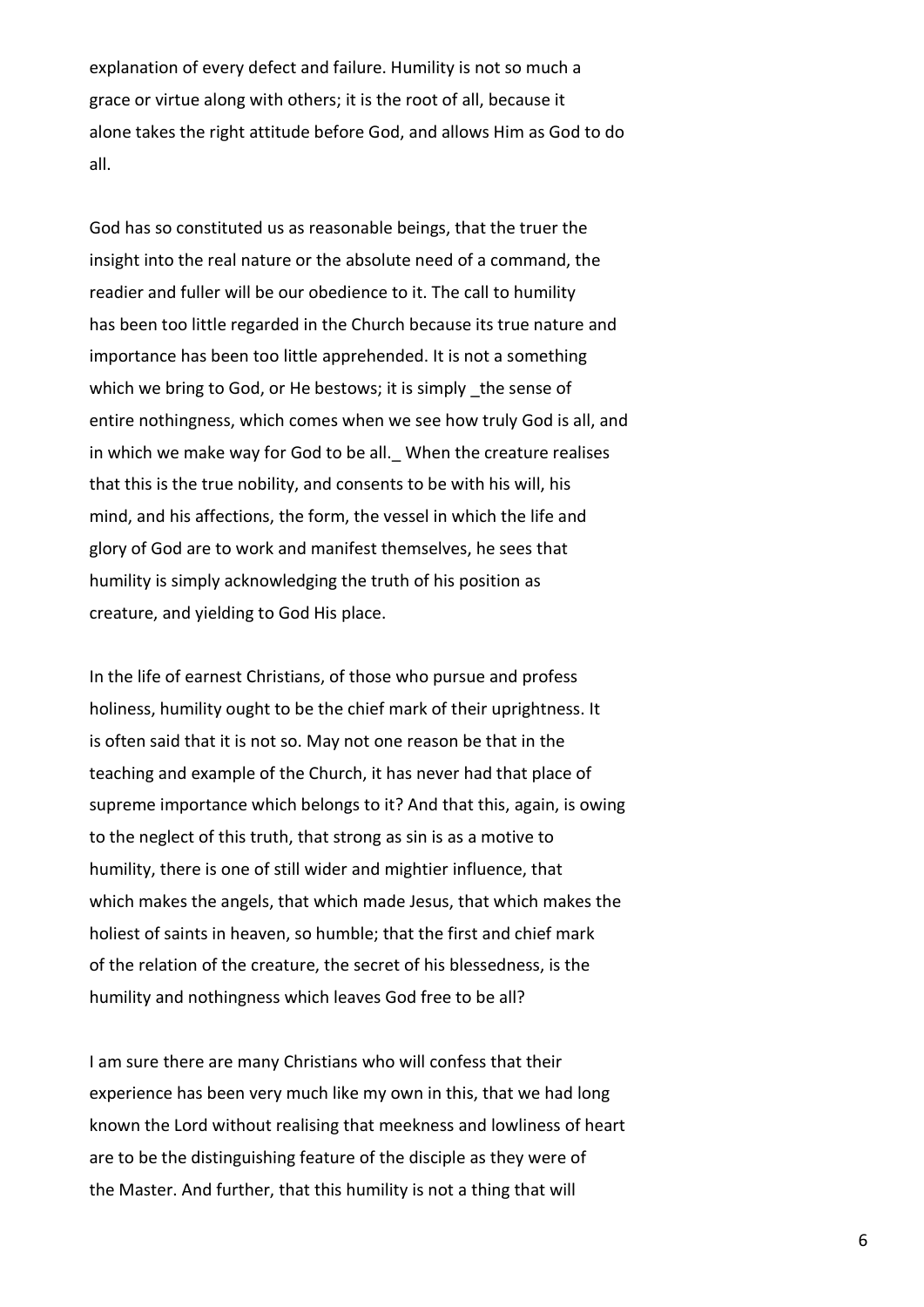come of itself, but that it must be made the object of special desire and prayer and faith and practice. As we study the word, we shall see what very distinct and oft-repeated instructions Jesus gave His disciples on this point, and how slow they were in understanding Him. Let us, at the very commencement of our meditations, admit that there is nothing so natural to man, nothing so insidious and hidden from our sight, nothing so difficult and dangerous, as pride. Let us feel that nothing but a very determined and persevering waiting on God and Christ will discover how lacking we are in the grace of humility, and how impotent to obtain what we seek. Let us study the character of Christ until our souls are filled with the love and admiration of His lowliness. And let us believe that, when we are broken down under a sense of our pride, and our impotence to cast it out, Jesus Christ Himself will come in to impart this grace too, as a part of His wondrous life within us.

Humility: The Beauty of Holiness

II.

Humility: The Secret of Redemption.

\_'Have this mind in you which was also in Christ Jesus: who emptied Himself; taking the form of a servant; and humbled Himself; becoming obedient even unto death. Wherefore God also highly exalted Him.'\_ --PHIL. ii. 5-7.

NO tree can grow except on the root from which it sprang. Through all its existence it can only live with the life that was in the seed that gave it being. The full apprehension of this truth in its application to the first and the Second Adam cannot but help us greatly to understand both the need and the nature of the redemption there is in Jesus.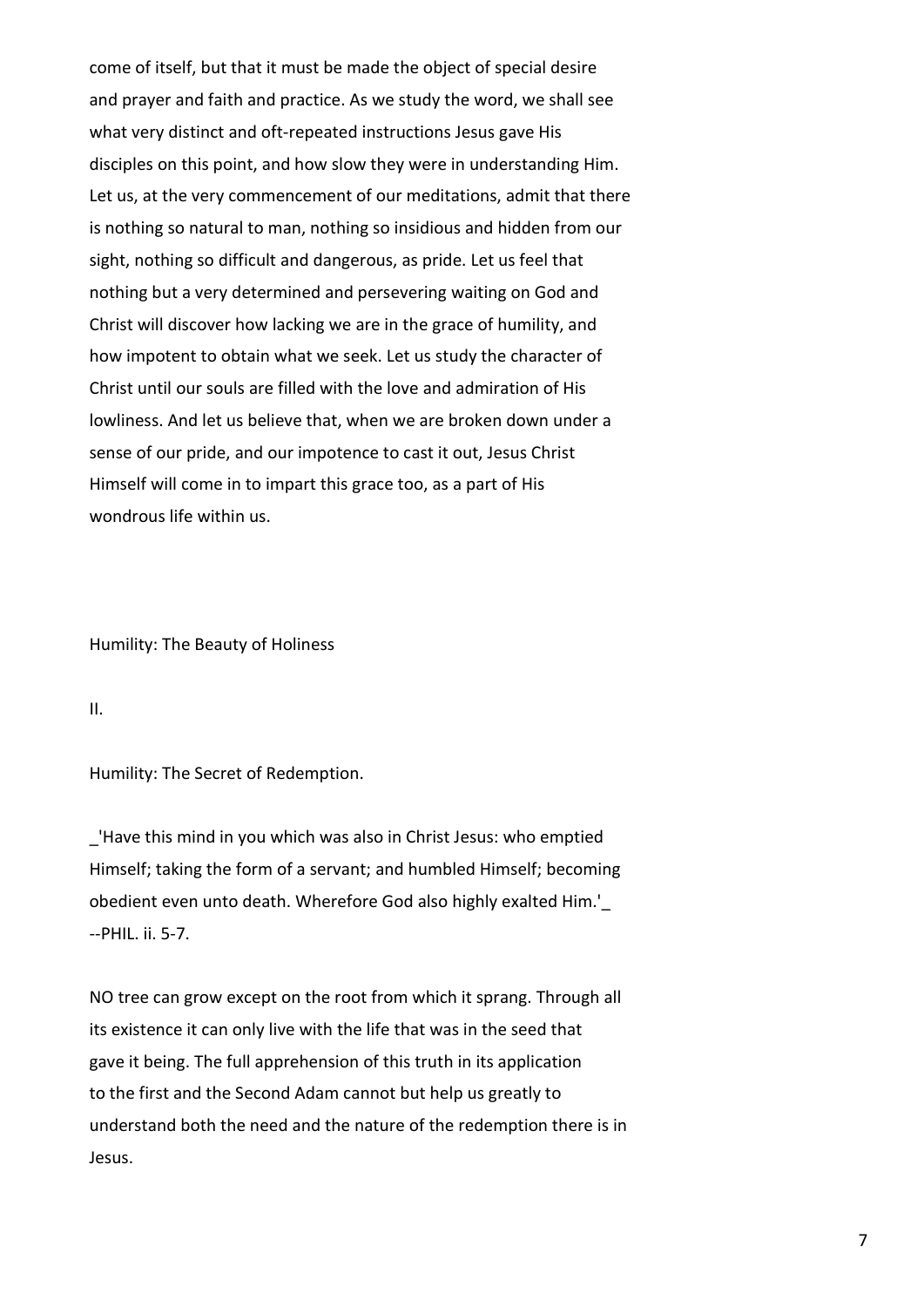The Need. --When the Old Serpent, he who had been cast out from heaven for his pride, whose whole nature as devil was pride, spoke his words of temptation into the ear of Eve, these words carried with them the very poison of hell. And when she listened, and yielded her desire and her will to the prospect of being as God, knowing good and evil, the poison entered into her soul and blood and life, destroying forever that blessed humility and dependence upon God which would have been our everlasting happiness. And instead of this, her life and the life of the race that sprang from her became corrupted to its very root with that most terrible of all sins and all curses, the poison of Satan's own pride. All the wretchedness of which this world has been the scene, all its wars and bloodshed among the nations, all its selfishness and suffering, all its ambitions and jealousies, all its broken hearts and embittered lives, with all its daily unhappiness, have their origin in what this cursed, hellish pride, either our own, or that of others, has brought us. It is pride that made redemption needful; it is from our pride we need above everything to be redeemed. And our insight into the need of redemption will largely depend upon our knowledge of the terrible nature of the power that has entered our being.

No tree can grow except on the root from which it sprang. The power that Satan brought from hell, and cast into man's life, is working daily, hourly, with mighty power throughout the world. Men suffer from it; they fear and fight and flee it; and yet they know not whence it comes, whence it has its terrible supremacy. No wonder they do not know where or how it is to be overcome. Pride has its root and strength in a terrible spiritual power, outside of us as well as within us; as needful as it is that we confess and deplore it as our very own, is to know it in its Satanic origin. If this leads us to utter despair of ever conquering or casting it out, it will lead us all the sooner to that supernatural power in which alone our deliverance is to be found--the redemption of the Lamb of God. The hopeless struggle against the workings of self and pride within us may indeed become still more hopeless as we think of the power of darkness behind it all; the utter despair will fit us the better for realising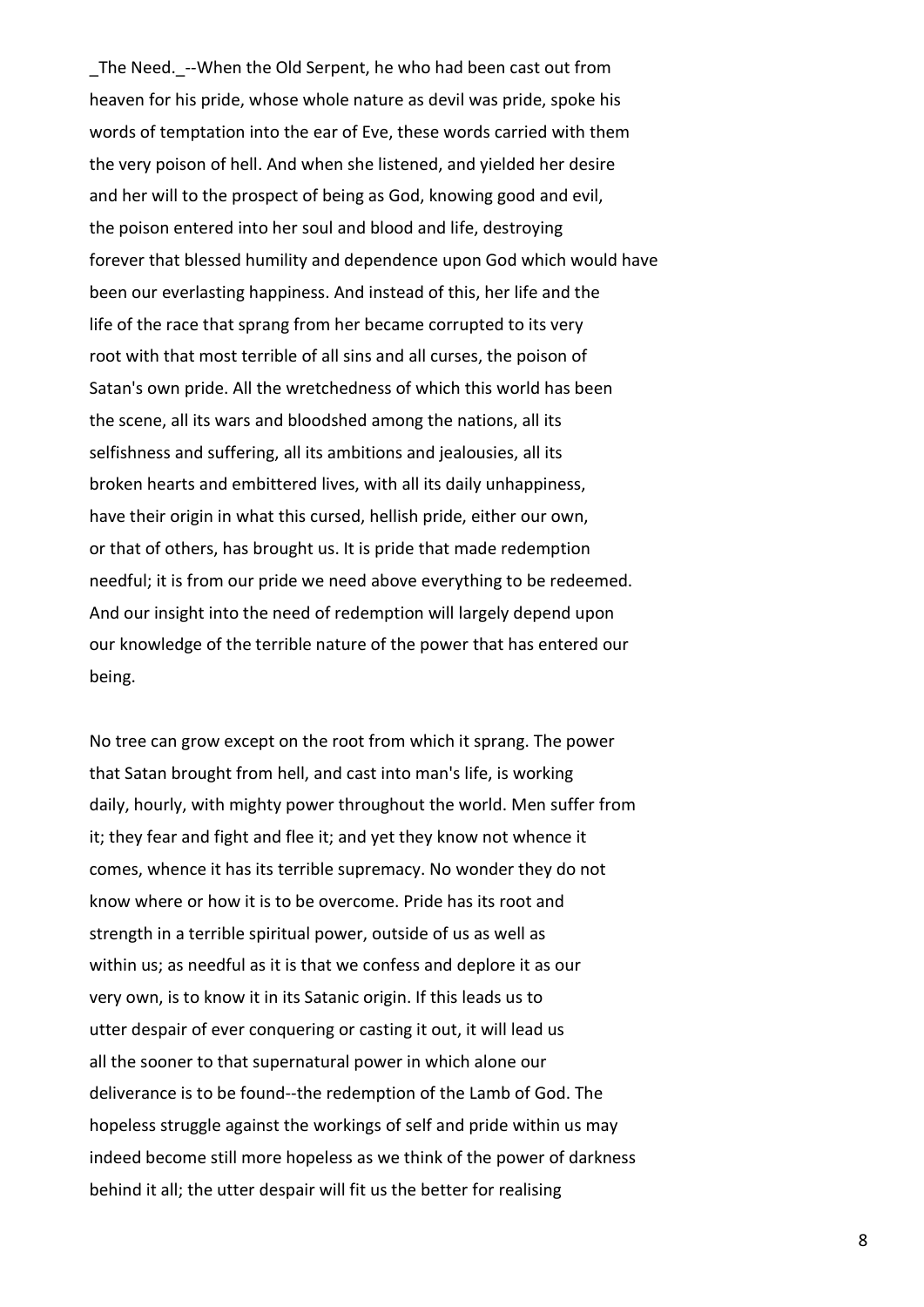and accepting a power and a life outside of ourselves too, even the humility of heaven as brought down and brought nigh by the Lamb of God, to cast out Satan and his pride.

No tree can grow except on the root from which it sprang. Even as we need to look to the first Adam and his fall to know the power of the sin within us, we need to know well the Second Adam and His power to give within us a life of humility as real and abiding and overmastering as has been that of pride. We have our life from and in Christ, as truly, yea more truly, than from and in Adam. We are to walk 'rooted in Him,' 'holding fast the Head from whom the whole body increaseth with the increase of God.' The life of God which in the incarnation entered human nature, is the root in which we are to stand and grow; it is the same almighty power that worked there, and thence onward to the resurrection, which works daily in us. Our one need is to study and know and trust the life that has been revealed in Christ as the life that is now ours, and waits for our consent to gain possession and mastery of our whole being.

In this view it is of inconceivable importance that we should have right thoughts of what Christ is, of what really constitutes Him the Christ, and specially of what may be counted His chief characteristic, the root and essence of all His character as our Redeemer. There can be but one answer: it is His humility. What is the incarnation but His heavenly humility, His emptying Himself and becoming man? What is His life on earth but humility; His taking the form of a servant? And what is His atonement but humility? 'He humbled Himself and became obedient unto death.' And what is His ascension and His glory, but humility exalted to the throne and crowned with glory? 'He humbled Himself, therefore God highly exalted Him.' In heaven, where He was with the Father, in His birth, in His life, in His death, in His sitting on the throne, it is all, it is nothing but humility. Christ is the humility of God embodied in human nature; the Eternal Love humbling itself, clothing itself in the garb of meekness and gentleness, to win and serve and save us. As the love and condescension of God makes Him the benefactor and helper and servant of all, so Jesus of necessity was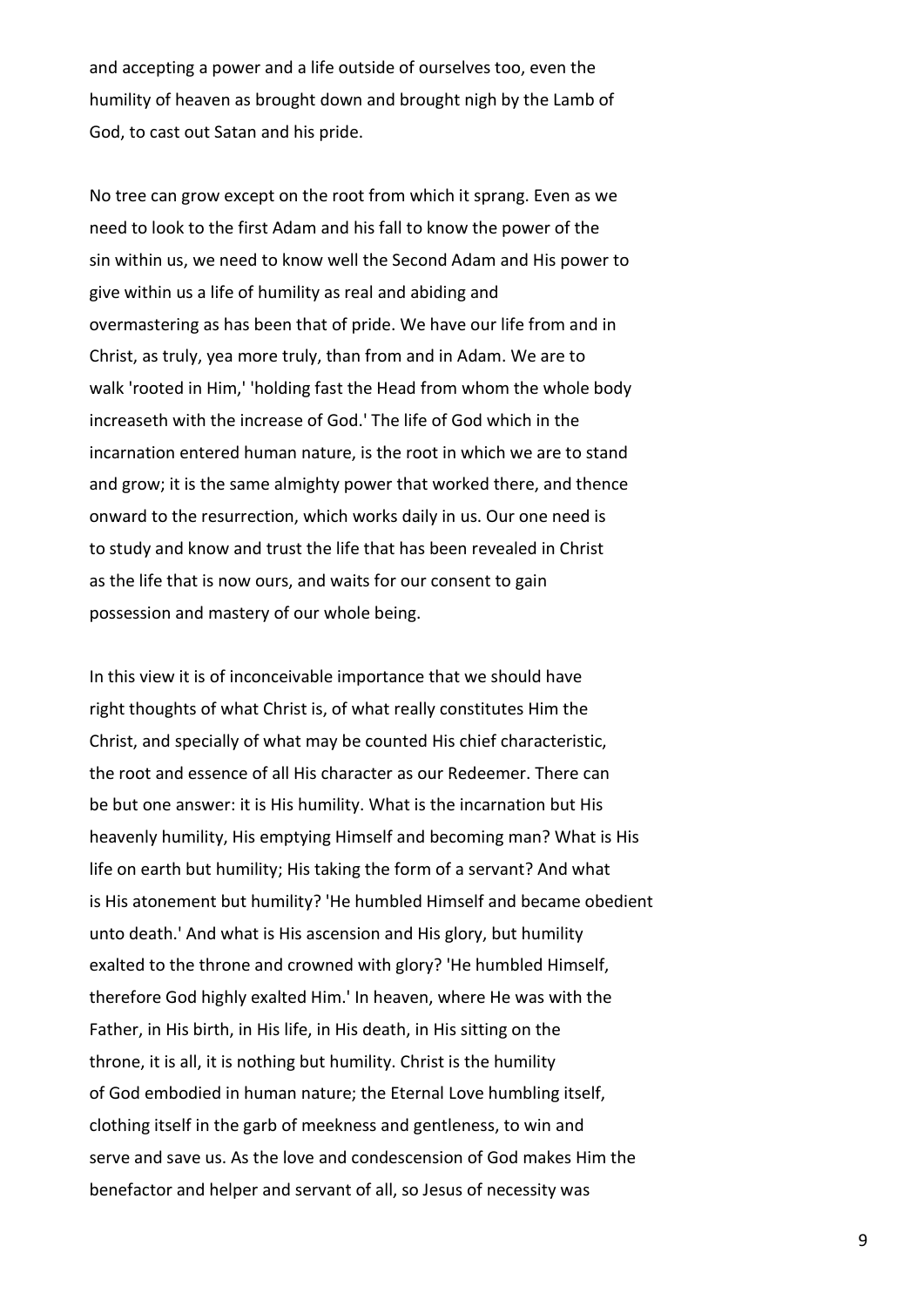the Incarnate Humility. And so He is still in the midst of the throne, the meek and lowly Lamb of God.

If this be the root of the tree, its nature must be seen in every branch and leaf and fruit. If humility be the first, the all-including grace of the life of Jesus,--if humility be the secret of His atonement,--then the health and strength of our spiritual life will entirely depend upon our putting this grace first too, and making humility the chief thing we admire in Him, the chief thing we ask of Him, the one thing for which we sacrifice all else. (See Note B.)

Is it any wonder that the Christian life is so often feeble and fruitless, when the very root of the Christ life is neglected, is unknown? Is it any wonder that the joy of salvation is so little felt, when that in which Christ found it and brings it, is so little sought? Until a humility which will rest in nothing less than the end and death of self; which gives up all the honour of men as Jesus did, to seek the honour that comes from God alone; which absolutely makes and counts itself nothing, that God may be all, that the Lord alone may be exalted,--until such a humility be what we seek in Christ above our chief joy, and welcome at any price, there is very little hope of a religion that will conquer the world.

I cannot too earnestly plead with my reader, if possibly his attention has never yet been specially directed to the want there is of humility within him or around him, to pause and ask whether he sees much of the spirit of the meek and lowly Lamb of God in those who are called by His name. Let him consider how all want of love, all indifference to the needs, the feelings, the weakness of others; all sharp and hasty judgments and utterances, so often excused under the plea of being outright and honest; all manifestations of temper and touchiness and irritation; all feelings of bitterness and estrangement, have their root in nothing but pride, that ever seeks itself, and his eyes will be opened to see how a dark, shall I not say a devilish pride, creeps in almost everywhere, the assemblies of the saints not excepted. Let him begin to ask what would be the effect, if in himself and around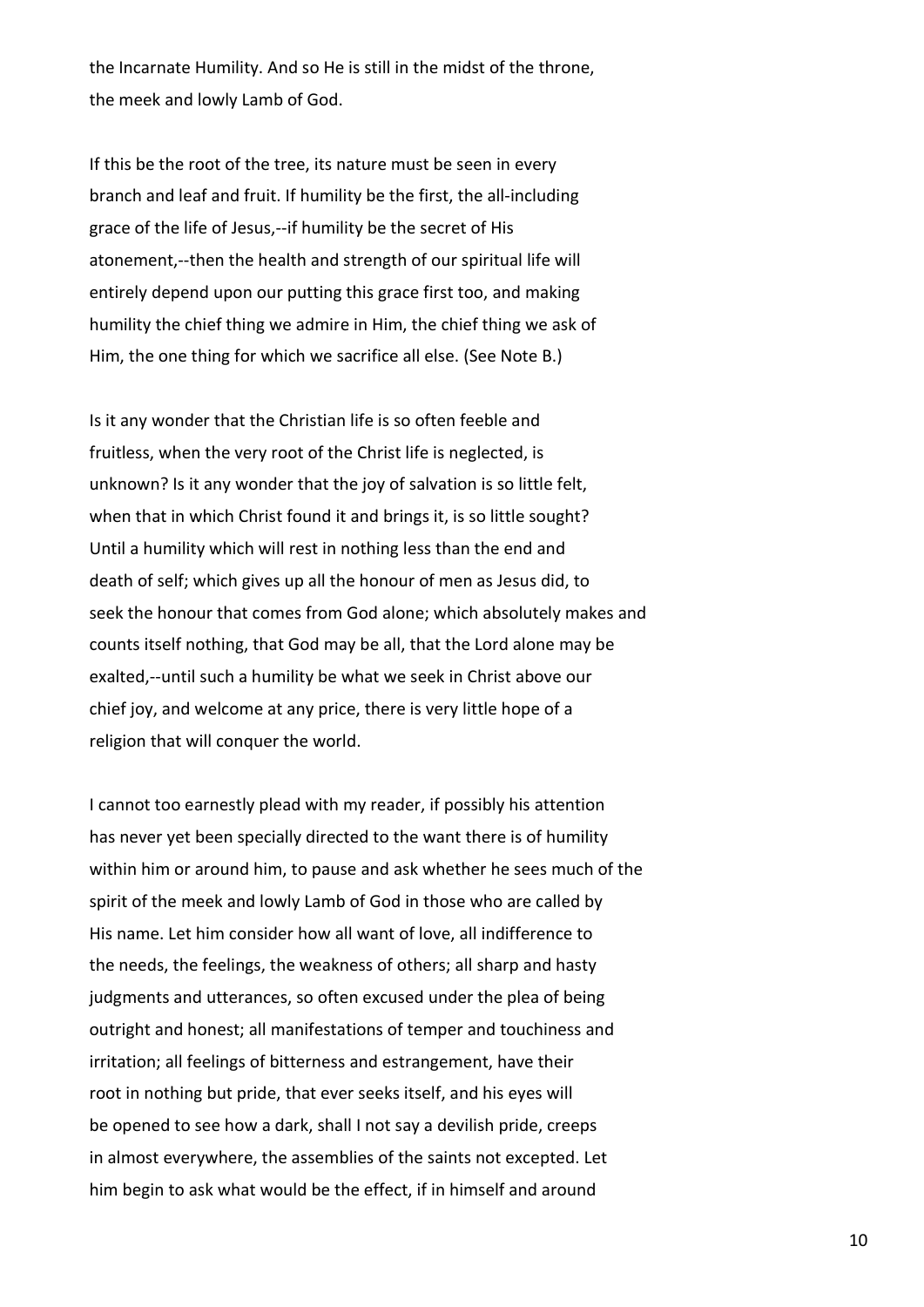him, if towards fellow-saints and the world, believers were really permanently guided by the humility of Jesus; and let him say if the cry of our whole heart, night and day, ought not to be, Oh for the humility of Jesus in myself and all around me! Let him honestly fix his heart on his own lack of the humility which has been revealed in the likeness of Christ's life, and in the whole character of His redemption, and he will begin to feel as if he had never yet really known what Christ and His salvation is.

Believer! study the humility of Jesus . This is the secret, the hidden root of thy redemption. Sink down into it deeper day by day. Believe with thy whole heart that this Christ, whom God has given thee, even as His divine humility wrought the work for thee, will enter in to dwell and work within thee too, and make thee what the Father would have thee be.

Humility: The Beauty of Holiness

III.

The Humility of Jesus.

\_'I am in the midst of you as he that serveth.'\_--LUKE xxii. 26.

IN the Gospel of John we have the inner life of our Lord laid open to us. Jesus speaks frequently of His relation to the Father, of the motives by which He is guided, of His consciousness of the power and spirit in which He acts. Though the word humble does not occur, we shall nowhere in Scripture see so clearly wherein His humility consisted. We have already said that this grace is in truth nothing but that simple consent of the creature to let God be all, in virtue of which it surrenders itself to His working alone. In Jesus we shall see how both as the Son of God in heaven, and as man upon earth, He took the place of entire subordination, and gave God the honour and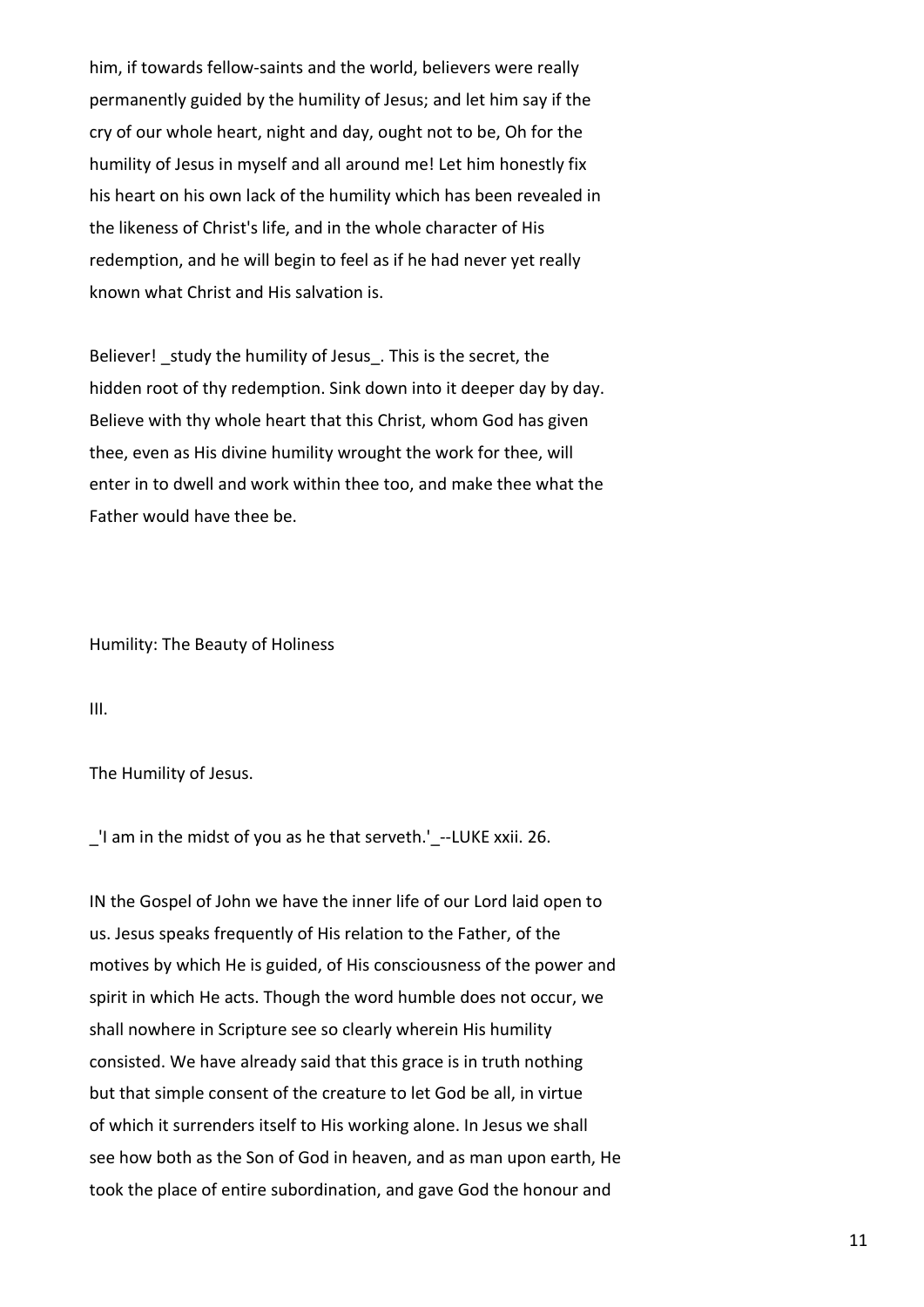the glory which is due to Him. And what He taught so often was made true to Himself: 'He that humbleth him: shall be exalted.' As it is written, 'He humbled Himself, therefore God highly exalted Him.'

Listen to the words in which our Lord speaks of His relation to the Father, and how unceasingly He uses the words \_not\_, and \_nothing\_, of Himself. The not I, in which Paul expresses his relation to Christ, is the very spirit of what Christ says of His relation the Father.

'The Son can do nothing of Himself' (John v. 19).

'I can of My own self do nothing ; My judgment is just, because I seek not Mine own will' (John v 30).

'I receive not glory from men' (John v. 41).

'I am come not to do Mine own will' (John vi. 38).

'My teaching is not Mine' (John vii. 16).

'I am not come of Myself' (John vii. 28).

'I do \_nothing\_ of Myself' (John vii. 28).

'I have not come of Myself, but He sent Me' (John viii. 42).

'I seek not Mine own glory' (John viii. 50).

'The words that I say, I speak not from Myself' (John xiv. 10).

'The word which ye hear is not Mine' (John xiv. 24).

These words open to us the deepest roots of Christ's life and work. They tell us how it was that the Almighty God was able to work His mighty redemptive work through Him. They show what Christ counted the state of heart which became Him as the Son of the Father. They teach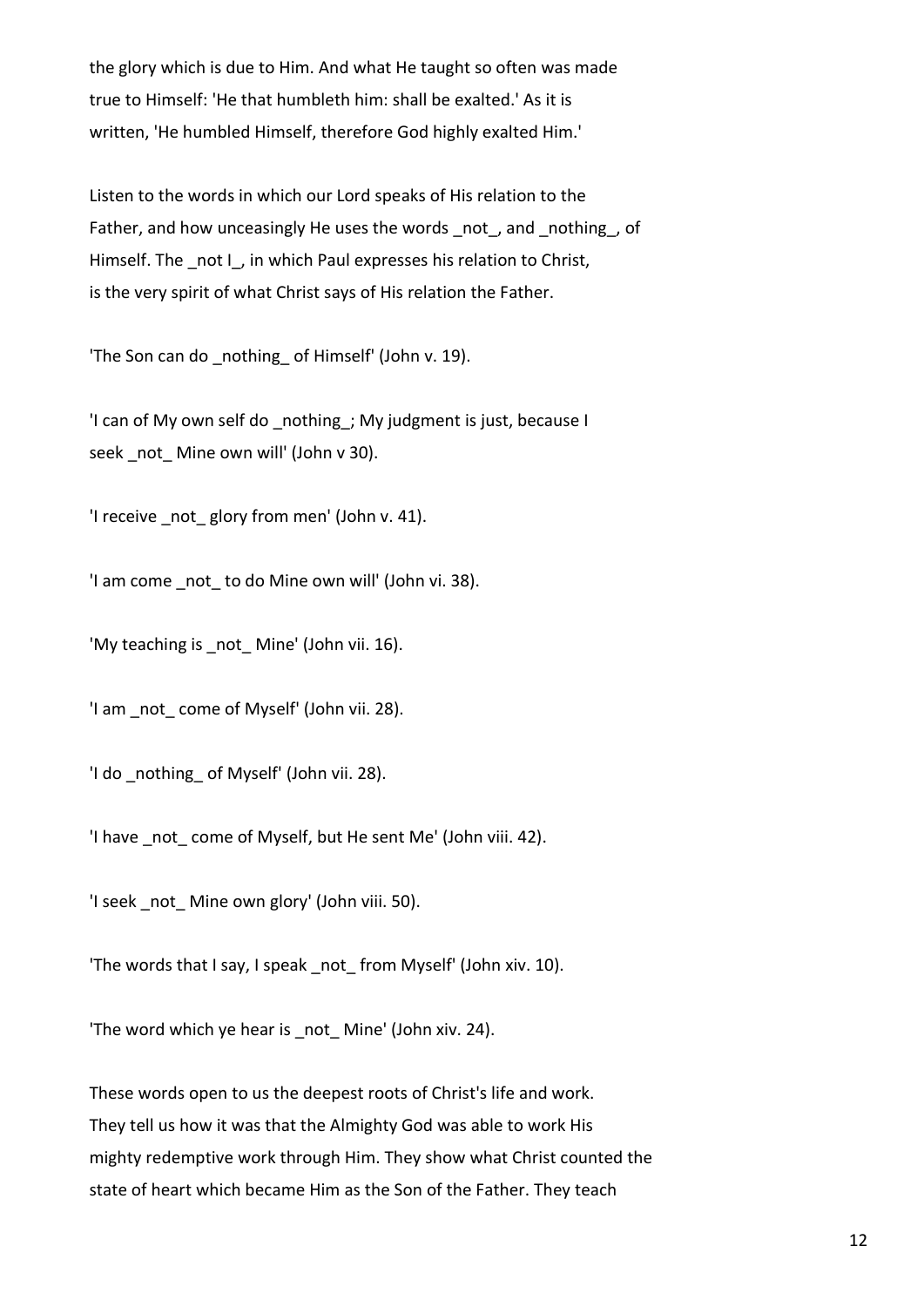us what the essential nature and life is of that redemption which Christ accomplished and now communicates. It is this: He was nothing, that God might be all. He resigned Himself with His will and His powers entirely for the Father to work in Him. Of His own power, His own will, and His own glory, of His whole mission with all His works and His teaching,--of all this He said, It is not I; I am nothing; I have given Myself to the Father to work; I am nothing, the Father is all.

This life of entire self-abnegation, of absolute submission and dependence upon the Father's will, Christ found to be one of perfect peace and joy. He lost nothing by giving all to God. God honoured His trust, and did all for Him, and then exalted Him to His own right hand in glory. And because Christ had thus humbled Himself before God, and God was ever before Him, He found it possible to humble Himself before men too, and to be the Servant of all. His humility was simply the surrender of Himself to God, to allow Him to do in Him what He pleased, whatever men around might say of Him, or do to Him.

It is in this state of mind, in this spirit and disposition, that the redemption of Christ has its virtue and efficacy. It is to bring us to this disposition that we are made partakers of Christ. This is the true self-denial to which our Saviour calls us, the acknowledgment that self has nothing good in it, except as an empty vessel which God must fill, and that its claim to be or do anything may not for a moment be allowed. It is in this, above and before everything, in which the conformity to Jesus consists, the being and doing nothing of ourselves, that God may be all.

Here we have the root and nature of true humility. It is because this is not understood or sought after, that our humility is so superficial and so feeble. We must learn of Jesus, how He is meek and lowly of heart. He teaches us where true humility takes its rise and finds its strength--in the knowledge that it is God who worketh all in all, that our place is to yield to Him in perfect resignation and dependence, in full consent to be and to do nothing of ourselves. This is the life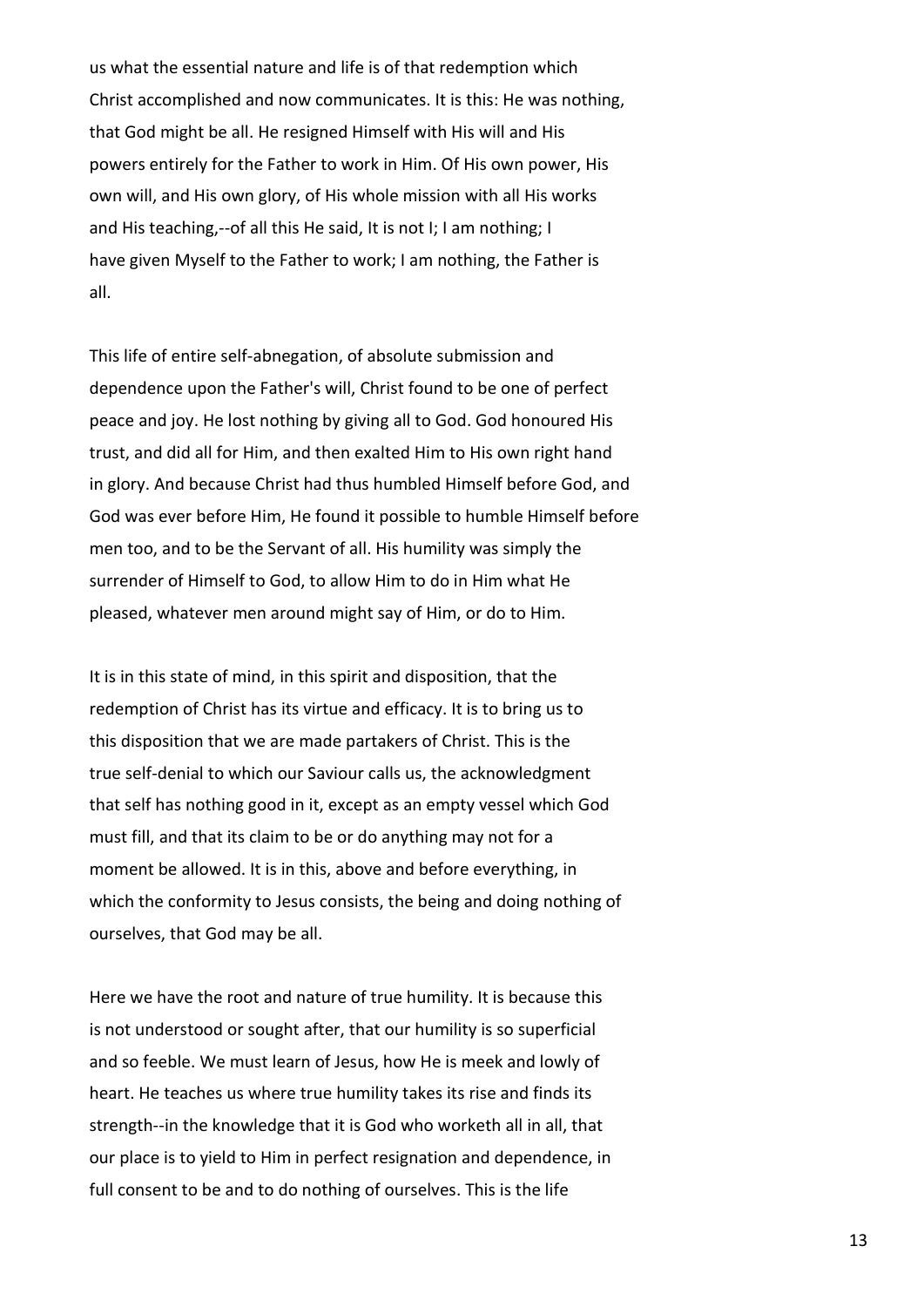Christ came to reveal and to impart--a life to God that came through death to sin and self. If we feel that this life is too high for us and beyond our reach, it must but the more urge us to seek it in Him; it is the indwelling Christ who will live in us this life, meek and lowly. If we long for this, let us, meantime, above everything, seek the holy secret of the knowledge of the nature of God, as He every moment works all in all; the secret, of which all nature and every creature, and above all, every child of God, is to be the witness,--that it is nothing but a vessel, a channel, through which the living God can manifest the riches of His wisdom, power, and goodness. The root of all virtue and grace, of all faith and acceptable worship, is that we know that we have nothing but what we receive, and bow in deepest humility to wait upon God for it.

It was because this humility was not only a temporary sentiment, wakened up and brought into exercise when He thought of God, but the very spirit of His whole life, that Jesus was just as humble in His intercourse with men as with God. He felt Himself the Servant of God for the men whom God made and loved; as a natural consequence, He counted Himself the Servant of men, that through Him God might do His work of love. He never for a moment thought of seeking His honour, or asserting His power to vindicate Himself. His whole spirit was that of a life yielded to God to work in. It is not until Christians study the humility of Jesus as the very essence of His redemption, as the very blessedness of the life of the Son of God, as the only true relation to the Father, and therefore as that which Jesus must give us if we are to have any part with Him, that the terrible lack of actual, heavenly, manifest humility will become a burden and a sorrow, and our ordinary religion be set aside to secure this, the first and the chief of the marks of the Christ within us.

Brother, are you clothed with humility? Ask your daily life. Ask Jesus. Ask your friends. Ask the world. And begin to praise God that there is opened up to you in Jesus a heavenly humility of which you have hardly known, and through which a heavenly blessedness you possibly have never yet tasted can come in to you.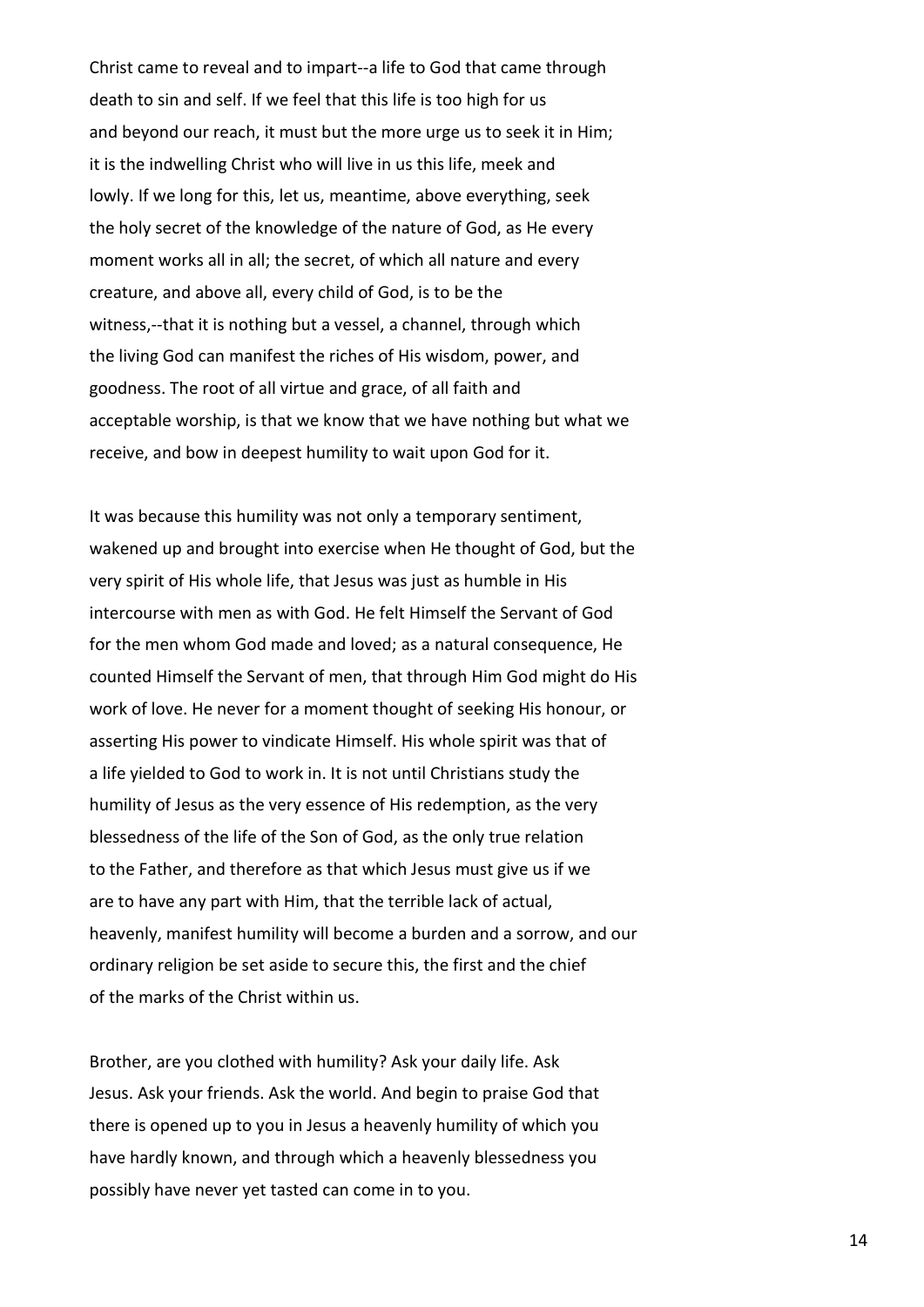Humility: The Beauty of Holiness

IV.

Humility in the Teaching of Jesus.

\_'Learn of Me, for I am meek and lowly of heart.'\_--MATT. xi. 29. \_'Whosoever will be chief among you, let him be your servant, even as the Son of Man came to serve.' --MATT. xx. 27.

WE have seen humility in the life of Christ, as He laid open His heart to us: let us listen to His teaching. There we shall hear how He speaks of it, and how far He expects men, and specially His disciples, to be humble as He was. Let us carefully study the passages, which I can scarce do more than quote, to receive the full impression of how often and how earnestly He taught it: it may help us to realise what He asks of us.

1. Look at the commencement of His ministry. In the Beatitudes with which the Sermon on the Mount opens, He speaks: 'Blessed are the poor in spirit; for theirs is the kingdom of heaven. Blessed are the meek; for they shall inherit the earth.' The very first words of His proclamation of the kingdom of heaven reveal the open gate through which alone we enter. The poor, who have nothing in themselves, to them the kingdom comes. The meek, who seek nothing in themselves, theirs the earth shall be. The blessings of heaven and earth are for the lowly. For the heavenly and the earthly life, humility is the secret of blessing.

2. \_'Learn of Me; for I am meek and lowly of heart, and ye shall find rest for your souls.' Jesus offers Himself as Teacher. He tells what the spirit both is, which we shall find Him as Teacher, and which we can learn and receive from Him. Meekness and lowliness the one thing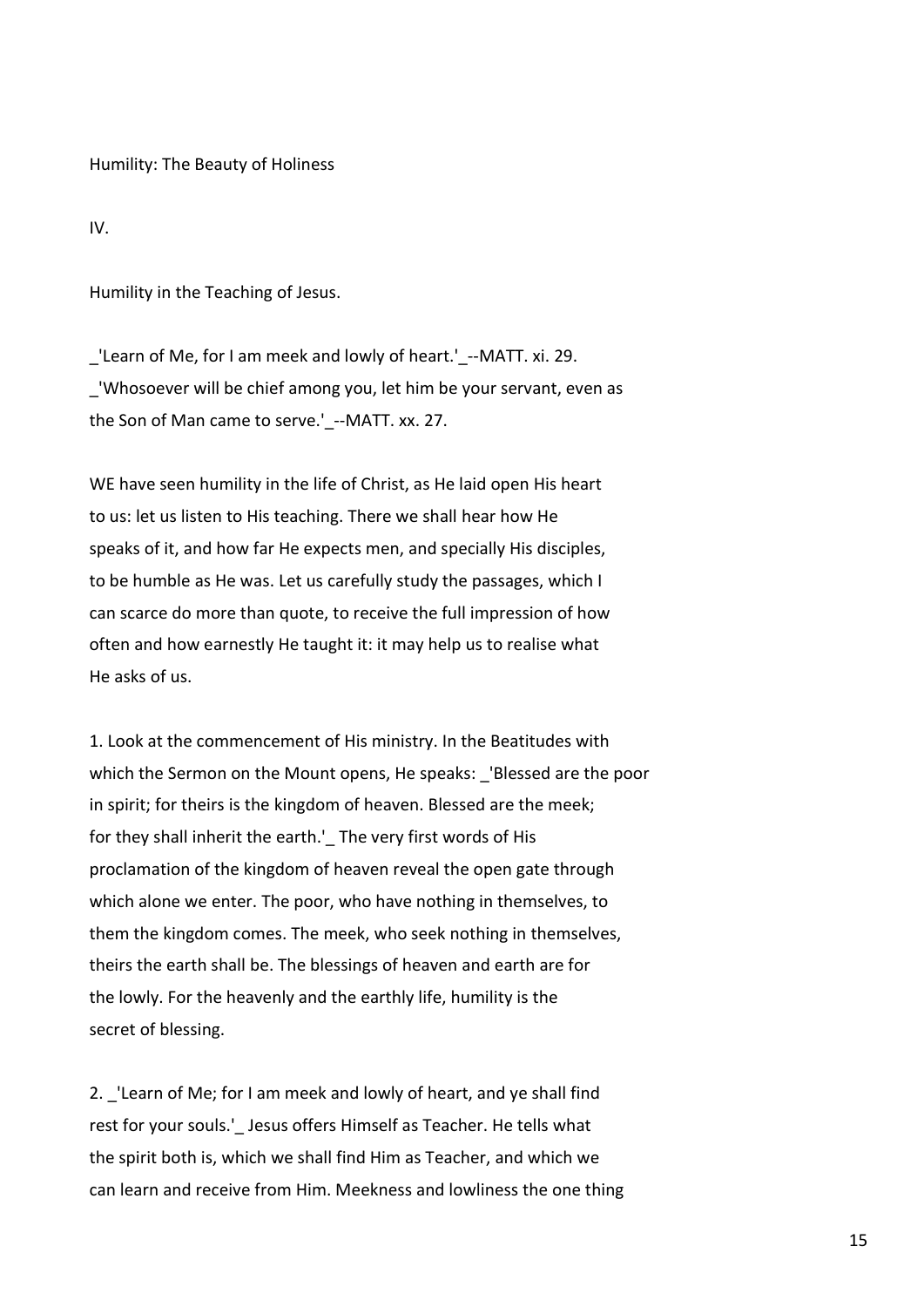He offers us; in it we shall find perfect rest of soul. Humility is to be a salvation.

3. The disciples had been disputing who would be the greatest in the kingdom, and had agreed to ask the Master (Luke 9:46; Matt. 18:3). He set a child in their midst and said, \_'Whosoever shall humble himself as this little child, shall be exalted.' 'Who the greatest in the kingdom of heaven?' The question is indeed a far-reaching one. What will be the chief distinction in the heavenly kingdom? The answer, none but Jesus would have given. The chief glory of heaven, the true heavenly-mindedness, the chief of the graces, is humility. 'He that is least among you, the same shall be great.'

4. The sons of Zebedee had asked Jesus to sit on His right and left, the highest place in the kingdom. Jesus said it was not His to give, but the Father's, who would give it to those for whom it was prepared. They must not look or ask for it. Their thought must be of the cup and the baptism of humiliation. And then He added, \_'Whosoever will be chief among you, let him be your servant. Even as the Son of Man came to serve.' Humility, as it is the mark of Christ the heavenly, will be the one standard of glory in heaven: the lowliest is the nearest to God. The primacy in the Church is promised to the humblest.

5. Speaking to the multitude and the disciples, of the Pharisees and their love of the chief seats, Christ said once again (Matt. xxxiii. 11), \_'He that is greatest among you shall be your servant.'\_ Humiliation is the only ladder to honour in God's kingdom.

6. On another occasion, in the house of a Pharisee, He spoke the parable of the guest who would be invited to come up higher (Luke xiv. 1-11), and added, 'For whosoever exalteth himself shall be abased; and he that humbleth himself shall be exalted.' The demand is inexorable; there is no other way. Self-abasement alone will be exalted.

7. After the parable of the Pharisee and the Publican, Christ spake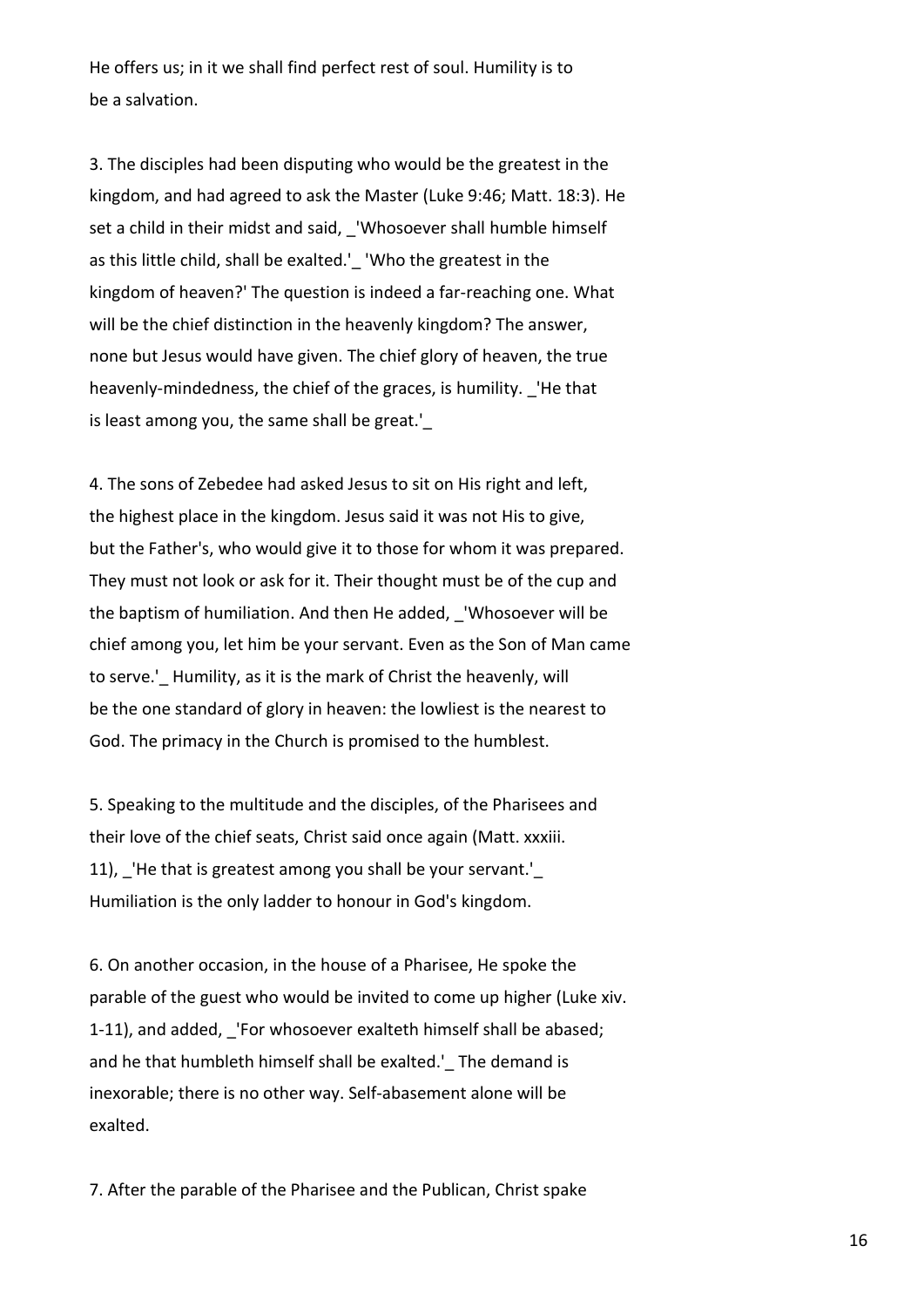again (Luke xviii. 14), 'Everyone that exalteth himself shall be abased; and he that humbleth himself shall be exalted.'\_ In the temple and presence and worship of God, everything is worthless that is not pervaded by deep, true humility towards God and men.

8. After washing the disciples' feet, Jesus said (John xiii. 14), \_'If I then, the Lord and Master, have washed your feet, ye also ought to wash one another's feet.' The authority of command, and example, every thought, either of obedience or conformity, make humility the first and most essential element of discipleship.

9. At the Holy Supper table, the disciples still disputed who should be greatest (Luke xxii. 26). Jesus said, 'He that is greatest among you, let him be as the younger; and he that is chief, as he that doth serve. I am among you as he that serveth.'\_ The path in which Jesus walked, and which He opened up for us, the power and spirit in which He wrought out salvation, and to which He saves us, is ever the humility that makes me the servant of all.

How little this is preached. How little it is practised. How little the lack of it is felt or confessed. I do not say, how few attain to it, some recognisable measure of likeness to Jesus in His humility. But how few ever think, of making it a distinct object of continual desire or prayer. How little the world has seen it. How little has it been seen even in the inner circle of the Church.

'Whosoever will be chief among you, let him be your servant.' Would God that it might be given us to believe that Jesus means this! We all know what the character of a faithful servant or slave implies. Devotion to the master's interests, thoughtful study and care to please him, delight in his prosperity and honour and happiness. There are servants on earth in whom these dispositions have been seen, and to whom the name of servant has never been anything but a glory. To how many of us has it not been a new joy in the Christian life to know that we may yield ourselves as servants, as slaves to God, and to find that His service is our highest liberty,--the liberty from sin and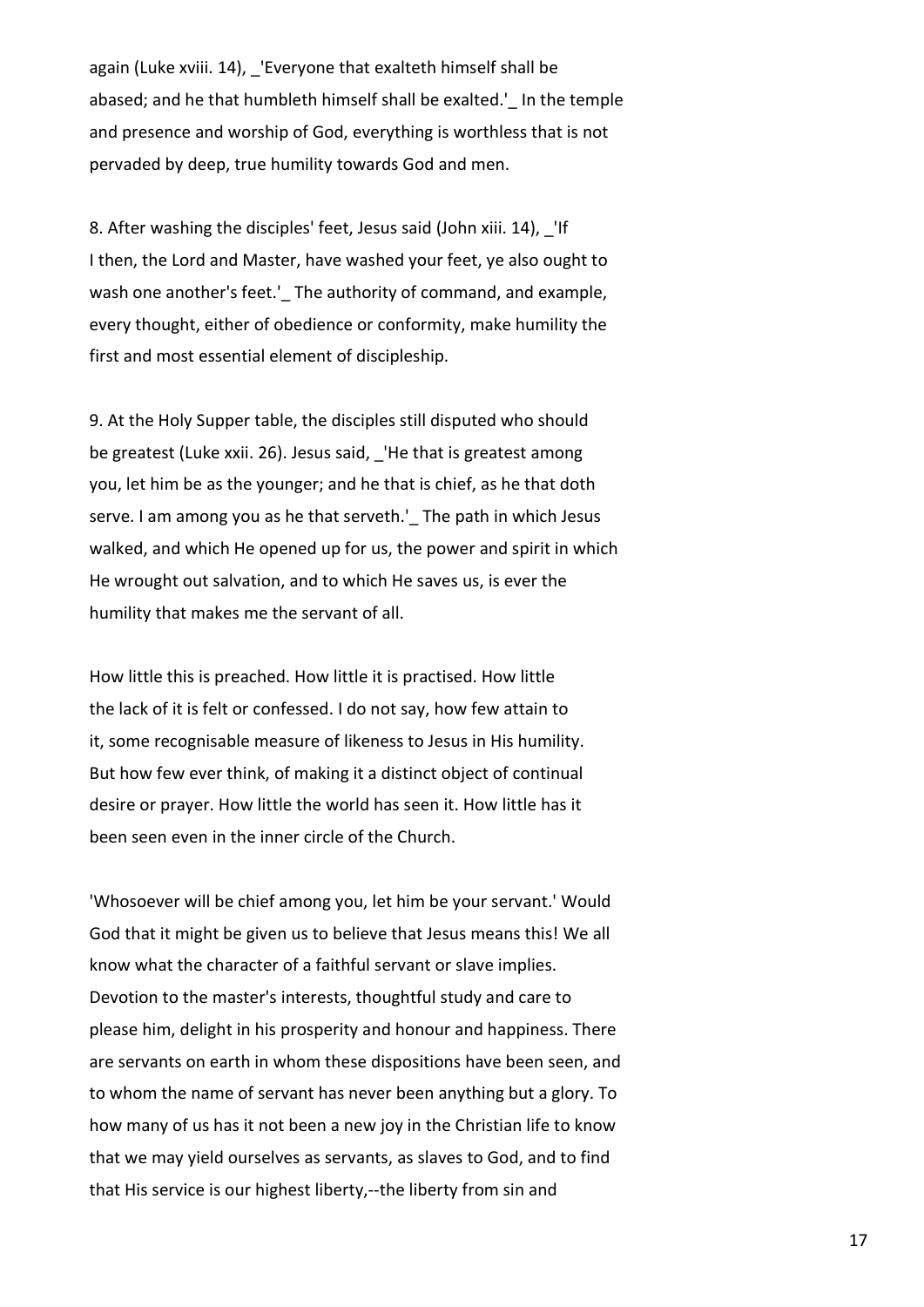self? We need now to learn another lesson,--that Jesus calls us to be servants of one another, and that, as we accept it heartily, this service too will be a most blessed one, a new and fuller liberty too from sin and self. At first it may appear hard; this is only because of the pride which still counts itself something. If once we learn that to be nothing before God is the glory of the creature, the spirit of Jesus, the joy of heaven, we shall welcome with our whole heart the discipline we may have in serving even those who try to vex us. When our own heart is set upon this, the true sanctification, we shall study each word of Jesus on self-abasement with new zest, and no place will be too low, and no stooping too deep, and no service too mean or too long continued, if we may but share and prove the fellowship with Him who spake, 'I am among you as he that serveth.'

Brethren, here is the path to the higher life. Down, lower down! This was what Jesus ever said to the disciples who were thinking of being great in the kingdom, and of sitting on His right hand and His left. Seek not, ask not for exaltation; that is God's work. Look to it that you abase and humble yourselves, and take no place before God or man but that of servant; that is your work; let that be your one purpose and prayer. God is faithful. Just as water ever seeks and fills the lowest place, so the moment God finds the creature abased and empty, His glory and power flow in to exalt and to bless. He that humbleth himself--that must be our one care--shall be exalted; that is God's care; by His mighty power and in His great love He will do it.

Men sometimes speak as if humility and meekness would rob us of what is noble and bold and manlike. Oh that all would believe that this is the nobility of the kingdom of heaven, that this is the royal spirit that the King of heaven displayed, that this is Godlike, to humble oneself, to become the servant of all! This is the path to the gladness and the glory of Christ's presence ever in us, His power ever resting on us.

Jesus, the meek and lowly One, calls us to learn of Him the path to God. Let us study the words we have been reading, until our heart is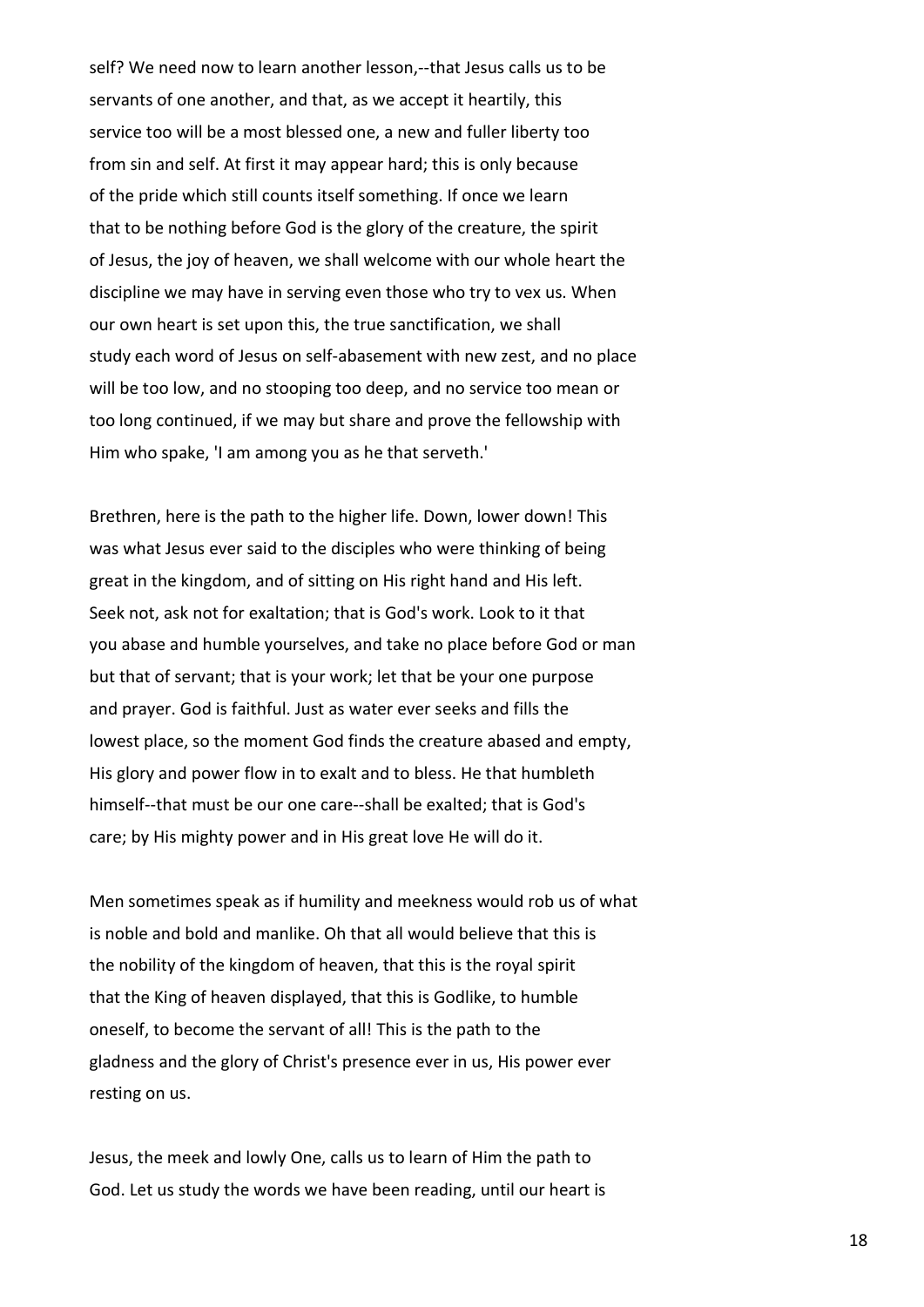filled with the thought: My one need is humility. And let us believe that what He shows, He gives; what He is, He imparts. As the meek and lowly One, He will come in and dwell in the longing heart.

Humility: The Beauty of Holiness

V.

Humility in the Disciples of Jesus

\_'Let him that is chief among you be as he that doth serve.'\_ --LUKE xxii. 26

WE have studied humility in the person and teaching of Jesus; let us now look for it in the circle of His chosen companions--the twelve apostles. If, in the lack of it we find in them, the contrast between Christ and men is brought out more clearly, it will help us to appreciate the mighty change which Pentecost wrought in them, and prove how real our participation can be in the perfect triumph of Christ's humility over the pride Satan had breathed into man.

In the texts quoted from the teaching of Jesus, we have already seen what the occasions were on which the disciples had proved how entirely wanting they were in the grace of humility. Once, they had been disputing the way which of them should be the greatest Another time, the sons of Zebedee with their mother had asked for the first places--the seat on the right hand and the left. And, later on, at the Supper table on the last night, there was again a contention which should be accounted the greatest. Not that there were not moments when they indeed humbled themselves before their Lord. So it was with Peter when he cried out, 'Depart from me, Lord, for I am a sinful man.' So, too, with the disciples when they fell down and worshipped Him who had stilled the storm. But such occasional expressions of humility only bring out into stronger relief what was the habitual tone of their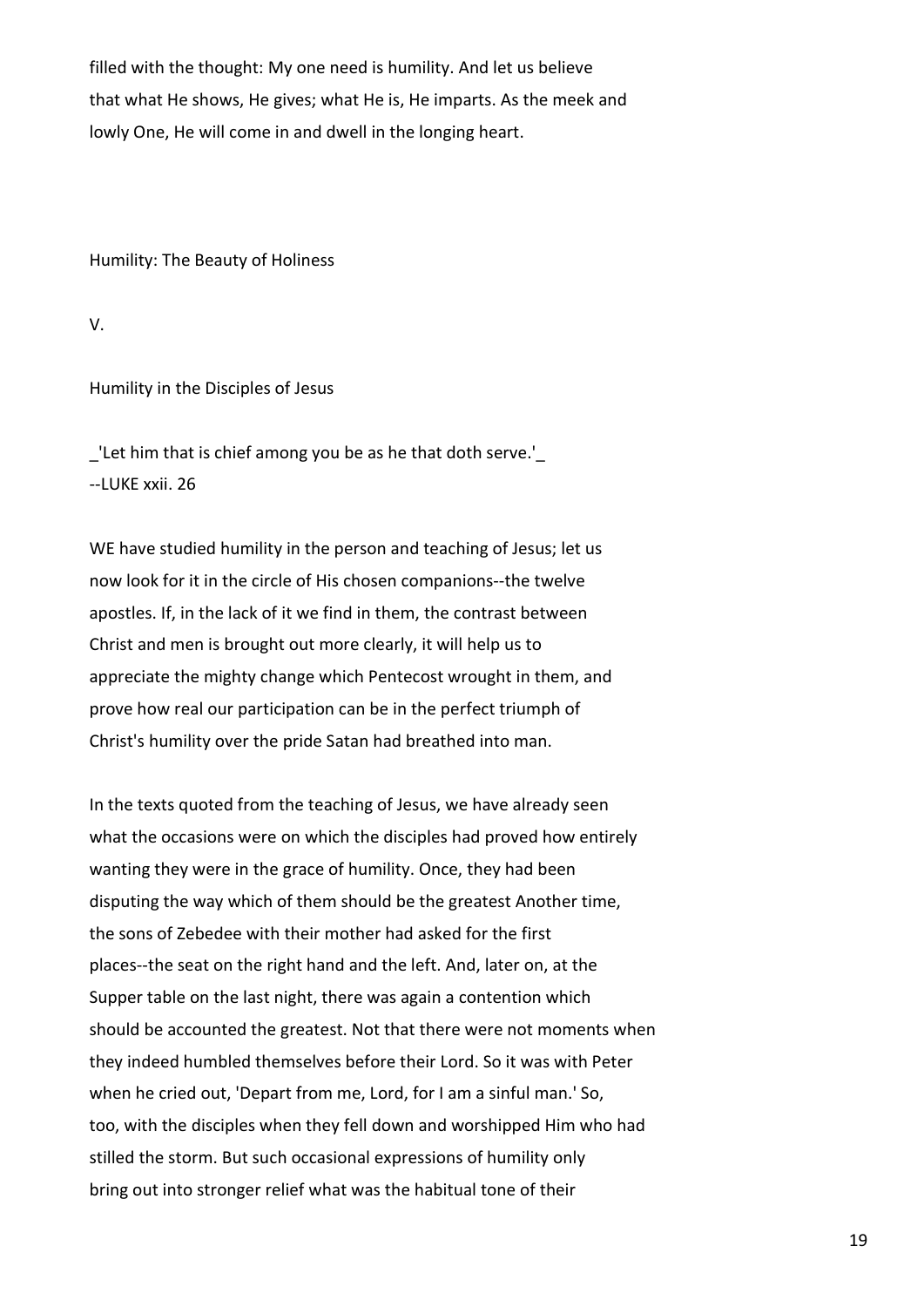mind, as shown in the natural and spontaneous revelation given at other times of the place and the power of self. The study of the meaning of all this will teach us most important lessons.

First, How much there may be of earnest and active, religion while humility is still sadly wanting.\_--See it in the disciples. There was in them fervent attachment to Jesus. They had forsaken all for Him. The Father had revealed to them that He was the Christ of God. They believed in Him, they loved Him, they obeyed His commandments. They had forsaken all to follow Him. When others went back, they clave to Him. They were ready to die with Him. But deeper down than all this there was a dark power, of the existence and the hideousness of which they were hardly conscious, which had to be slain and cast out, ere they could be the witnesses of the power of Jesus to save. It is even so still. We may find professors and ministers, evangelists and workers, missionaries and teachers, in whom the gifts of the Spirit are many and manifest, and who are the channels of blessing to multitudes, but of whom, when the testing time comes, or closer intercourse gives fuller knowledge, it is only too painfully manifest that the grace of humility, as an abiding characteristic, is scarce to be seen. All tends to confirm the lesson that humility is one of the chief and the highest graces; one of the most difficult of attainment; one to which our first and chiefest efforts ought to be directed; one that only comes in power, when the fullness of the Spirit makes us partakers of the indwelling Christ, and He lives within us.

Second, How impotent all external teaching and all personal effort is, to conquer pride or give the meek and lowly heart. --For three years the disciples had been in the training school of Jesus. He had told them what the chief lesson was He wished to teach them: 'Learn of Me, for I am meek and lowly in heart.' Time after time He had spoken to them, to the Pharisees, to the multitude, of humility as the only path to the glory of God. He had not only lived before them as the Lamb of God in His divine humility, He had more than once unfolded to them the inmost secret of His life: 'The Son of Man came not to be served, but to serve'; 'I am among you as one that serveth.' He had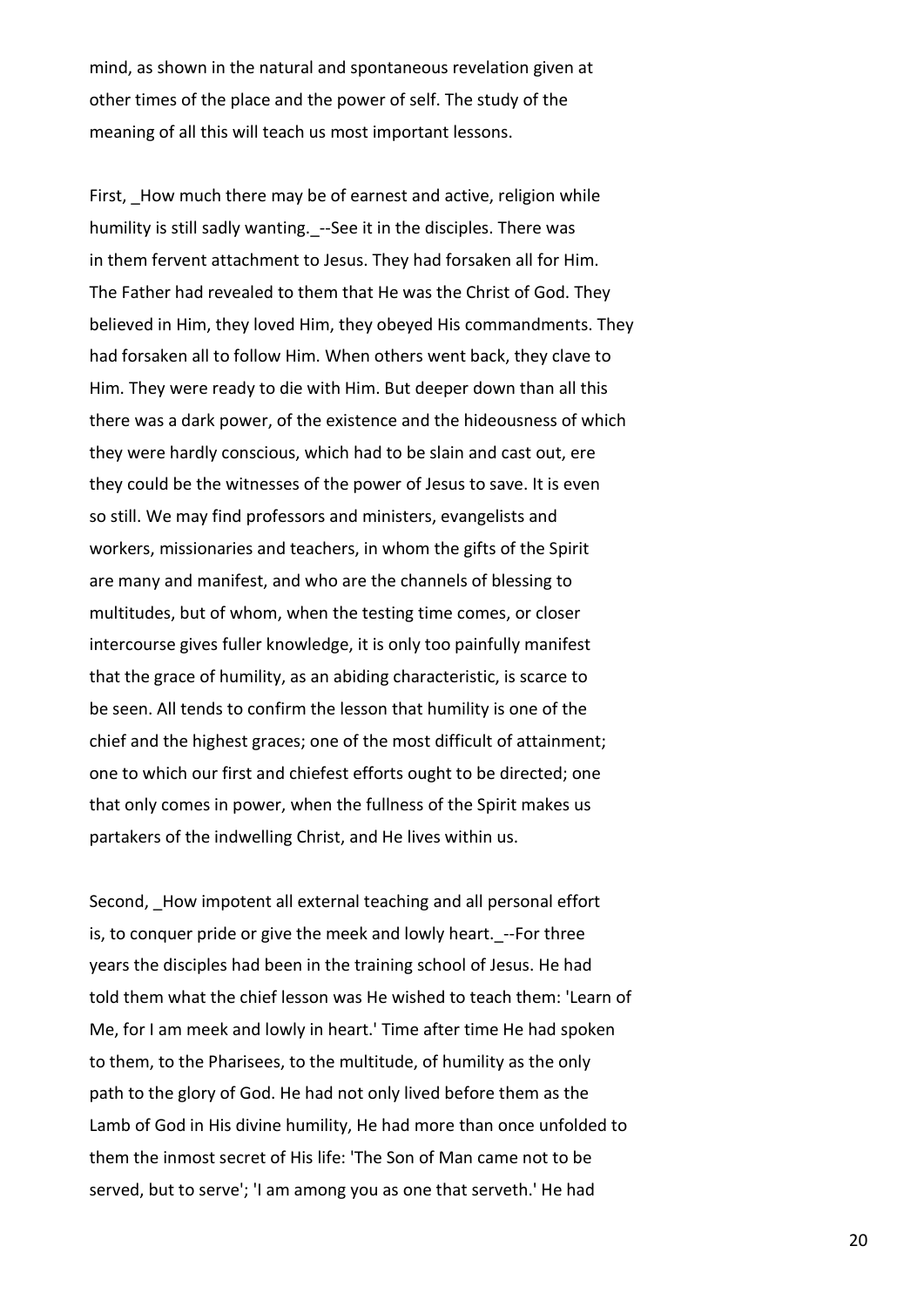washed their feet, and told them they were to follow His example. And yet all had availed but little. At the Holy Supper there was still the contention as to who should be greatest. They had doubtless often tried to learn His lessons, and firmly resolved not again to grieve Him. But all in vain. To teach them and us the much needed lesson, that no outward instruction, not even of Christ Himself; no argument however convincing; no sense of the beauty of humility, however deep; no personal resolve or effort, however sincere and earnest,--can cast out the devil of pride. When Satan casts out Satan, it is only to enter afresh in a mightier, though more hidden power. Nothing can avail but this, that the new nature in its divine humility be revealed in power to take the place of the old, to become as truly our very nature as that ever was.

Third, It is only by the indwelling of Christ in His divine humility that we become truly humble.\_--We have our pride from another, from Adam; we must have our humility from Another too. Pride is ours, and rules in us with such terrible power, because it is ourself, our very nature. Humility must be ours in the same way; it must be our very self, our very nature. As natural and easy as it has been to be proud, it must be, it will be, to be humble. The promise is, 'Where,' even in the heart, 'sin abounded, grace did abound more exceedingly.' All Christ's teaching of His disciples, and all their vain efforts, were the needful preparation for His entering into them in divine power, to give and be in them what He had taught them to desire. In His death He destroyed the power of the devil, He put away sin, and effected an everlasting redemption. In His resurrection He received from the Father an entirely new life, the life of man in the power of God, capable of being communicated to men, and entering and renewing and filling their lives with His divine power. In His ascension He received the Spirit of the Father, through whom He might do what He could not do while upon earth, make Himself one with those He loved, actually live their life for them, so that they could live before the Father in a humility like His, because it was Himself who lived and breathed in them. And on Pentecost He came and took possession. The work of preparation and conviction, the awakening of desire and hope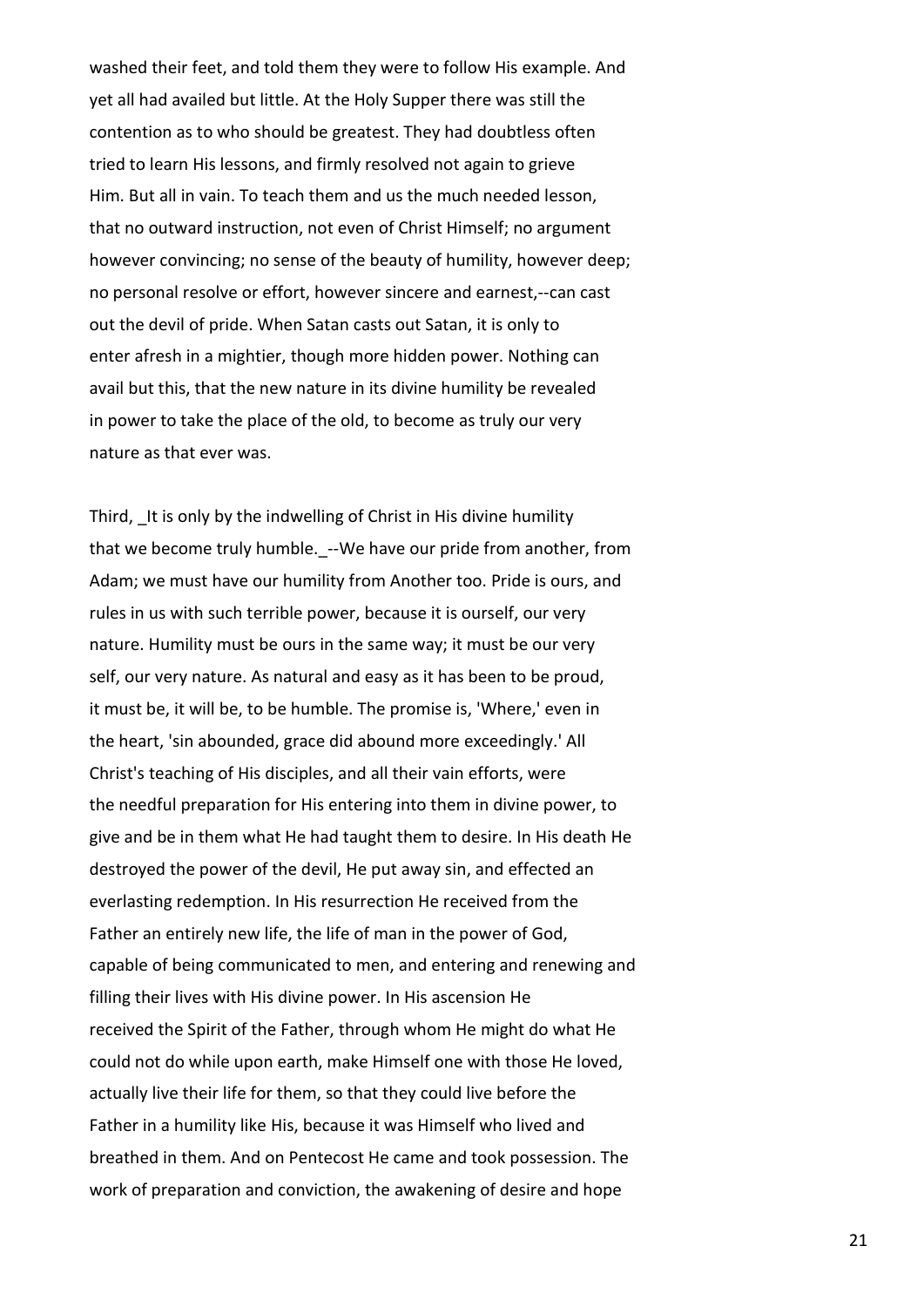which His teaching had effected, was perfected by the mighty change that Pentecost wrought. And the lives and the epistles of James and Peter and John bear witness that all was changed, and that the spirit of the meek and suffering Jesus had indeed possession of them.

What shall we say to these things? Among my readers I am sure there is more than one class. There may be some who have never yet thought very specially of the matter, and cannot at once realise its immense importance as a life question for the Church and its every member. There are others who have felt condemned for their shortcomings, and have put forth very earnest efforts, only to fail and be discouraged. Others, again, may be able to give joyful testimony of spiritual blessing and power, and yet there has never been the needed conviction of what those around them still see as wanting. And still others may be able to witness that in regard to this grace too the Lord has given deliverance and victory, while He has taught them how much they still need and may expect out of the fullness of Jesus. To whichever class we belong, may I urge the pressing need there is for our all seeking a still deeper conviction of the unique place that humility holds in the religion of Christ, and the utter impossibility of the Church or the believer being what Christ would have them be, as long as His humility is not recognised as His chief glory, His first command, and our highest blessedness. Let us consider deeply how far the disciples were advanced while this grace was still so terribly lacking, and let us pray to God that other gifts may not so satisfy us, that we never grasp the fact that the absence of this grace is the secret cause why the power of God cannot do its mighty work. It is only where we, like the Son, truly know and show that we can do nothing of ourselves, that God will do all.

It is when the truth of an indwelling Christ takes the place it claims in the experience of believers, that the Church will put on her beautiful garments and humility be seen in her teachers and members as the beauty of holiness.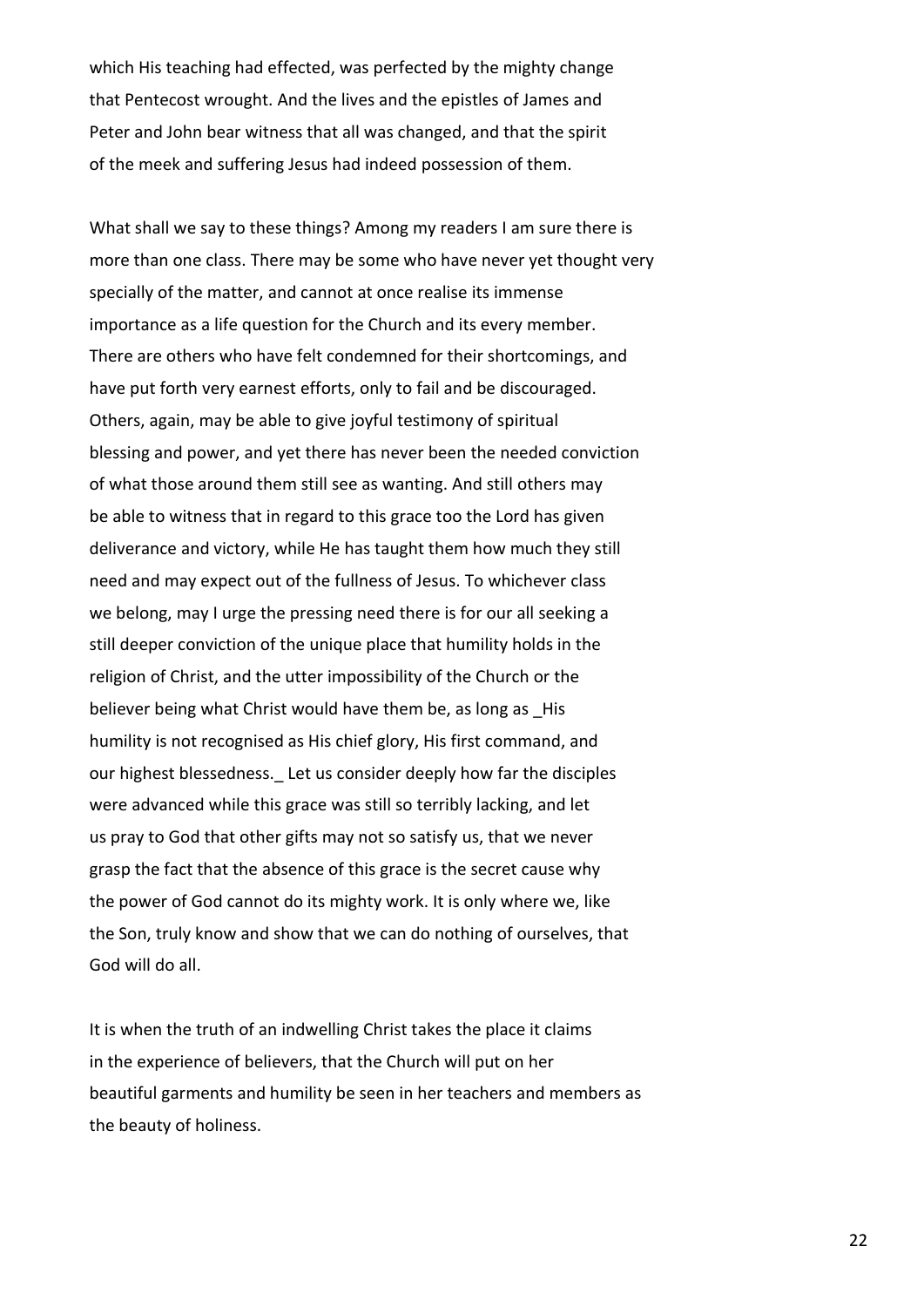Humility: The Beauty of Holiness.

VI.

Humility in Daily Life

\_'He that loveth not his brother whom he hath seen, how can he love God whom he hath not seen?' --1 JOHN iv. 20.

WHAT a solemn thought, that our love to God will be measured by our everyday intercourse with men and the love it displays; and that our love to God will be found to be a delusion, except was its truth is proved in standing the test of daily life with our fellowmen. It is even so with our humility. It is easy to think we humble ourselves before God: humility towards men will be the only sufficient proof that our humility before God is real; that humility has taken up its abode in us; and become our very nature; that we actually, like Christ, have made ourselves of no reputation. When in the presence of God lowliness of heart has become, not a posture we pray to Him, but the very spirit of our life, it will manifest itself in all our bearing towards our brethren. The lesson is one of deep import: the only humility that is really ours is not that which we try to show before God in prayer, but that which we carry with us, and carry out, in our ordinary conduct; the insignificances of daily life are the importances and the tests of eternity, because they prove what really is the spirit that possesses us. It is in our most unguarded moments that we really show and see what we are. To know the humble man, to know how the humble man behaves, you must follow him in the common course of daily life.

Is not this what Jesus taught? It was when the disciples disputed who should be greatest; when He saw how the Pharisees loved the chief place at feasts and the chief seats in the synagogues; when He had given them the example of washing their feet,--that He taught His lessons of humility. Humility before God is nothing if not proved in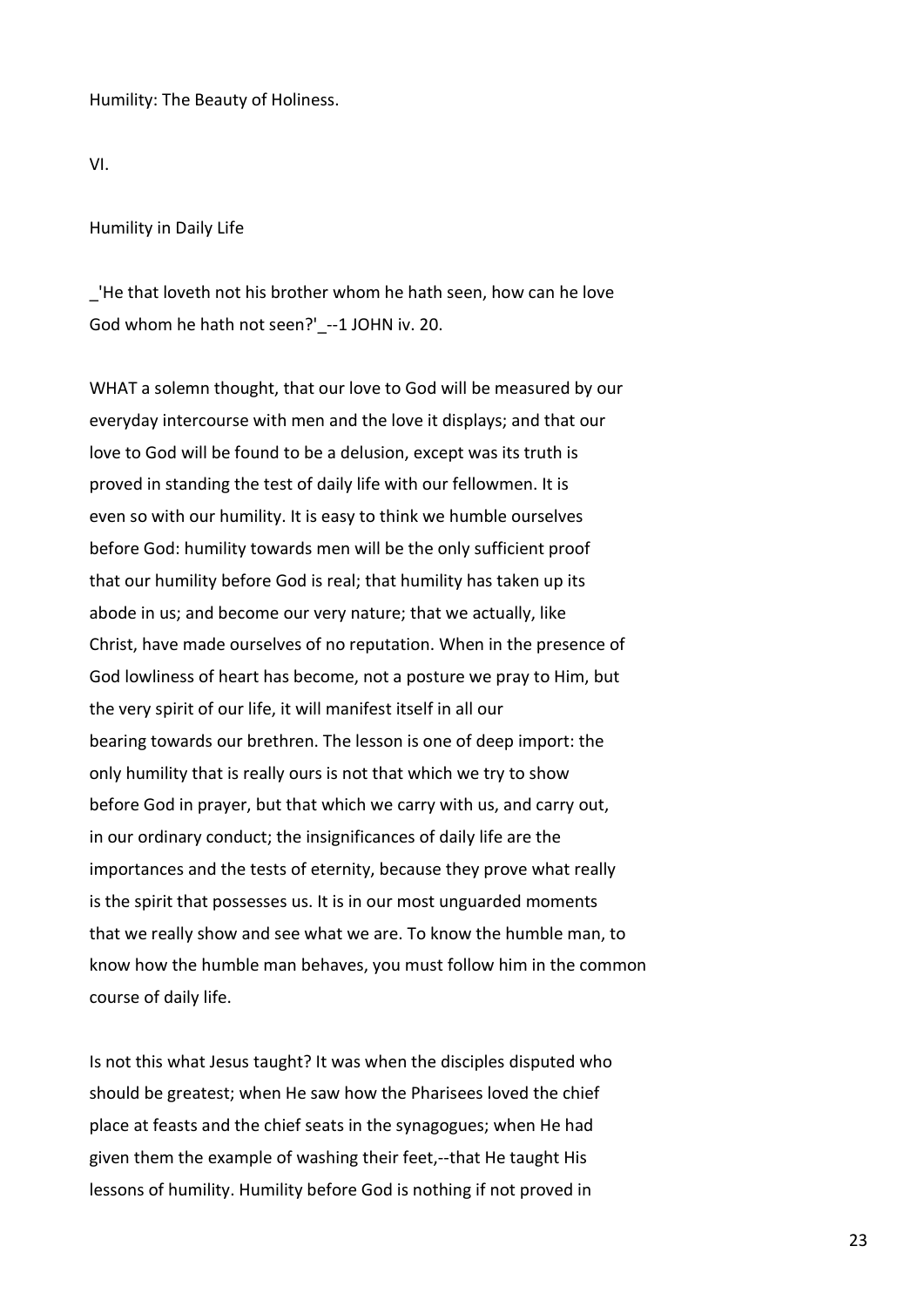humility before men.

It is even so in the teaching of Paul. To the Romans He writes: 'In honour preferring one another '; 'Set not your mind on high things, but condescend to those that are lowly. 'Be not wise in your own conceit.' To the Corinthians: 'Love,' and there is no love without humility as its root, 'vaunteth not itself, is not puffed up, seeketh not its own, is not provoked.' To the Galatians: 'Through love be servants one of another. Let us not be desirous of vainglory, provoking one another, envying one another. ' To the Ephesians, immediately after the three wonderful chapters on the heavenly life: 'Therefore, walk with all lowliness and meekness, with long-suffering, forbearing one another in love'; 'Giving thanks always, subjecting yourselves one to another in the fear of Christ.' To the Philippians: 'Doing nothing through faction or vainglory, but in lowliness of mind, each counting other better than himself. Have the mind in you which was also in Christ Jesus, who emptied Himself, taking the form of a servant, and humbled Himself.' And to the Colossians: 'Put on a heart of compassion, kindness, humility, meekness, long-suffering, forebearing one another, and forgiving each other, even as the Lord forgave you.' It is in our relation to one another, in our treatment of one another, that the true lowliness of mind and the heart of humility are to be seen. Our humility before God has no value, but as it prepares us to reveal the humility of Jesus to our fellow-men. Let us study humility in daily life in the light of these words.

The humble man seeks at all times to act up to the rule, 'In honour preferring one another; Servants one of another; Each counting others better than himself; Subjecting yourselves one to another.' The question is often asked, how we can count others better than ourselves, when we see that they are far below us in wisdom and in holiness, in natural gifts, or in grace received. The question proves at once how little we understand what real lowliness of mind is. True humility comes when, in the light of God, we have seen ourselves to be nothing, have consented to part with and cast away self, to let God be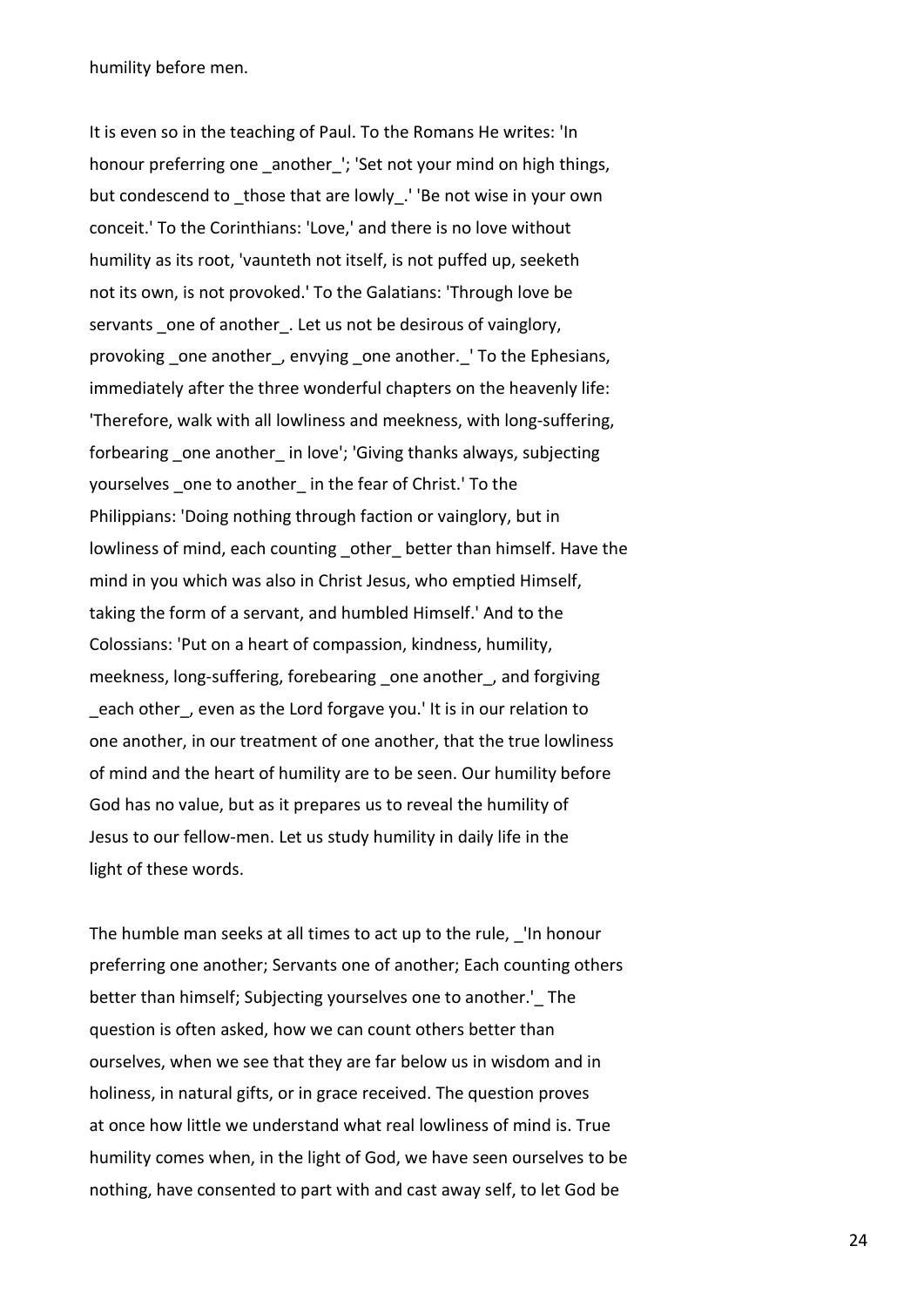all. The soul that has done this, and can say, So have I lost myself in finding Thee, no longer compares itself with others. It has given up forever every thought of self in God's presence; it meets its fellow-men as one who is nothing, and seeks nothing for itself; who is a servant of God, and for His sake a servant of all. A faithful servant may be wiser than the master, and yet retain the true spirit and posture of the servant. The humble man looks upon every, the feeblest and unworthiest, child of God, and honours him and prefers him in honour as the son of a King. The spirit of Him who washed the disciples' feet, makes it a joy to us to be indeed the least, to be servants one of another.

The humble man feels no jealousy or envy. He can praise God when others are preferred and blessed before him. He can bear to hear others praised and himself forgotten, because in God's presence he has learnt to say with Paul, 'I am nothing.' He has received the spirit of Jesus, who pleased not Himself, and sought not His own honour, as the spirit of his life.

Amid what are considered the temptations to impatience and touchiness, to hard thoughts and sharp words, which come from the failings and sins of fellow-Christians, the humble man carries the oft-repeated injunction in his heart, and shows it in his life, 'Forbearing one another, and forgiving one another, even as the Lord forgave you.' He has learnt that in putting on the Lord Jesus he has put on the heart of compassion, kindness, humility, meekness, and long-suffering.\_ Jesus has taken the place of self, and it is not an impossibility to forgive as Jesus forgave. His humility does not consist merely in thoughts or words of self-depreciation, but, as Paul puts it, in 'a heart of humility,' encompassed by compassion and kindness, meekness and long-suffering,--the sweet and lowly gentleness recognised as the mark of the Lamb of God.

In striving after the higher experiences of the Christian life, the believer is often in danger of aiming at and rejoicing in what one might call the more human, the manly, virtues, such as boldness, joy,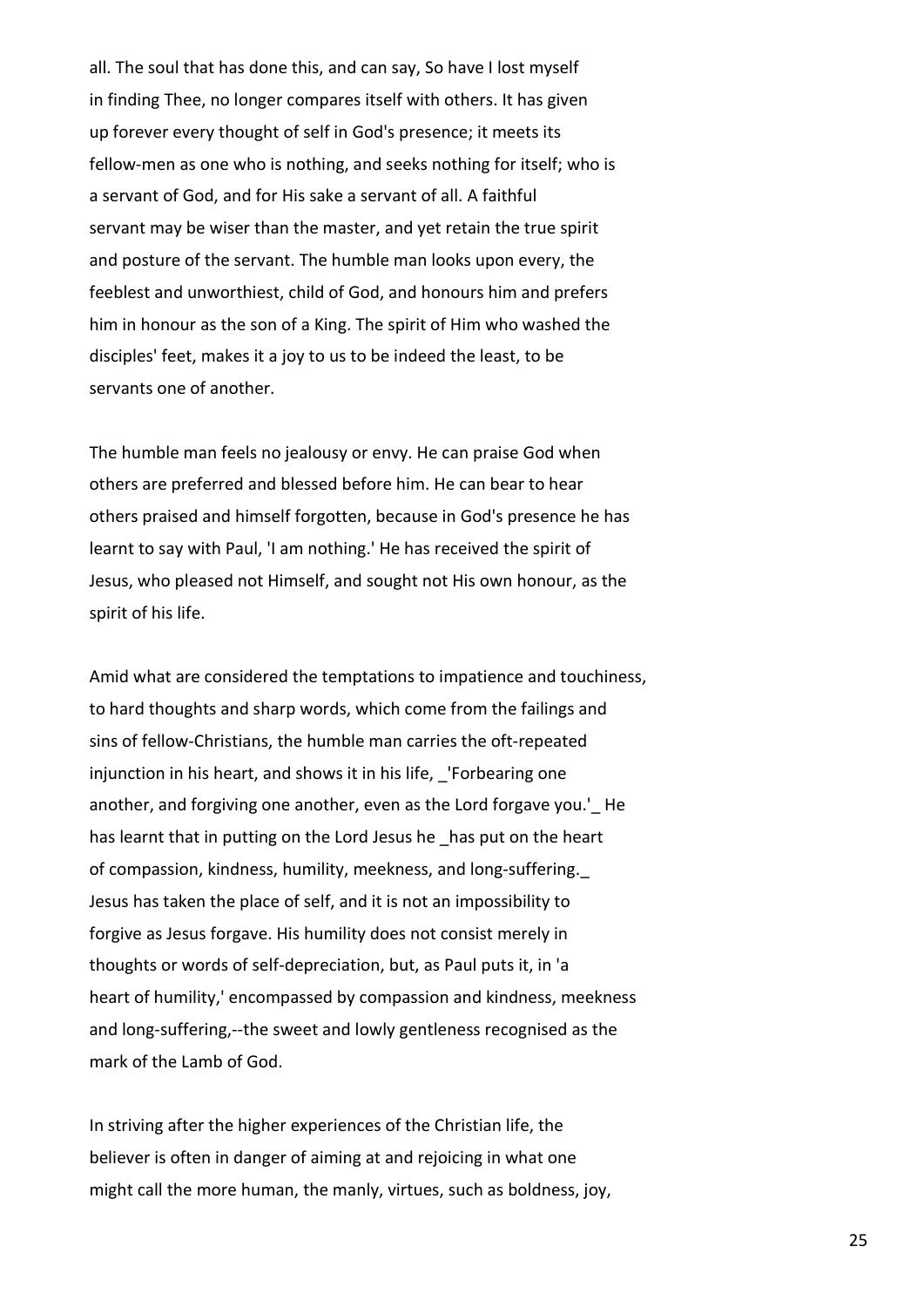contempt of the world, zeal, self-sacrifice,--even the old Stoics taught and practised these,--while the deeper and gentler, the diviner and more heavenly graces, those which Jesus first taught upon earth, because He brought them from heaven; those which are more distinctly connected with His cross and the death of self,--poverty of spirit, meekness, humility, lowliness,--are scarcely thought of or valued. Therefore, let us put on a heart of compassion, kindness, humility, meekness, long-suffering; and let us prove our Christlikeness, not only in our zeal for saving the lost, but before all in our intercourse with the brethren, forbearing and forgiving one another, even as the Lord forgave us.

Fellow-Christians, do let us study the Bible portrait of the humble man. And let us ask our brethren, and ask the world, whether they recognise in us the likeness to the original. Let us be content with nothing less than taking each of these texts as the promise of what God will work in us, as the revelation in words of what the Spirit of Jesus will give as a birth within us. And let each failure and shortcoming simply urge us to turn humbly and meekly to the meek and lowly Lamb of God, in the assurance that where He is enthroned in the heart, His humility and gentleness will be one of the streams of living water that flow from within us. [Footnote: I knew Jesus, and He was very precious to my soul: but I found something in me that would not keep sweet and patient and kind. I did what I could to keep it down, but it was there. I besought Jesus to do something for me, and when I gave Him my will, He came to my heart, and took out all that would not be sweet, all that would not be kind, all that would not be patient, and then He shut the door.'--GEORGE FOXE.]

Once again I repeat what I have said before. I feel deeply that we have very little conception of what the Church suffers from the lack of this divine humility,--the nothingness that makes room for God to prove His power. It is not long since a Christian, of an humble, loving spirit, acquainted with not a few mission stations of various societies, expressed his deep sorrow that in some cases the spirit of love and forbearance was sadly lacking. Men and women, who in Europe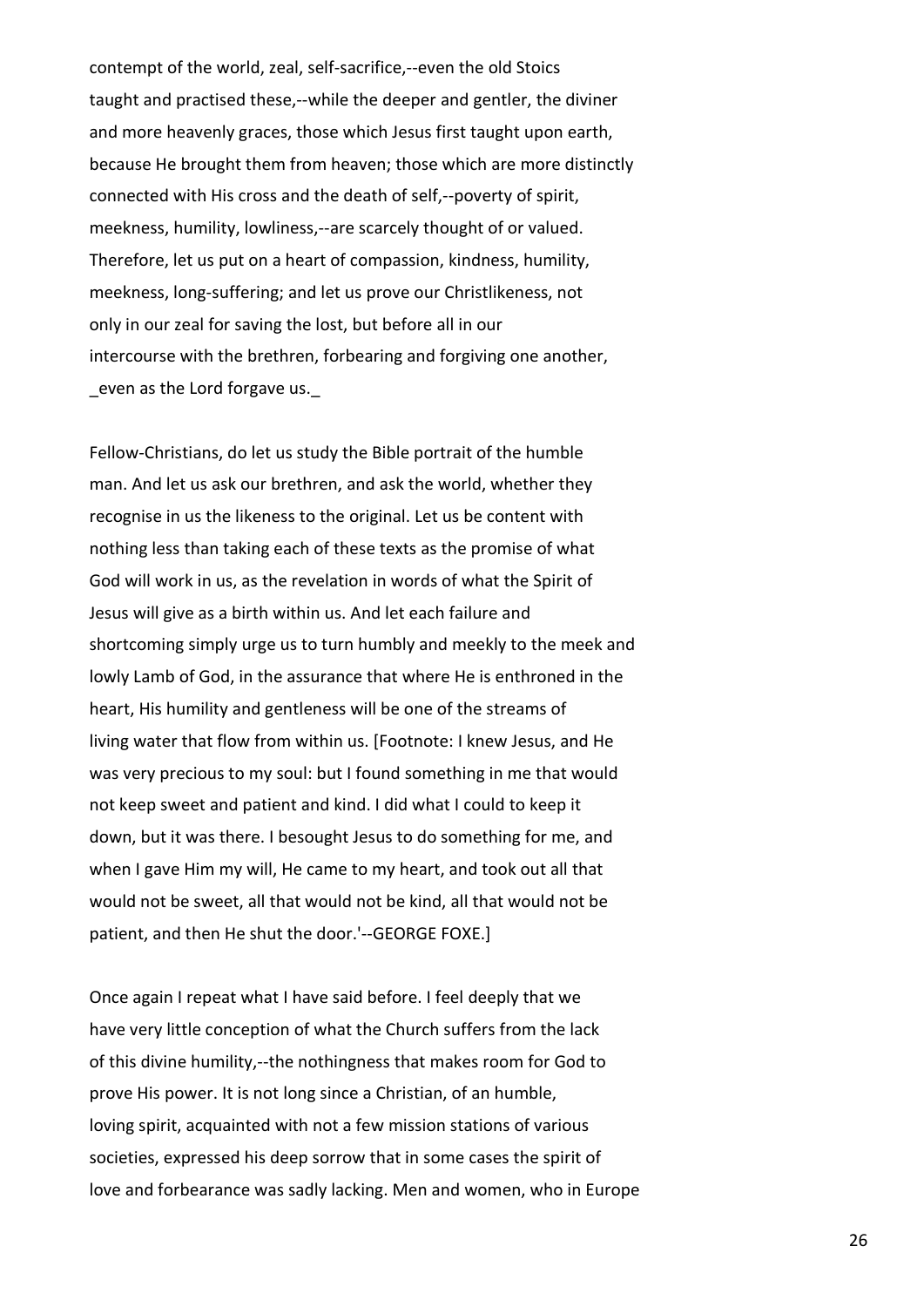could each choose their own circle of friends, brought close together with others of uncongenial minds, find it hard to bear, and to love, and to keep the unity of the Spirit in the bond of peace. And those who should have been fellow-helpers of each other's joy, became a hindrance and a weariness. And all for the one reason, the lack of the humility which counts itself nothing, which rejoices in becoming and being counted the least, and only seeks, like Jesus, to be the servant, the helper and comforter of others, even the lowest and unworthiest.

And whence comes it that men who have joyfully given up themselves for Christ, find it so hard to give up themselves for their brethren? Is not the blame with the Church? It has so little taught its sons that the humility of Christ is the first of the virtues, the best of all the graces and powers of the Spirit. It has so little proved that a Christlike humility is what it, like Christ, places and preaches first, as what is in very deed needed, and possible too. But let us not be discouraged. Let the discovery of the lack of this grace stir us to larger expectation from God. Let us look upon every brother who tries or vexes us, as God's means of grace, God's instrument for our purification, for our exercise of the humility Jesus our Life breathes within us. And let us have such faith in the All of God, and the nothing of self, that, as nothing in our own eyes, we may, in God's power, only seek to serve one another in love.

Humility: The Beauty of Holiness

VII.

Humility and Holiness

\_'Which say, Stand by thyself; for I am holier than thou.'\_ --ISAIAH lxv. 5.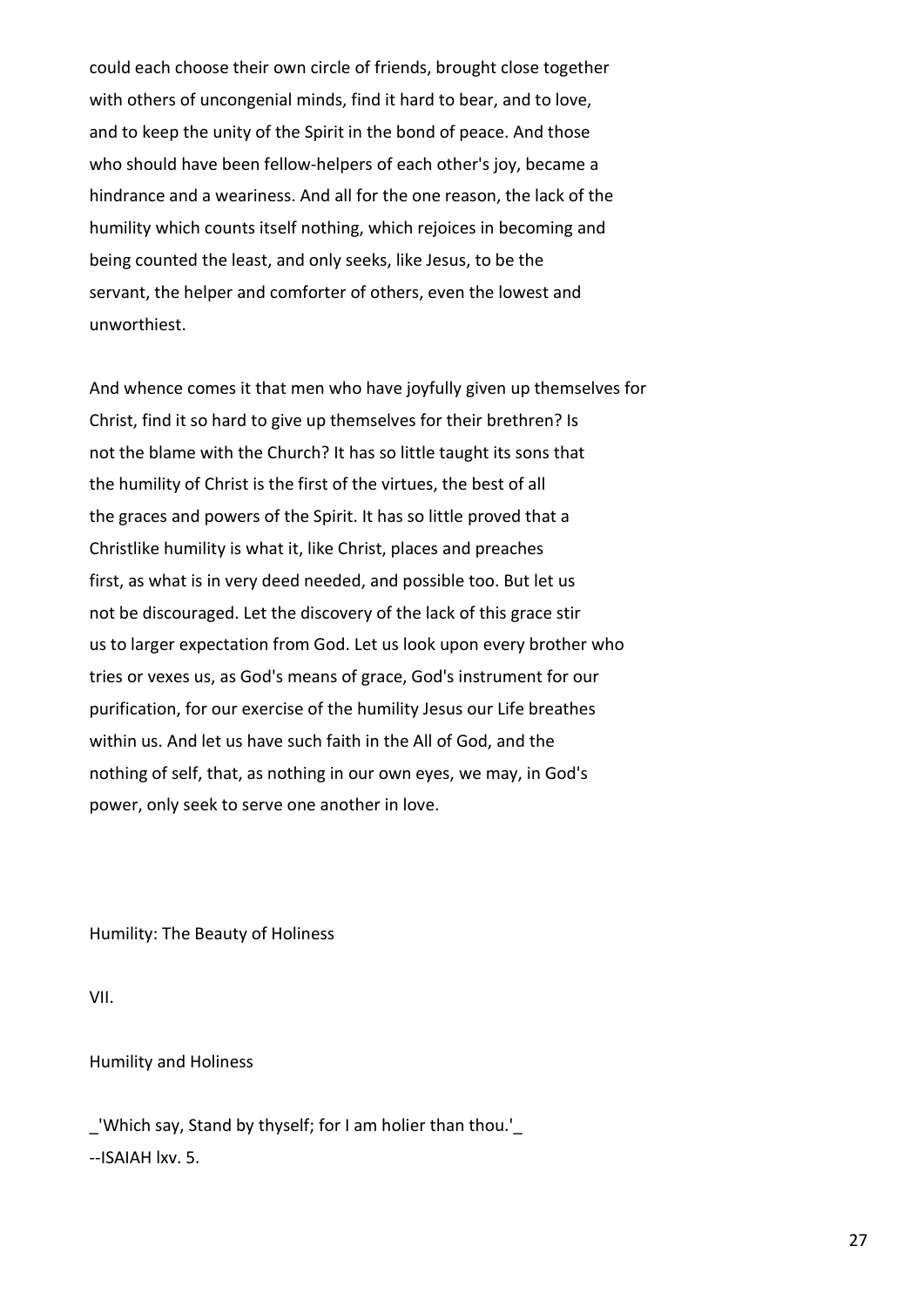WE speak of the Holiness movement in our times, and praise God for it. We hear a great deal of seekers after holiness and professors of holiness, of holiness teaching and holiness meetings. The blessed truths of holiness in Christ, and holiness by faith, are being emphasised as never before. The great test of whether the holiness we profess to seek or to attain, is truth and life, will be \_whether it be manifest in the increasing humility it produces. In the creature, humility is the one thing needed to allow God's holiness to dwell in him and shine through him. In Jesus, the Holy One of God who makes us holy, a divine humility was the secret of His life and His death and His exaltation; the one infallible test of our holiness will be the humility before God and men which marks us. Humility is the bloom and the beauty of holiness.

The chief mark of counterfeit holiness is its lack of humility. Every seeker after holiness needs to be on his guard, lest unconsciously what was begun in the spirit be perfected in the flesh, and pride creep in where its presence is least expected. Two men went up into the temple to pray: the one a Pharisee, the other a publican. There is no place or position so sacred but the Pharisee can enter there. Pride can lift its head in the very temple of God, and make His worship the scene of its self exaltation. Since the time Christ so exposed his pride, the Pharisee has put on the garb of the publican, and the confessor of deep sinfulness equally with the professor of the highest holiness, must be on the watch. Just when We are most anxious to have our heart the temple of God, we shall find the two men coming up to pray. And the publican will find that his danger is not from the Pharisee beside him, who despises him, but the Pharisee within who commends and exalts. In God's temple, when we think we are in the holiest of all, in the presence of His holiness, let us beware of pride. 'Now there was a day when the sons of God came to present themselves before the Lord, and Satan came also among them.'

'God, I thank thee, I am not as the rest of men, or even as this publican.' It is in that which is just cause for thanksgiving, it is in the very thanksgiving which we render to God, it may be in the very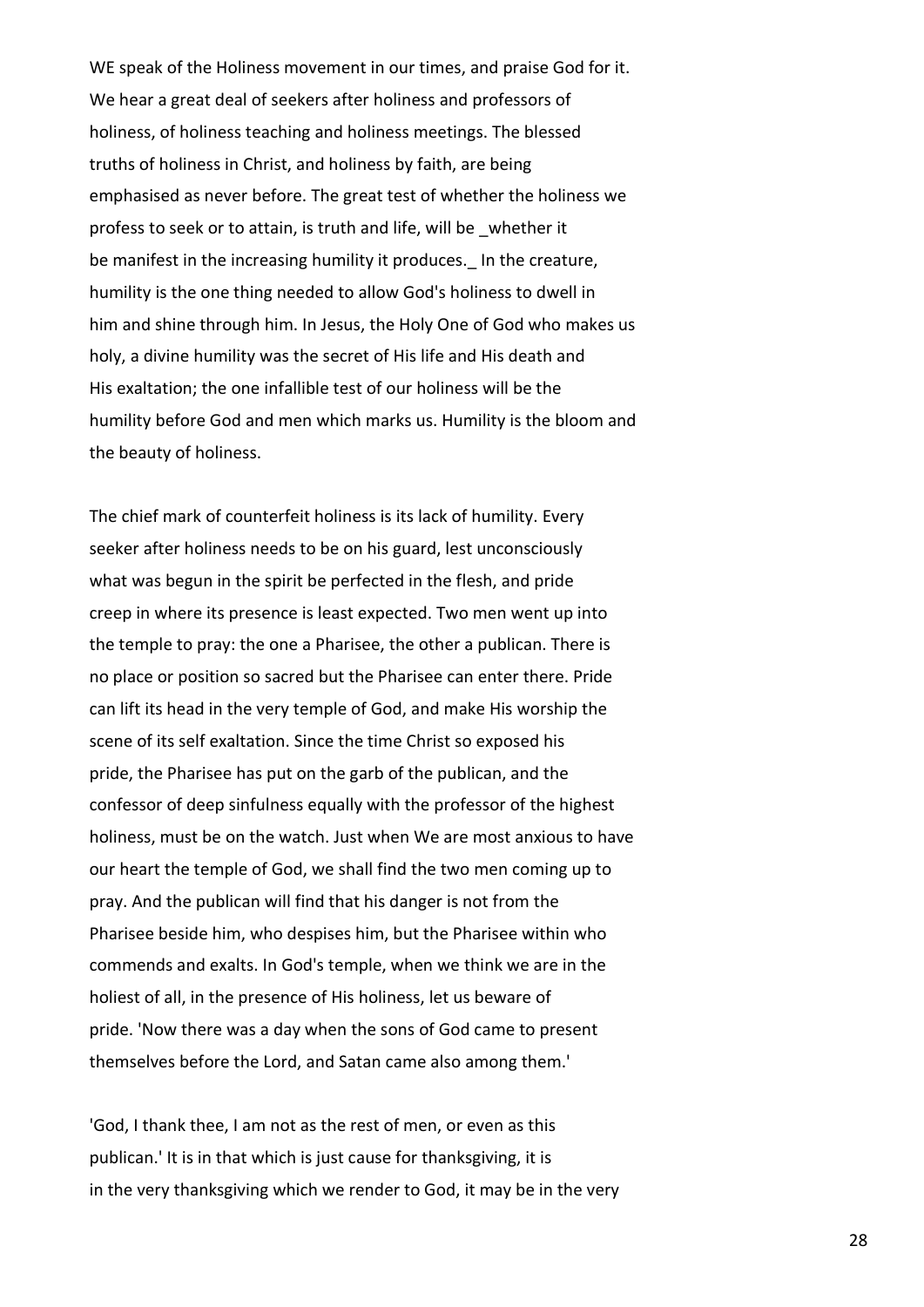confession that God has done it all, that self finds its cause of complacency. Yes, even when in the temple the language of penitence and trust in God's mercy alone is heard, the Pharisee may take up the note of praise, and in thanking God be congratulating himself. Pride can clothe itself in the garments of praise or of penitence. Even though the words, 'I am not as the rest of men' are rejected and condemned, their spirit may too often be found in our feelings and language towards our fellow-worshippers and fellow-men. Would you know if this really is so, just listen to the way in which Churches and Christians often speak of one another. How little of the meekness and gentleness of Jesus is to be seen. It is so little remembered that deep humility must be the keynote of what the servants of Jesus say of themselves or each other. Is there not many a Church or assembly of the saints, many a mission or convention, many a society or committee, even many a mission away in heathendom, where the harmony has been disturbed and the work of God hindered, because men who are counted saints have proved in touchiness and haste and impatience, in self-defence and self-assertion, in sharp judgments and unkind words, that they did not each reckon others better than themselves, and that their holiness has but little in it of the meekness of the saints?[Footnote1: ME is a most exacting personage, requiring the best seat and the highest place for itself, and feeling grievously wounded if its claim is not recognised. Most of the quarrels among Christian workers arise from the clamouring of this gigantic ME. How few of us understand the true secret of taking our seats in the lowest rooms.'--MRS SMITH, Everyday Religion.] In their spiritual history men may have had times of great humbling and brokenness, but what a different thing this is from being clothed with humility, from having an humble spirit, from having that lowliness of mind in which each counts himself the servant of others, and so shows forth the very mind which was also in Jesus Christ.

\_'Stand by; for I am holier than thou!'\_ What a parody on holiness! Jesus the Holy One is the humble One: the holiest will ever be the humblest. There is none holy but God: we have as much of holiness as we have of God. And according to what we have of God will be our real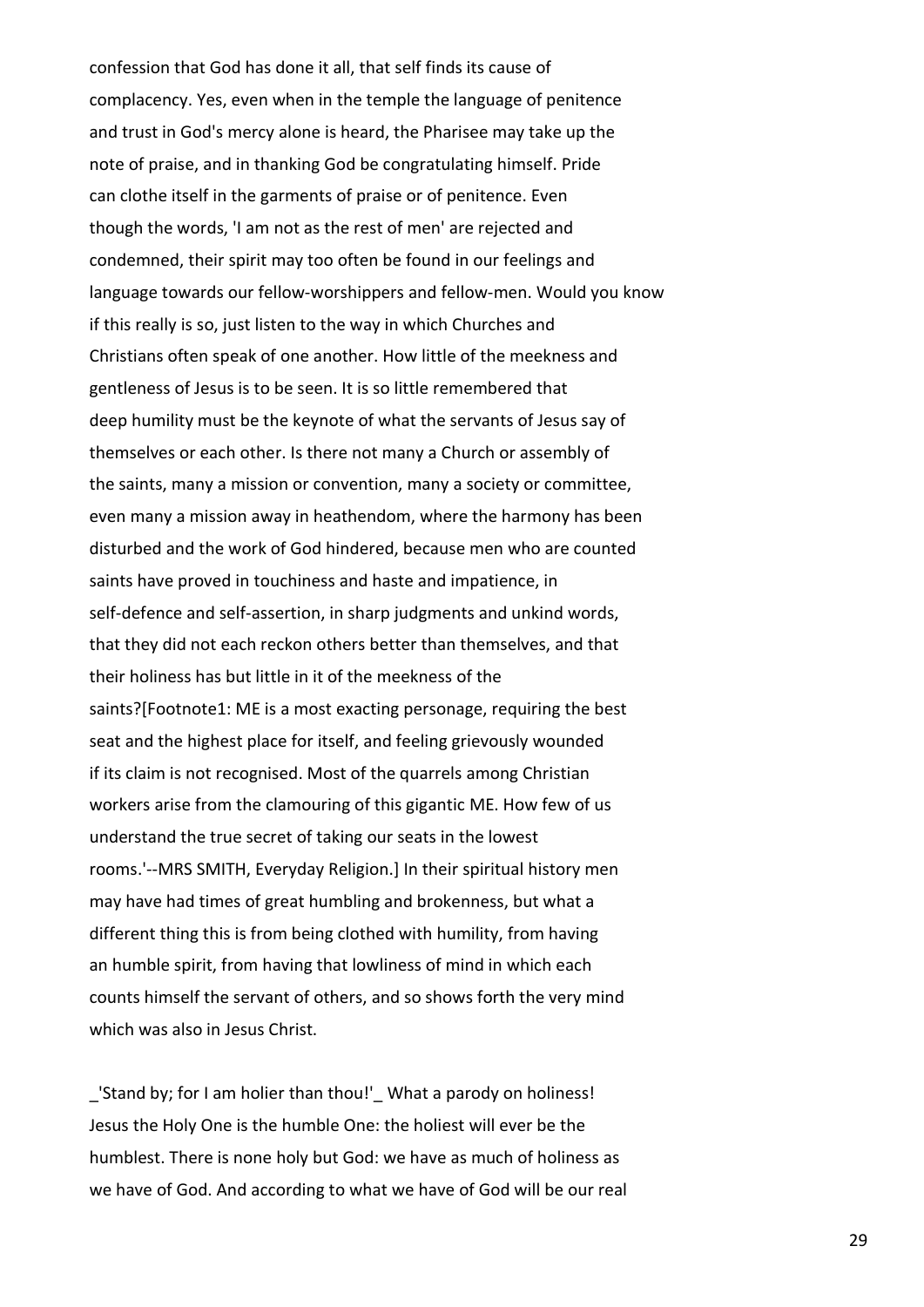humility, because humility is nothing but the disappearance of self in the vision that God is all. The holiest will be the humblest. Alas! though the barefaced boasting Jew of the days of Isaiah is not often to be found,--even our manners have taught us not to speak thus, how often his spirit is still seen, whether in the treatment of fellow-saints or of the children of the world. In the spirit in which opinions are given, and work is undertaken, and faults are exposed, how often, though the garb be that of the publican, the voice is still that of the Pharisee: 'Oh God, I thank Thee that I am not as other men.'

And is there, then, such humility to be found, that men shall indeed still count themselves 'less than the least of all saints,' the servants of all? There is. 'Love vaunteth not itself, is not puffed up, seeketh not its own.' Where the spirit of love is shed abroad in the heart, where the divine nature comes to a full birth where Christ the meek and lowly Lamb of God is truly formed within, there is given the power of a perfect love that forgets itself and finds its blessedness in blessing others, in bearing with them and honouring them, however feeble they be. Where this love enters, there God enters. And where God has entered in His power, and reveals Himself as All, there the creature becomes nothing. And where the creature becomes nothing before God; it cannot be anything but humble towards the fellow-creature. The presence of God becomes not a thing of times and seasons, but the covering under which the soul ever dwells, and its deep abasement before God becomes the holy place of His presence whence all its words and works proceed.

May God teach us that our thoughts and words and feelings concerning our fellowmen are His test of our humility towards Him, and that our humility before Him is the only power that can enable us to be always humble with our fellow-men. Our humility must be the life of Christ, the Lamb of God, within us.

Let all teachers of holiness, whether in the pulpit or on the platform, and all seekers after holiness, whether in the closet or the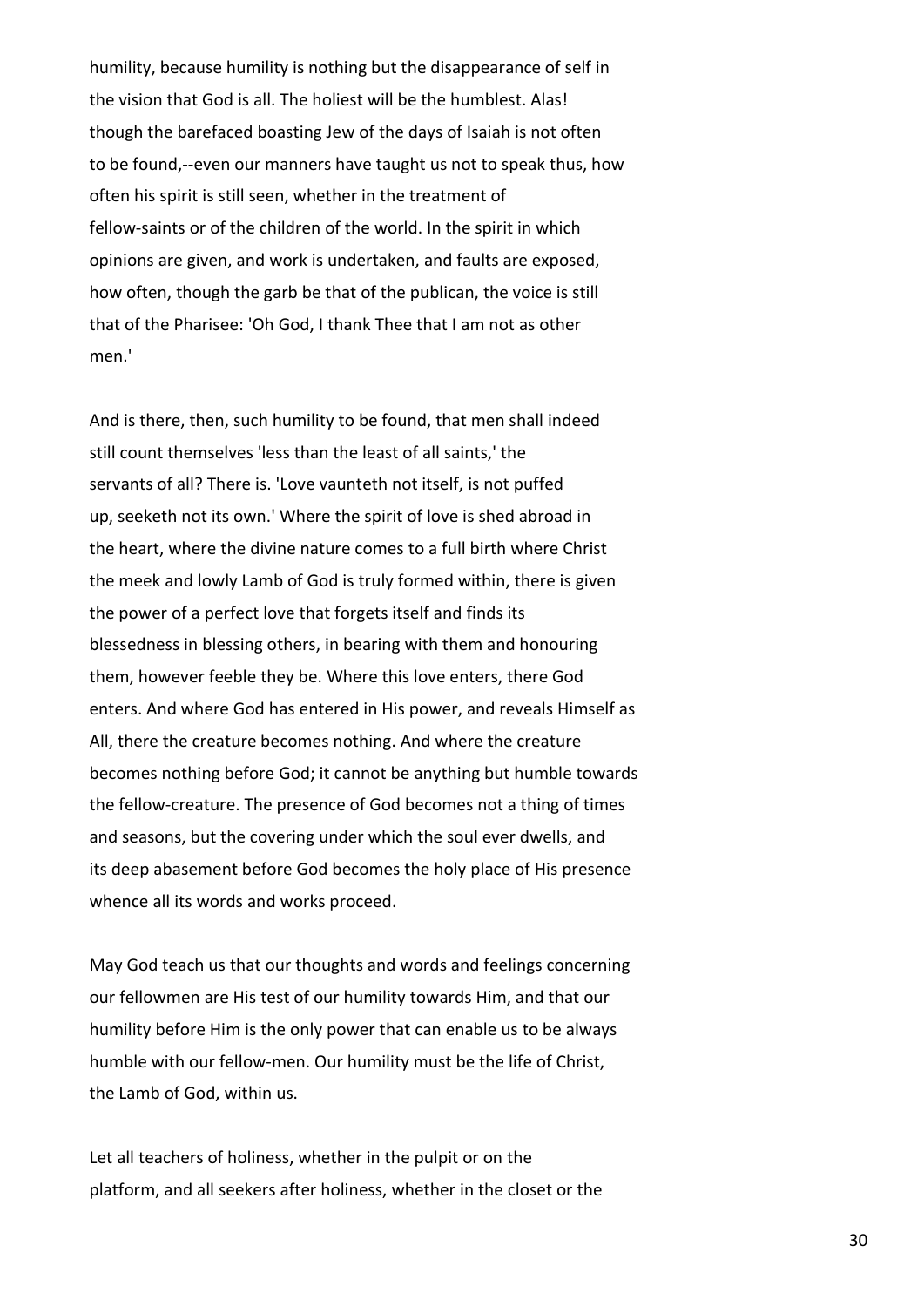convention, take warning. There is no pride so dangerous, because none so subtle and insidious, as the pride of holiness. It is not that a man ever says, or even thinks, 'Stand by; I am holier than thou.' No, indeed, the thought would be regarded with abhorrence. But there grows up, all unconsciously, a hidden habit of soul, which feels complacency its attainments, and cannot help seeing how far it is in advance of others. It can be recognised, not always in any special self-assertion or self-laudation, but simply in the absence of that deep self-abasement which cannot but be the mark of the soul that has seen the glory of God (Job xlii. 5, 6; Isa. vi. 5). It reveals itself, not only in words or thoughts, but in a tone, a way of speaking of others, in which those who have the gift of spiritual discernment cannot but recognise the power of self. Even the world with its keen eyes notices it, and points to it as a proof that the profession of a heavenly life does not bear any specially heavenly fruits. O brethren! let us beware. Unless we make, with each advance in what we think holiness, the increase of humility our study, we may find that we have been delighting in beautiful thoughts and feelings, in solemn acts of consecration and faith, while the only sure mark of the presence of God, the disappearance of self, was all the time wanting. Come and let us flee to Jesus, and hide ourselves in Him until we be clothed upon with His humility. That alone is our holiness.

Humility: The Beauty of Holiness

VIII.

Humility and Sin

\_'Sinners, of whom I am chief.'\_--1 TIM. i. 15

HUMILITY is often identified with penitence and contrition. As a consequence, there appears to be no way of fostering humility but by keeping the soul occupied with its sin. We have learned, I think, that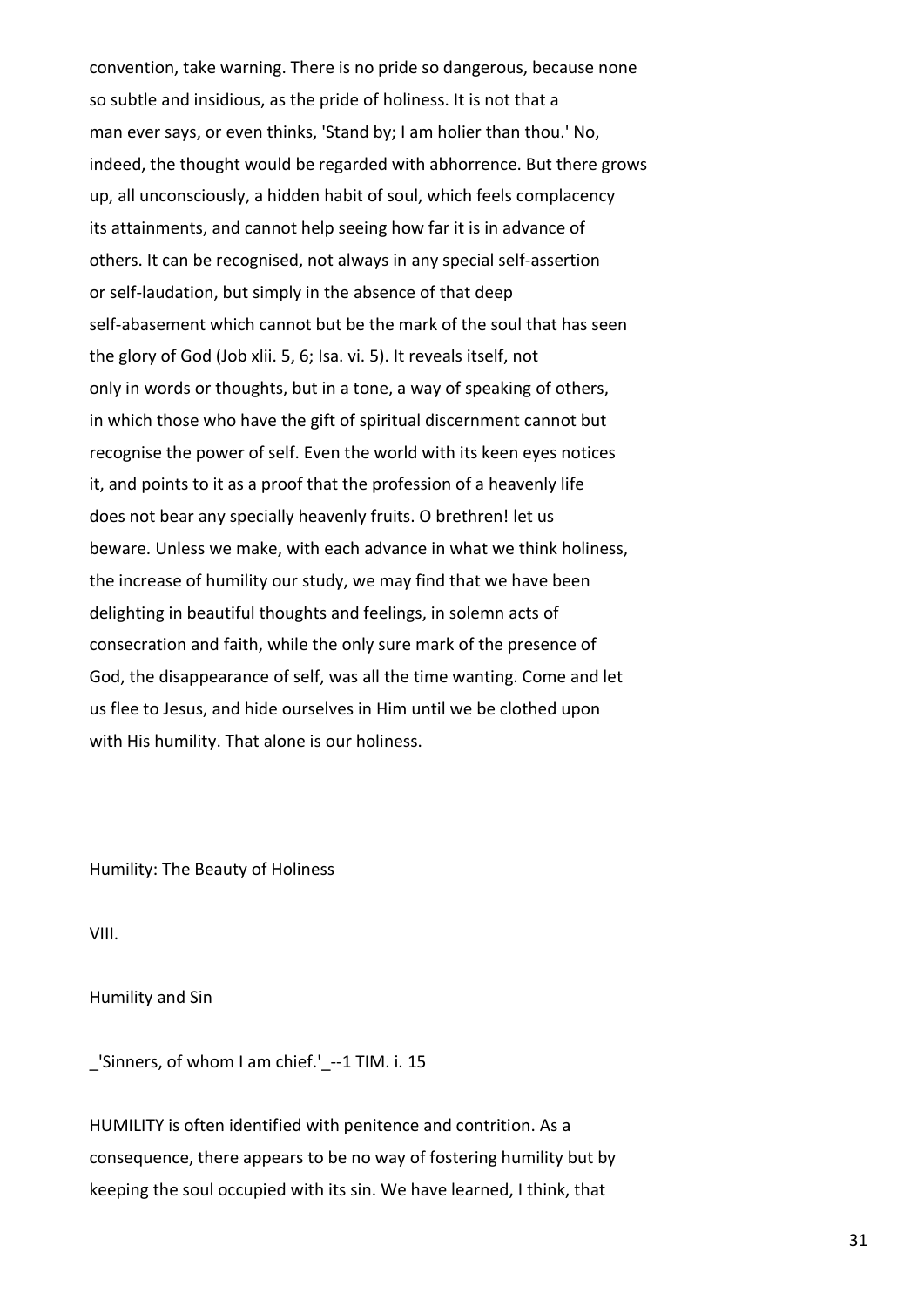humility is something else and something more. We have seen in the teaching of our Lord Jesus and the Epistles how often the virtue is inculcated without any reference to sin. In the very nature of things, in the whole relation of the creature to the Creator, in the life of Jesus as He lived it and imparts it to us, humility is the very essence of holiness as of blessedness. It is the displacement of self by the enthronement of God. Where God is all, self is nothing.

But though it is this aspect of the truth I have felt it specially needful to press, I need scarce say what new depth and intensity man's sin and God's grace give to the humility of the saints. We have only to look at a man like the Apostle Paul, to see how, through his life as a ransomed and a holy man, the deep consciousness of having been a sinner lives inextinguishably. We all know the passages in which he refers to his life as a persecutor and blasphemer. 'I am \_the least of the apostles, that am not worthy to be called an apostle, because I persecuted the Church of God. ...I laboured more abundantly than they all; yet not I, but the grace of God which was with me' (1 Cor. xv. 9,10). 'Unto me, who am less than the least of all saints, was this grace given, to preach to the heathen' (Eph. iii. 8). 'I was before a blasphemer, and a persecutor, and injurious; howbeit I obtained mercy, because I did it ignorantly in unbelief. ...Christ Jesus came into the world to save sinners, of whom I am chief' (1 Tim. i. 13, 15). God's grace had saved him; God remembered his sins no more for ever; but never, never could he forget how terribly he had sinned. The more he rejoiced in God's salvation, and the more his experience of God's grace filled him with joy unspeakable, the clearer was his consciousness that he was a saved sinner, and that salvation had no meaning or sweetness except as the sense of his being a sinner made it precious and real to him. Never for a moment could he forget that it was a sinner God had taken up in His arms and crowned with His love.

The texts we have just quoted are often appealed to as Paul's confession of daily sinning. One has only to read them carefully in their connection, to see how little this is the case. They have a far deeper meaning, they refer to that which lasts throughout eternity,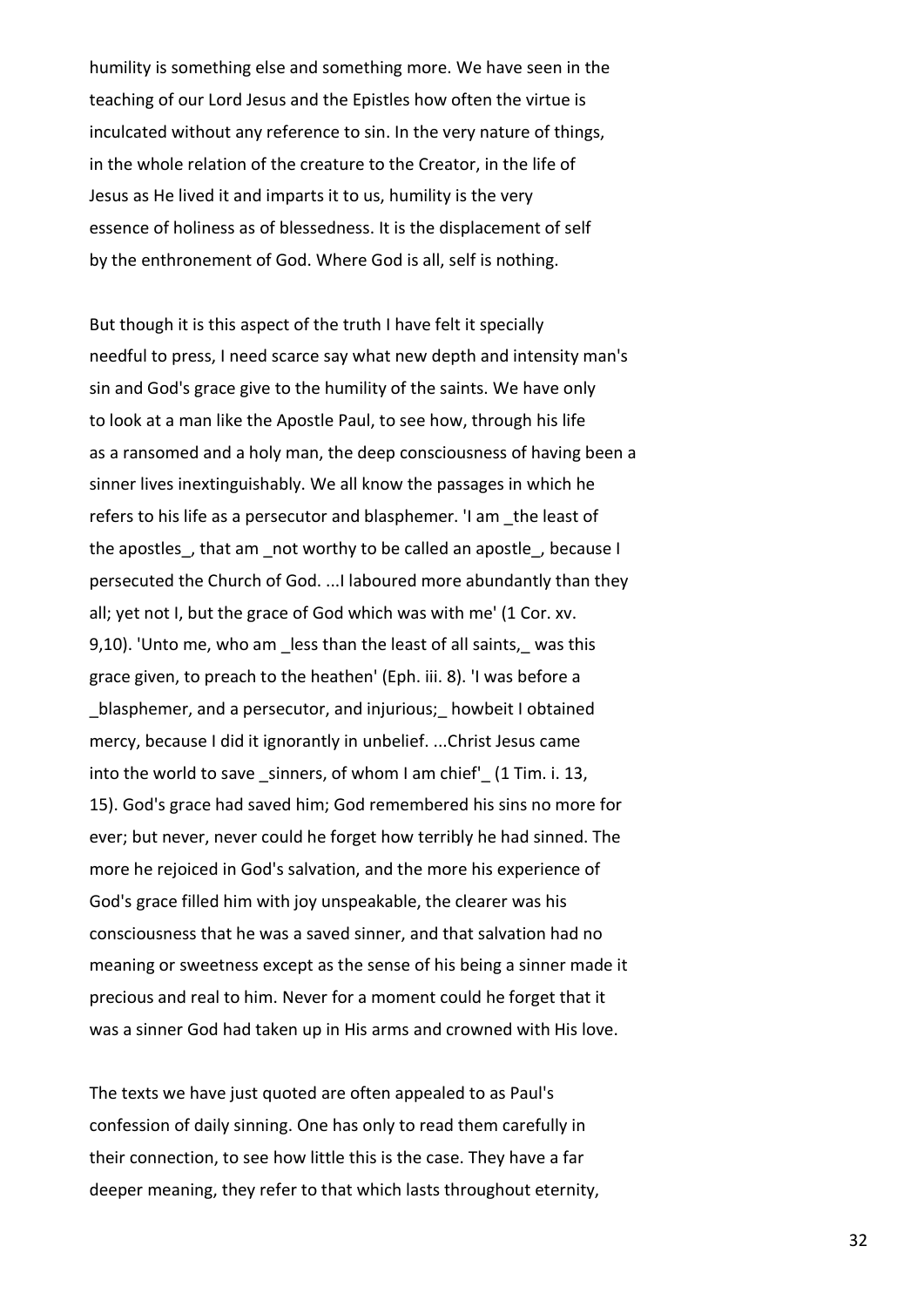and which will give its deep undertone of amazement and adoration to the humility with which the ransomed bow before the throne, as those who have been washed from their sins in the blood of the Lamb. Never, never, even in, glory, can they be other than ransomed sinners; never for a moment in this life can God's child live in the full light of His love, but as he feels that the sin, out of which he has been saved, is his one only right and title to all that grace has promised to do. The humility with which first he came as a sinner, acquires a new meaning when he learns how it becomes him as a creature. And then ever again, the humility, in which he was born as a creature, has its deepest, richest tones of adoration, in the memory of what it is to be a monument of God's wondrous redeeming love.

The true import of what these expressions of St. Paul teach us comes out all the more strongly when we notice the remarkable fact that, through his whole Christian course, we never find from his pen, even in those epistles in which we have the most intensely personal unbosomings, anything like confession of sin. Nowhere is there any mention of shortcoming or defect, nowhere any suggestion to his readers that he has failed in duty, or sinned against the law of perfect love. On the contrary, there are passages not a few in which he vindicates himself in language that means nothing if it does not appeal to a faultless life before God and men. 'Ye are witnesses, and God also, how holily, and righteously, and unblameably we behaved ourselves toward you' (1 Thess. ii. 10). 'Our glorying is this, the testimony of our conscience, that in holiness and sincerity of God we behaved ourselves in the world, and more abundantly to you ward' (2 Cor. i. 12). This is not an ideal or an aspiration; it is an appeal to what his actual life had been. However we may account for this absence of confession of sin, all will admit that it must point to a life in the power of the Holy Ghost, such as is but seldom realised or expected in these our days.

The point which I wish to emphasise is this--that the very fact of the absence of such confession of sinning only gives the more force to the truth that it is not in daily sinning that the secret of the deeper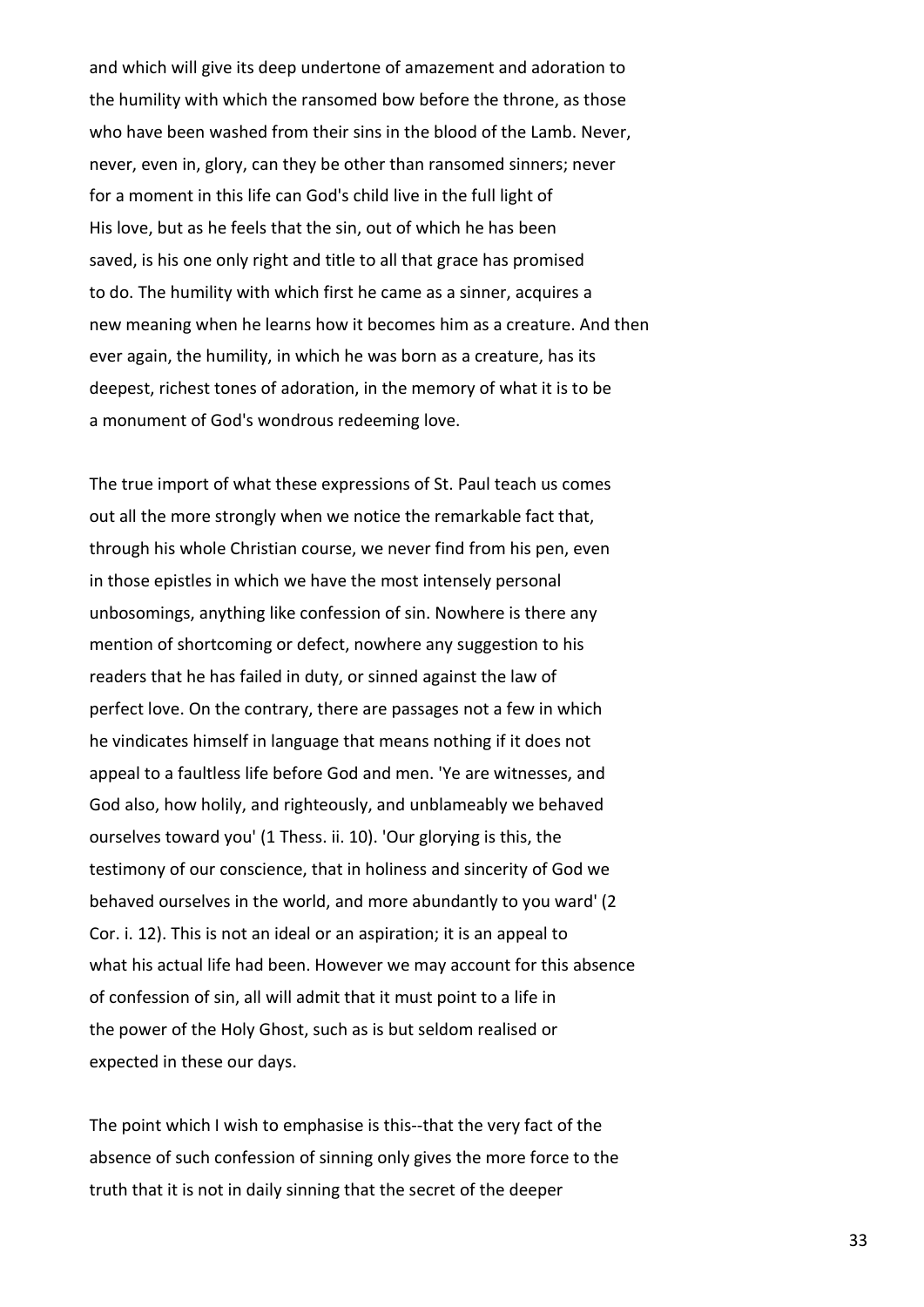humility will be found, but in the habitual, never for a moment to be forgotten position, which just the more abundant grace will keep more distinctly alive, that our only place, the only place of blessing, our one abiding position before God, must be that of those whose highest joy it is to confess that they are sinners saved by grace.

With Paul's deep remembrance of having sinned so terribly in the past, ere grace had met him, and the consciousness of being kept from present sinning, there was ever coupled the abiding remembrance of the dark hidden power of sin ever ready to come in, and only kept out by the presence and power of the indwelling Christ. 'In me, that is, in my flesh, dwelleth no good thing;'--these words of Rom. vii. describe the flesh as it is to the end. The glorious deliverance of Rom. viii.--'The law of the Spirit of life in Christ Jesus hath now made me free from the law of sin, which once led me captive'--is neither the annihilation nor the sanctification of the flesh, but a continuous victory given by the Spirit as He mortifies the deeds of the body. As health expels disease, and light swallows up darkness, and life conquers death, the indwelling of Christ through the Spirit is the health and light and life of the soul. But with this, the conviction of helplessness and danger ever tempers the faith in the momentary and unbroken action of the Holy Spirit into that chastened sense of dependence which makes the highest faith and joy the handmaids of a humility that only lives by the grace of God.

The three passages above quoted all show that it was the wonderful grace bestowed upon Paul, and of which he felt the need every moment, that humbled him so deeply. The grace of God that was with him, and enabled him to labor more abundantly than they all; the grace to preach to the heathen the unsearchable riches of Christ; the grace that was exceeding abundant with faith and love which is in Christ Jesus,--it was this grace of which it is the very nature and glory that it is for sinners, that kept the consciousness of his having once sinned, and being liable to sin, so intensely alive. 'Where sin abounded, grace did abound more exceedingly.' This reveals how the very essence of grace is to deal with and take away sin, and how it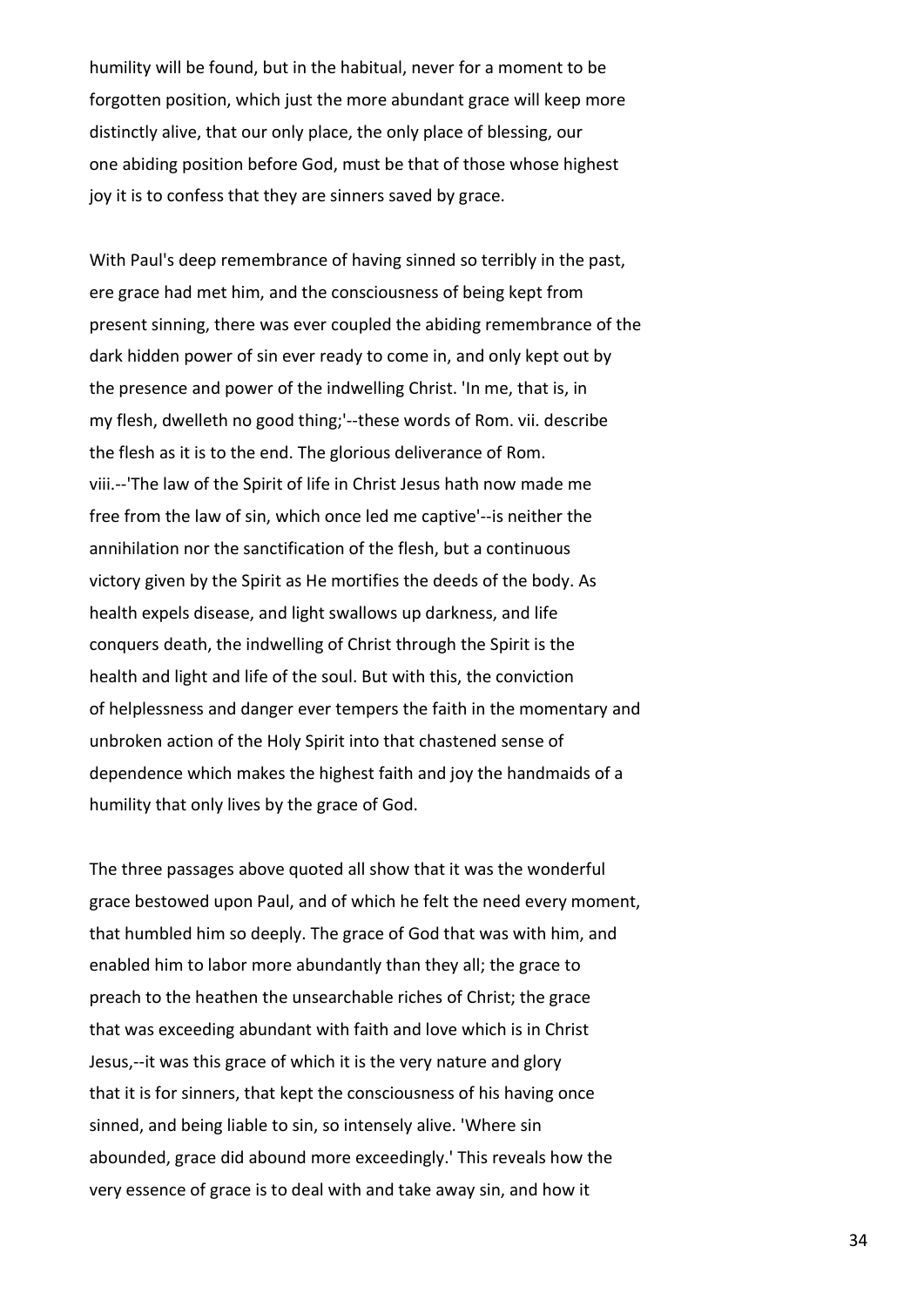must ever be the more abundant the experience of grace, the more intense the consciousness of being a sinner. It is not sin, but God's grace showing a man and ever reminding him what a sinner he was, that, will keep him truly humble. It is not sin, but grace, that will make me indeed know myself a sinner, and make the sinner's place of deepest self-abasement the place I never leave.

I fear that there are not a few who, by strong expressions of self-condemnation and self-denunciation, have sought to humble themselves, and have to confess with sorrow that a humble spirit, a 'heart of humility,' with its accompaniments of kindness and compassion, of meekness and forbearance, is still as far off as ever. Being occupied with self, even amid the deepest self-abhorrence, can never free us from self. It is the revelation of God, not only by the law condemning sin but by His grace delivering from it, that will make us humble. The law may break the heart with fear; it is only grace that works that sweet humility which becomes a joy to the soul as its second nature. It was the revelation of God in His holiness, drawing nigh to make Himself known in His grace, that made Abraham and Jacob, Job and Isaiah, bow so low. It is the soul in which God the Creator, as the All of the creature in its nothingness, God the Redeemer in His grace, as the All of the sinner in his sinfulness, is waited for and trusted and worshipped, that will find itself so filled with His presence, that there will be no place for self. So alone can the promise be fulfilled: 'The haughtiness of man shall be brought low, and the Lord alone be exalted in that day.'

It is the sinner dwelling in the full light of God's holy, redeeming love, in the experience of that full indwelling of divine love, which comes through Christ and the Holy Spirit, who cannot but be humble. Not to be occupied with thy sin, but to be occupied with God, brings deliverance from self.

Humility: The Beauty of Holiness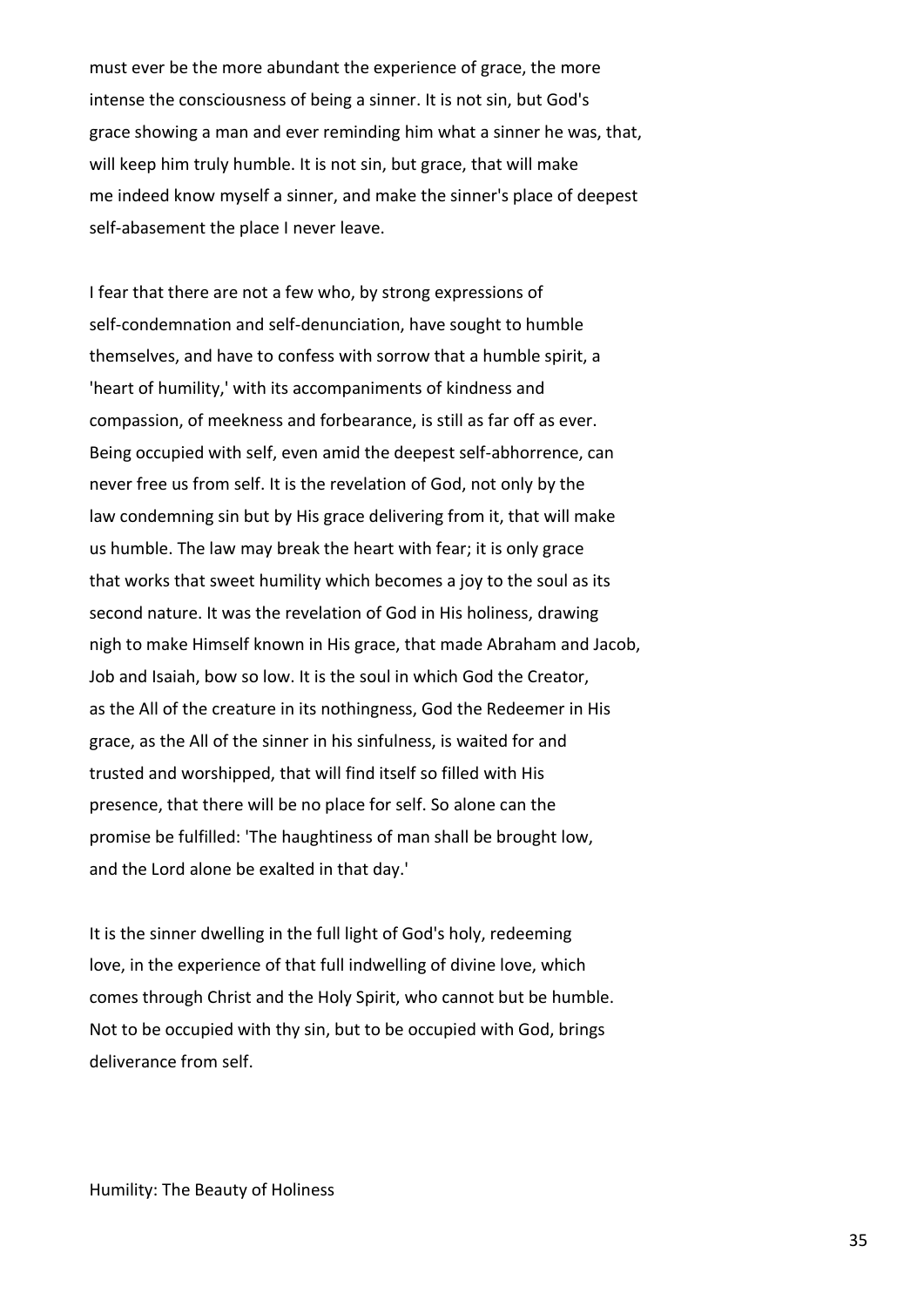#### IX.

### Humility and Faith

\_'How can ye believe, which receive glory from one another, and the glory that cometh from the only God ye seek not?' JOHN v. 44.

In an address I lately heard, the speaker said that the blessings of the higher Christian life were often like the objects exposed in a shop window,--one could see them clearly and yet could not reach them. If told to stretch out his hand and take, a man would answer, I cannot; there is a thick pane of plate-glass between me and them. And even so Christians may see clearly the blessed promises of perfect peace and rest, of overflowing love and joy, of abiding communion and fruitfulness, and yet feel that there was something between hindering the true possession. And what might that be? Nothing but pride. The promises made to faith are so free and sure; the invitations and encouragements so strong; the mighty power of God on which it may count is so near and free,--that it can only be something that hinders faith that hinders the blessing being ours. In our text Jesus discovers to us that it is indeed pride that makes faith impossible. 'How can ye believe, which receive glory from one another?' As we see how in their very nature pride and faith are irreconcilably at variance, we shall learn that faith and humility are at root one, and that we never can have more of true faith than we have of true humility; we shall see that we may indeed have strong intellectual conviction and assurance of the truth while pride is kept in the heart, but that it makes the living faith, which has power with God, an impossibility.

We need only think for a moment what faith is. Is it not the confession of nothingness and helplessness, the surrender and the waiting to let God work? Is it not in itself the most humbling thing there can be,--the acceptance of our place as dependents, who can claim or get or do nothing but what grace bestows? Humility is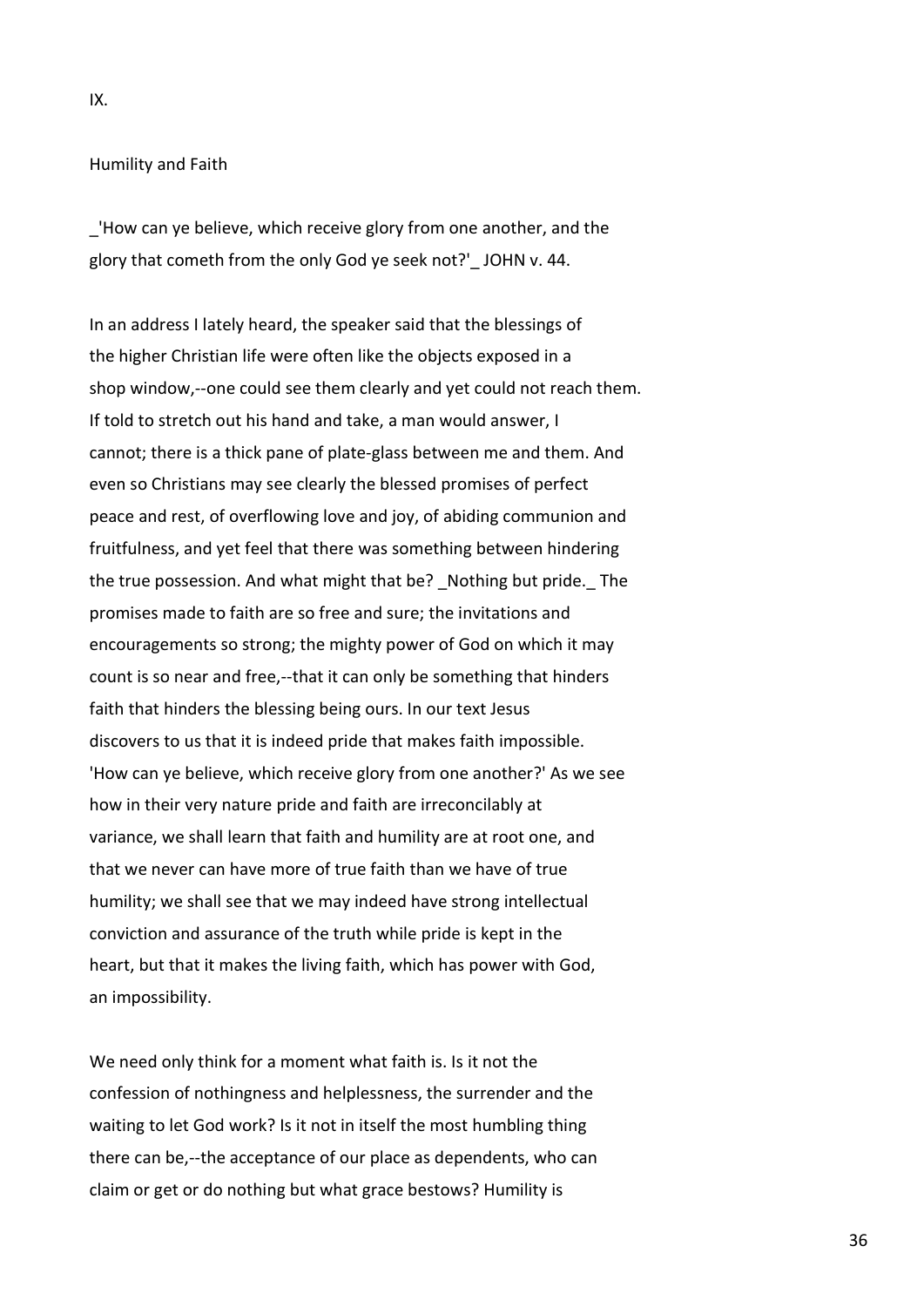'simply the disposition which prepares the soul for living on trust. And every, even the most secret breathing of pride, in self-seeking, self-will, self-confidence, or self-exaltation, is just the strengthening of that self which cannot enter the kingdom, or possess the things of the kingdom, because it refuses to allow God to be what He is and must be there--the All in All.

Faith is the organ or sense for the perception and apprehension of the heavenly world and its blessings. Faith seeks the glory that comes from God, that only comes where God is All. As long as we take glory from one another, as long as ever we seek and love and jealously guard the glory of this life, the honour and reputation that comes from men, we do not seek, and cannot receive the glory that comes from God. Pride renders faith impossible. Salvation comes through a cross and a crucified Christ. Salvation is the fellowship with the crucified Christ in the Spirit of His cross. Salvation is union with and delight in, salvation is participation in, the humility of Jesus. Is it wonder that our faith is so feeble when pride still reigns so much, and we have scarce learnt even to long or pray for humility as the most needful and blessed part of salvation?

Humility and faith are more nearly allied in Scripture than many know. See it in the life of Christ. There are two cases in which He spoke of a great faith. Had not the centurion, at whose faith He marvelled, saying, 'I have not found so great faith, no, not in Israel!' spoken, \_'I am not worthy\_ that Thou shouldst come under my roof'? And had not the mother to whom He spoke, 'O woman, great is thy faith!' accepted the name of dog, and said, \_'Yea, Lord, yet the dogs eat of the crumbs'? It is the humility that brings a soul to be nothing before God, that also removes every hindrance to faith, and makes it only fear lest it should dishonour Him by not trusting Him wholly.

Brother, have we not here the cause of failure in the pursuit of holiness? Is it not this, though we knew it not, that made our consecration and our faith so superficial and so short-lived? We had no idea to what an extent pride and self were still secretly working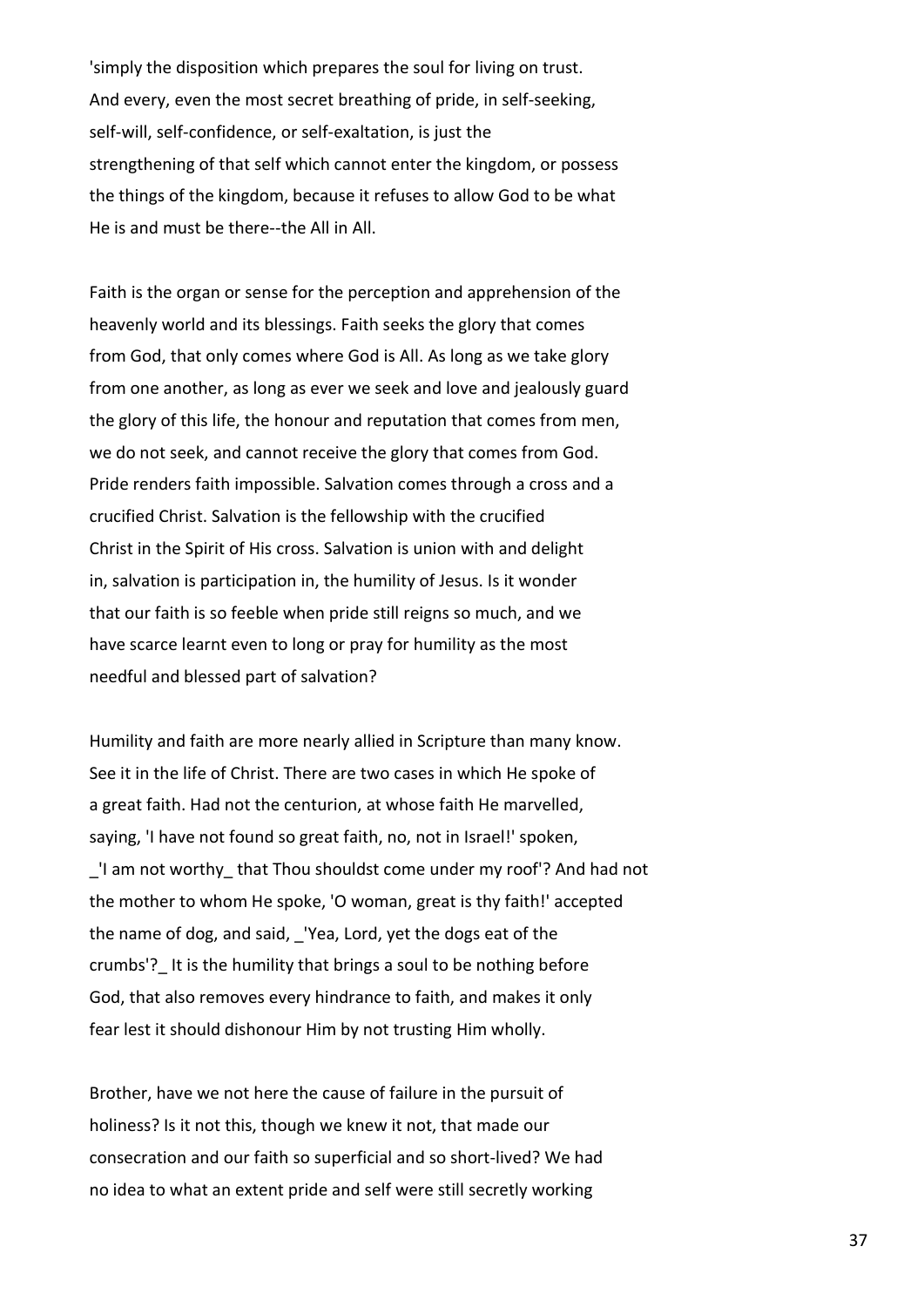within us, and how alone God by His incoming and His mighty power could cast them out. We understood not how nothing but the new and divine nature, taking entirely the place of the old self, could make us really humble. We knew not that absolute, unceasing, universal humility must be the root-disposition of every prayer and every approach to God as well as of every dealing with man; and that we might as well attempt to see without eyes, or live without breath, as believe or draw nigh to God or dwell in His love, without an all-pervading humility and lowliness of heart.

Brother, have we not been making a mistake in taking so much trouble to believe, while all the time there was the old self in its pride seeking to possess itself of God's blessing and riches? No wonder we could not believe. Let us change our course. Let us seek first of all to humble ourselves under the mighty hand of God: He will exalt us. The cross, and the death, and the grave, into which Jesus humbled Himself, were His path to the glory of God. And they are our path. Let our one desire and our fervent prayer be, to be humbled with Him and like Him; let us accept gladly whatever can humble us before God or men;--this alone is the path to the glory of God.

You perhaps feel inclined to ask a question. I have spoken of some who have blessed experiences, or are the means of bringing blessing to others, and yet are lacking in humility. You ask whether these do not prove that they have true, even strong faith, though they show too clearly that they still seek too much the honour that cometh from men. There is more than one answer can be given. But the principal answer in our present connection is this: They indeed have a measure of faith, in proportion to which, with the special gifts bestowed upon them, is the blessing they bring to others. But in that very blessing the work of their faith is hindered, through the lack of humility. The blessing is often superficial or transitory, just because they are not the nothing that opens the way for God to be all. A deeper humility would without doubt bring a deeper and fuller blessing. The Holy Spirit not only working in them as a Spirit of power, but dwelling in them in the fullness of His grace, and specially that of humility,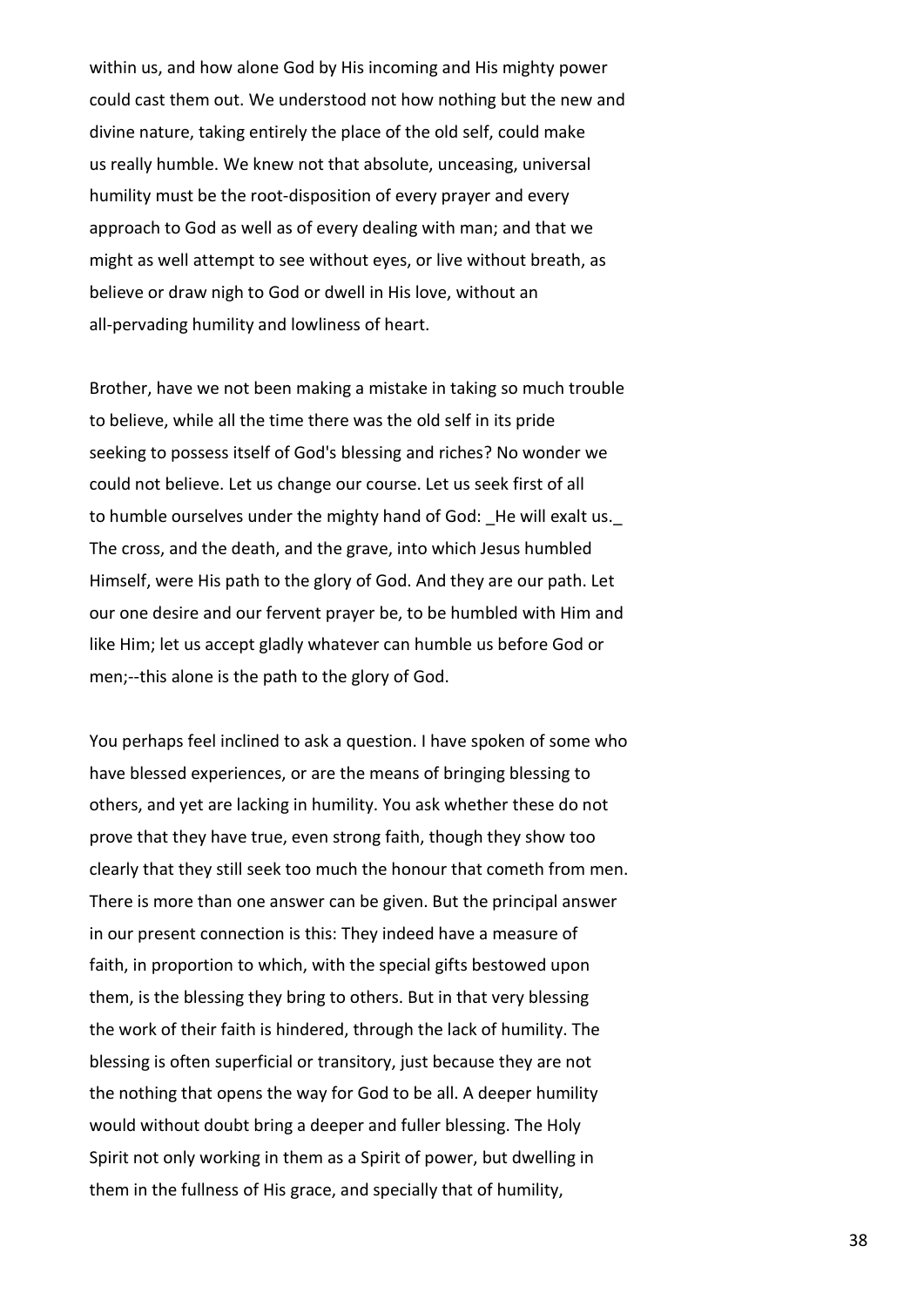would through them communicate Himself to these converts for a life of power and holiness and steadfastness now all too little seen.

'How can ye believe, which receive glory from one another?' Brother! nothing can cure you of the desire of receiving glory from men, or of the sensitiveness and pain and anger which come when it is not given, but giving yourself to seek only the glory that comes from God. Let the glory of the All-glorious God be everything to you. You will be freed from the glory of men and of self, and be content and glad to be nothing. Out of this nothingness you will grow strong in faith, giving glory to God, and you will find that the deeper you sink in humility before Him, the nearer He is to fulfil the every desire of your faith.

Humility: The Beauty of Holiness.

X.

Humility and Death to Self.

\_'He humbled Himself and became obedient unto death.'\_--PHIL. ii. 8.

HUMILITY is the path to death, because in death it gives the highest proof of its perfection. Humility is the blossom of which death to self is the perfect fruit. Jesus humbled Himself unto death, and opened the path in which we too must walk. As there was no way for Him to prove His surrender to God to the very uttermost, or to give up and rise out of our human nature to the glory of the Father but through death, so with us too. Humility must lead us to die to self: so we prove how wholly we have given ourselves up to it and to God; so alone we are freed from fallen nature, and find the path that leads to life in God, to that full birth of the new nature, of which humility is the breath and the joy.

We have spoken of what Jesus did for His disciples when He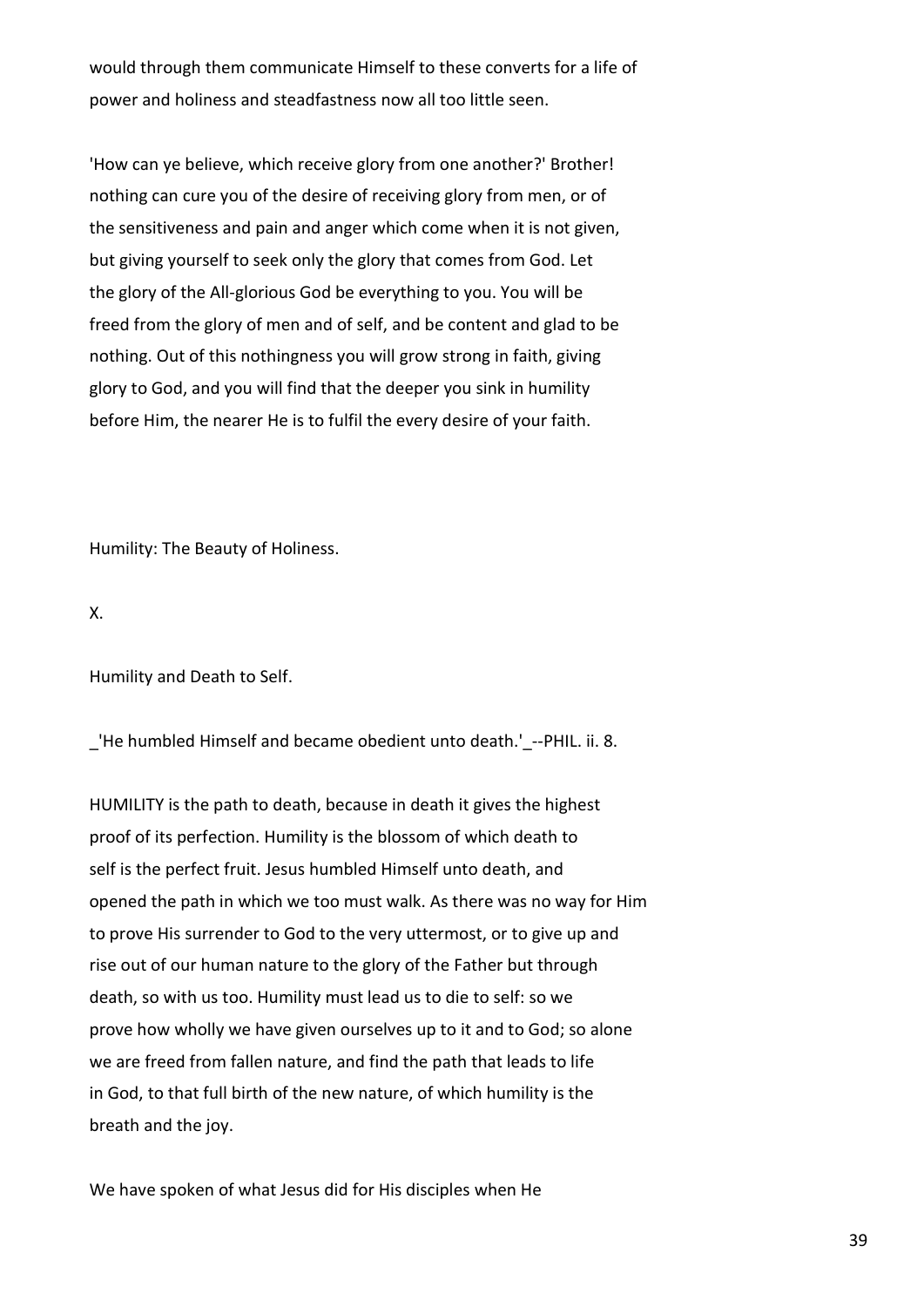communicated His resurrection life to them, when in the descent of the Holy Spirit He, the glorified and enthroned Meekness, actually came from heaven Himself to dwell in them. He won the power to do this through death: in its inmost nature the life He imparted was a life out of death, a life that had been surrendered to death, and been won through death. He who came to dwell in them was Himself One who had been dead and now lives for evermore. His life, His person, His presence, bears the marks of death, of being a life begotten out of death. That life in His disciples ever bears the death-marks too; it is only as the Spirit of the death, of the dying One, dwells and works in the soul, that the power of His life can be known. The first and chief of the marks of the dying of the Lord Jesus, of the death-marks that show the true follower of Jesus, is humility. For these two reasons: Only humility leads to perfect death; Only death perfects humility. Humility and death are in their very nature one: humility is the bud; in death the fruit is ripened to perfection.

\_Humility leads to perfect death.\_--Humility means the giving up of self and the taking of the place of perfect nothingness before God. Jesus humbled Himself, and became obedient unto death. In death He gave the highest, the perfect proof of having given up His will to the will of God. In death He gave up His self, with its natural reluctance to drink the cup; He gave up the life He had in union with our human nature; He died to self, and the sin that tempted Him; so, as man, He entered into the perfect life of God. If it had not been for His boundless humility, counting Himself as nothing except as a servant to do and suffer the will of God, He never would have died.

This gives us the answer to the question so often asked, and of which the meaning is so seldom clearly apprehended: How can I die to self? The death to self is not your work, it is God's work. In Christ you are dead to sin the life there is in you has gone through the process of death and resurrection; you may be sure you are indeed dead to sin. But the full manifestation of the power of this death in your disposition and conduct, depends upon the measure in which the Holy Spirit imparts the power of the death of Christ And here it is that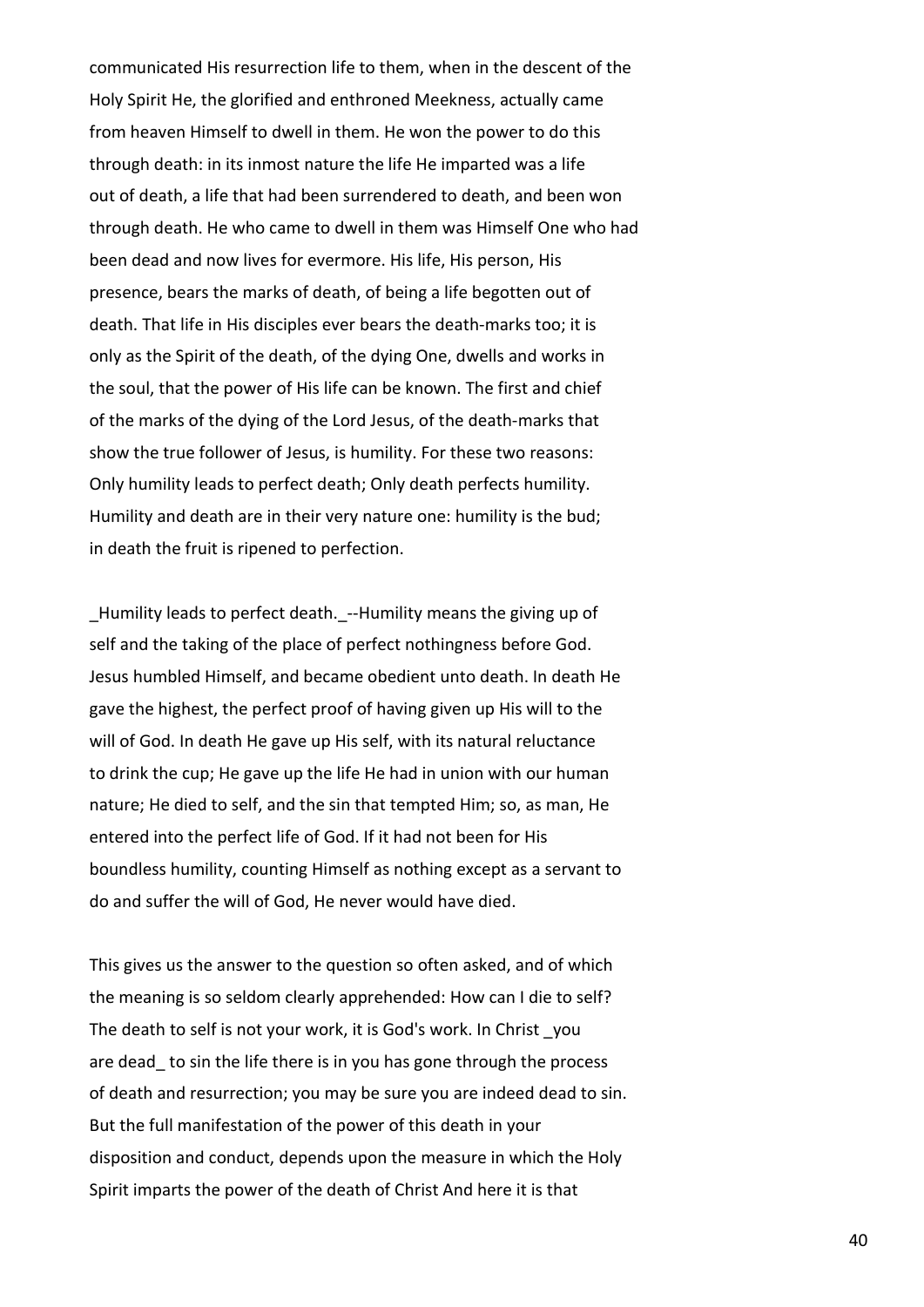the teaching is needed: if you would enter into full fellowship with Christ in His death, and know the full deliverance from self, humble yourself. This is your one duty. Place yourself before God in your utter helplessness; consent heartily to the fact of your impotence to slay or make alive yourself; sink down into your own nothingness, in the spirit of meek and patient and trustful surrender to God. Accept every humiliation, look upon every fellow-man who tries or vexes you, as a means of grace to humble you. Use every opportunity of humbling yourself before your fellow-men as a help to abide humble before God. God will accept such humbling of yourself as the proof that your whole heart desires it, as the very best prayer for it, as your preparation for His mighty work of grace, when, by the mighty strengthening of His Holy Spirit, He reveals Christ fully in you, so that He, in His form of a servant, is truly formed in you, and dwells in your heart. It is the path of humility which leads to perfect death, the full and perfect experience that we are dead in Christ.

Then follows: \_Only this death leads to perfect humility.\_ Oh, beware of the mistake so many make, who would fain be humble, but are afraid to be too humble. They have so many qualifications and limitations, so many reasonings and questionings, as to what true humility is to be and to do, that they never unreservedly yield themselves to it. Beware of this. Humble yourself unto the death. It is in the death to self that humility is perfected. Be sure that at the root of all real experience of more grace, of all true advance in consecration, of all actually increasing conformity to the likeness of Jesus, there must be a deadness to self that proves itself to God and men in our dispositions and habits. It is sadly possible to speak of the death-life and the Spirit-walk, while even the tenderest love cannot but see how much there is of self. The death to self has no surer death-mark than a humility which makes itself of no reputation, which empties out itself, and takes the form of a servant. It is possible to speak much and honestly of fellowship with a despised and rejected Jesus, and of bearing His cross, while the meek and lowly, the kind and gentle humility of the Lamb of God is not seen, is scarcely sought. The Lamb of God means to two things--meekness and death. Let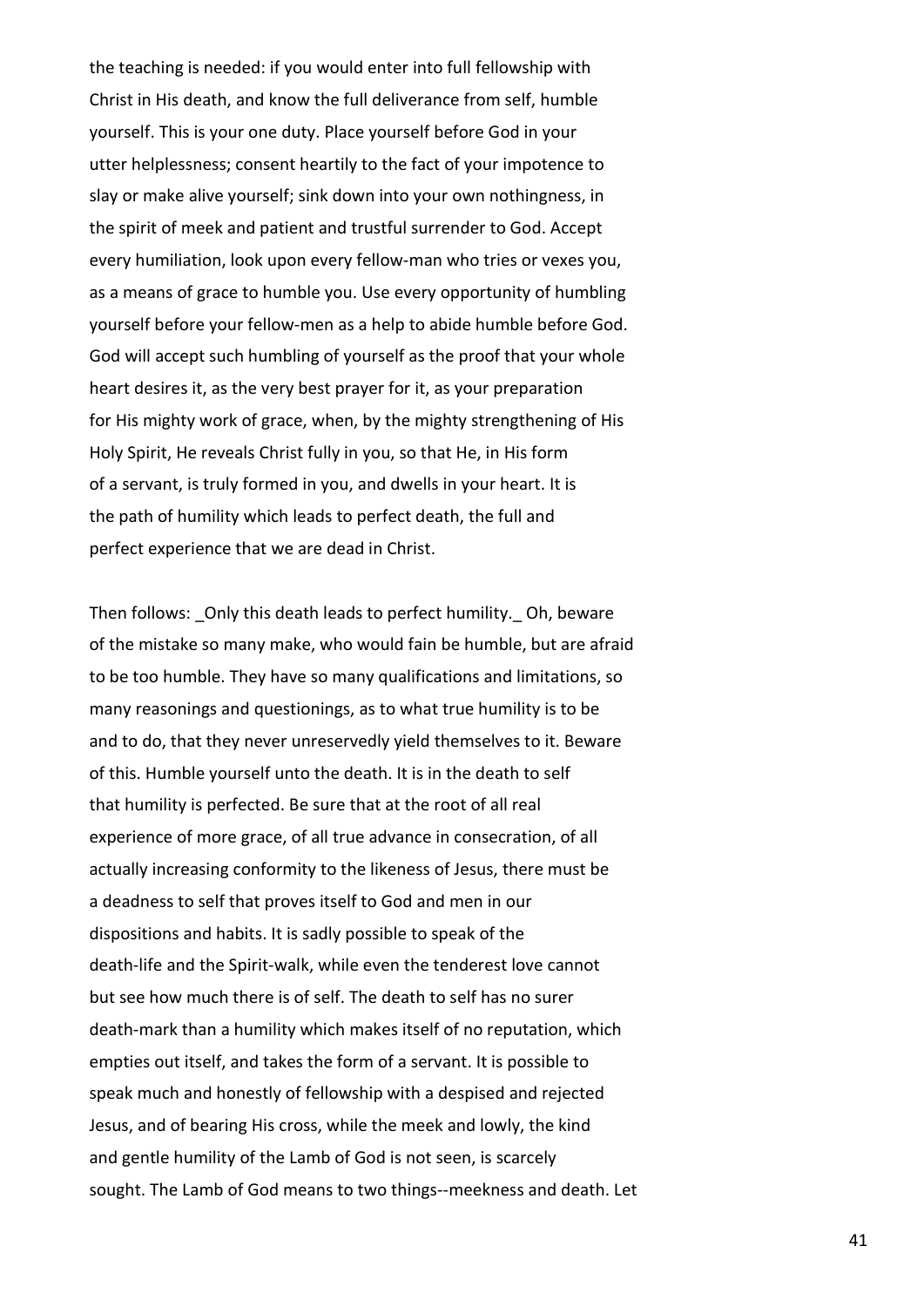us seek to receive Him in both forms. In Him they are inseparable: they must be in us too.

What a hopeless task if we had to do the work! Nature never can overcome nature, not even with the help of grace. Self can never cast out self, even in the regenerate man. Praise God! the work has been done, and finished and perfected for ever. The death of Jesus, once and forever, is our death to self. And the ascension of Jesus, His entering once and for ever into the Holiest, has given us the Holy Spirit to communicate to us in power, and make our very own, the power of the death-life. As the soul, in the pursuit and practice of humility, follows in the steps of Jesus, its consciousness of the need of something more is awakened, its desire and hope is quickened, its faith is strengthened, and it learns to look up and claim and receive that true fullness of the Spirit of Jesus, which can daily maintain His death to self and sin in its full power, and make humility the all pervading spirit of our life. (See Note C.)

'Are ye ignorant that all we who were baptised into Jesus Christ were baptised into His death? Reckon yourselves to be dead unto sin, but alive unto God in Christ Jesus. Present yourself unto God, as \_alive from the dead.'\_ The whole self consciousness of the Christian is to be imbued and characterised by the spirit that animated the death of Christ. He has ever to present himself to God as one who has died in Christ, and in Christ is alive from the dead, bearing about in his body the dying of the Lord Jesus. His life ever bears the two-fold mark: its roots striking in true humility deep into the grave of Jesus, the death to sin and self; its head lifted up in resurrection power to the heaven where Jesus is.

Believer, claim in faith the death and the life of Jesus as thine. Enter in His grave into the rest from self and its work--the rest of God. With Christ, who committed His spirit into the Father's hands, humble thyself and descend each day into that perfect, helpless dependence upon God. God will raise thee up and exalt thee. Sink every morning in deep, deep nothingness into the grave of Jesus; every day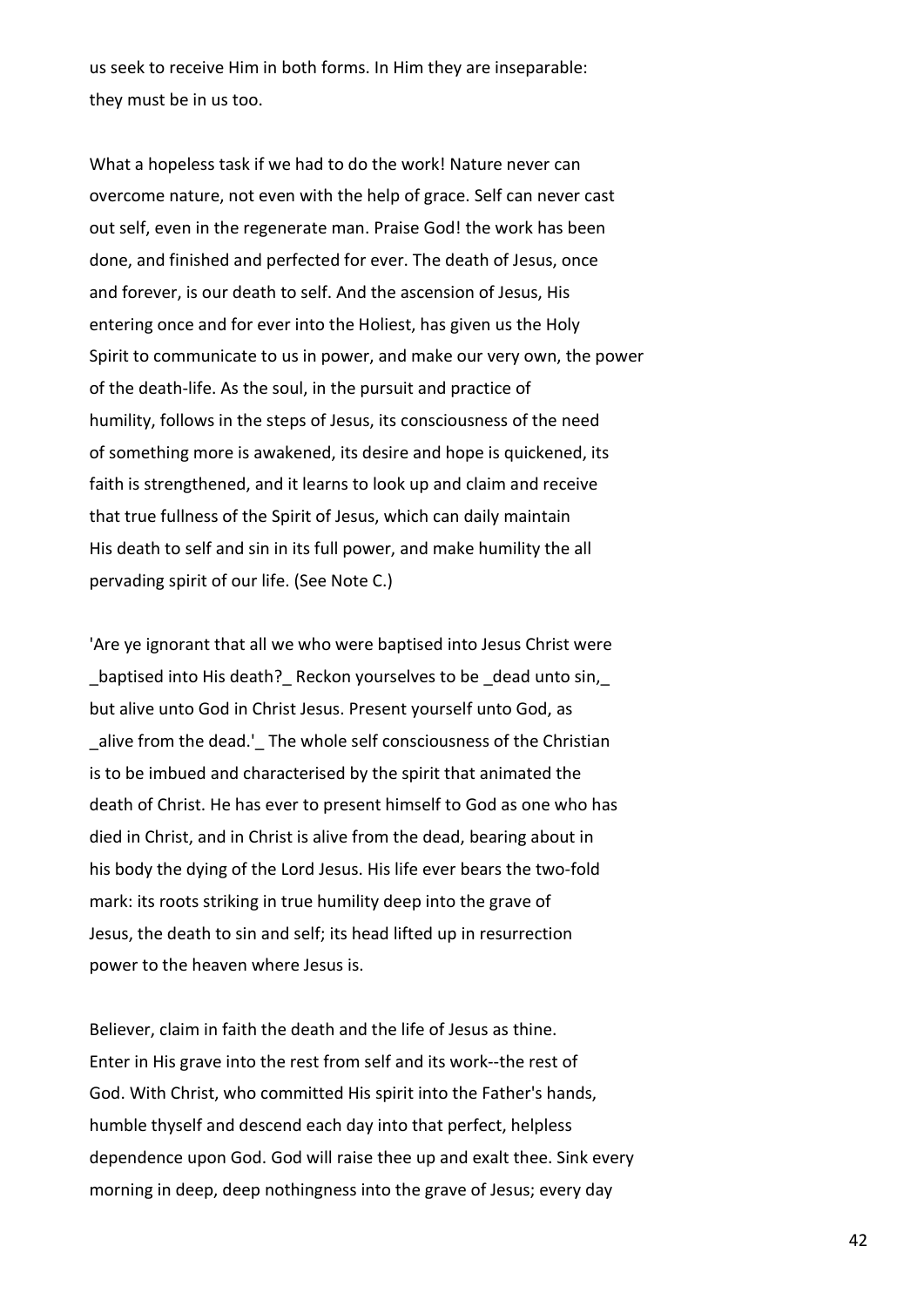the life of Jesus will be manifest in thee, Let a willing, loving, restful, happy humility be the mark that thou hast indeed claimed thy birthright--the baptism into the death of Christ. 'By one offering He has perfected for ever them that are sanctified.'The souls that enter into His humiliation will find \_in Him\_ the power to see and count self dead, and, as those who have learned and received of Him, to walk with all lowliness and meekness, forbearing one another in love. The death-life is seen in a meekness and lowliness like that of Christ.

Humility: The Beauty of Holiness

XI.

Humility and Happiness.

\_'Most gladly therefore will I rather glory in my weaknesses, that the strength of Christ may rest upon me. Wherefore I take pleasure in weakness: for when I am weak then am I strong.' --2 COR. xii. 9. 10.

LEST Paul should exalt himself, by reason of the exceeding greatness of the revelations, a thorn in the flesh was sent him to keep him humble. Paul's first desire was to have it removed, and he besought the Lord thrice that it might depart. The answer came that the trial was a blessing; that, in the weakness and humiliation it brought, the grace and strength of the Lord could be the better manifested. Paul at once entered upon a new stage in his relation to the trial: instead of simply enduring it, he most gladly gloried in it; instead of asking for deliverance, he took pleasure in it. He had learned that the place of humiliation is the place of blessing, of power, of joy.

Every Christian virtually passes through these two stages in his pursuit of humility. In the first he fears and flees and seeks deliverance from all that can humble him. He has not yet learnt to seek humility at any cost. He has accepted the command to be humble,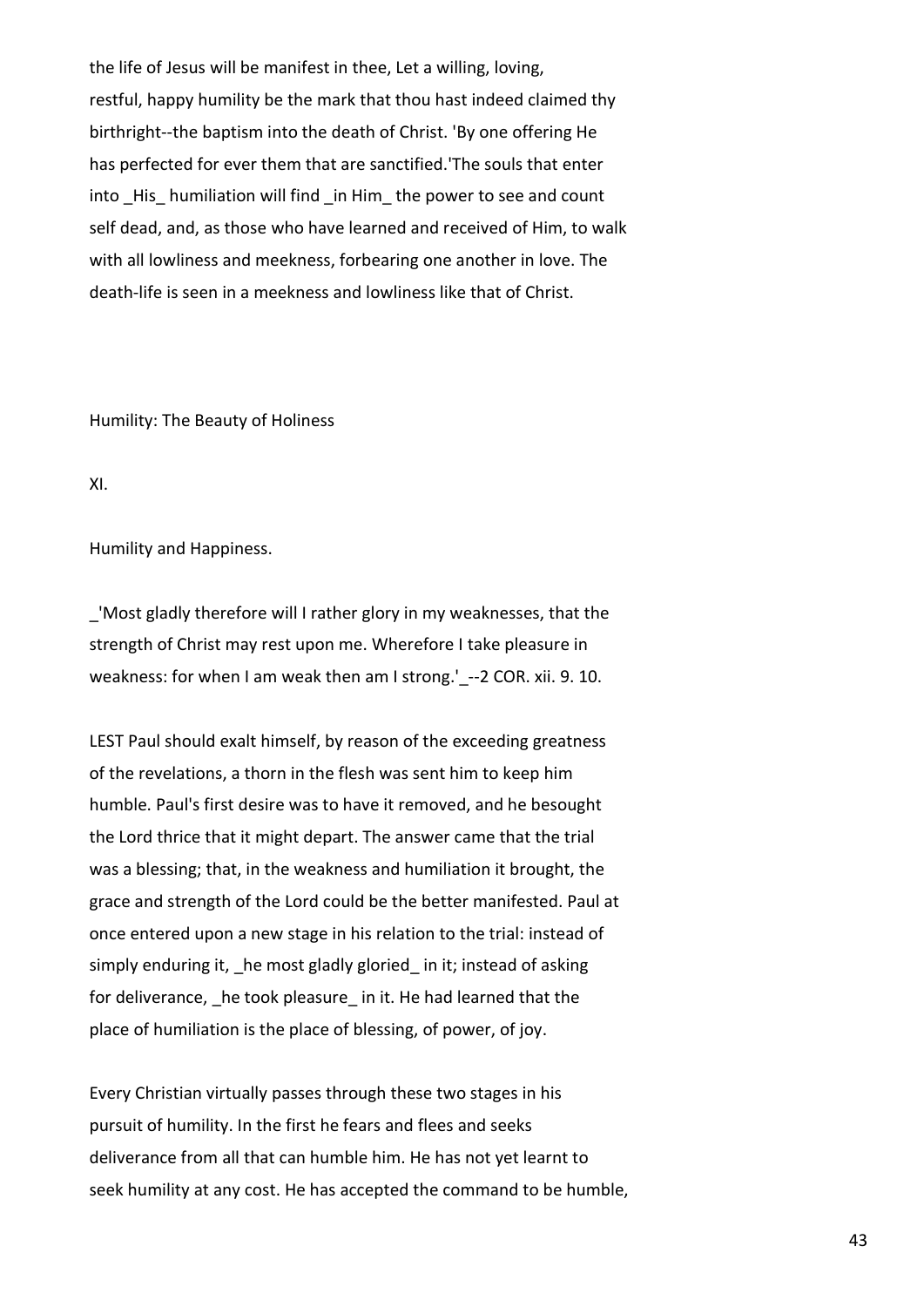and seeks to obey it, though only to find how utterly he fails. He prays for humility, at times very earnestly; but in his secret heart he prays more, if not in word, then in wish, to be kept from the very things that will make him humble. He is not yet so in love with humility as the beauty of the Lamb of God, and the joy of heaven, that he would sell all to procure it. In his pursuit of it, and his prayer for it, there is still somewhat of a sense of burden and of bondage; to humble himself has not yet become the spontaneous expression of a life and a nature that is essentially humble. It has not yet become his joy and only pleasure. He cannot yet say, 'Most gladly do I glory in weakness, I take pleasure in whatever humbles me.'

But can we hope to reach the stage in which this will be the case? Undoubtedly. And what will it be that brings us there? That which brought Paul there--\_a new revelation of the Lord Jesus. Nothing but the presence of God can reveal and expel self. A clearer insight was to be given to Paul into the deep truth that the presence of Jesus will banish every desire to seek anything in ourselves, and will make us delight in every humiliation that prepares us for His fuller manifestation. Our humiliations lead us, in the experience of the presence and power of Jesus, to choose humility as our highest blessing. Let us try to learn the lessons the story of Paul teaches us.

We may have advanced believers, eminent teachers, men of heavenly experiences, who have not yet fully learnt the lesson of perfect humility, gladly glorying in weakness. We see this in Paul. The danger of exalting himself was coming very near. He knew not yet perfectly what it was to be nothing; to die, that Christ alone might live in him; to take pleasure in all that brought him low. It appears as if this were the highest lesson that he had to learn, full conformity to his Lord in that self-emptying where he gloried in weakness that God might be all.

The highest lesson a believer has to learn is humility. Oh that every Christian who seek to advance in holiness may remember this well!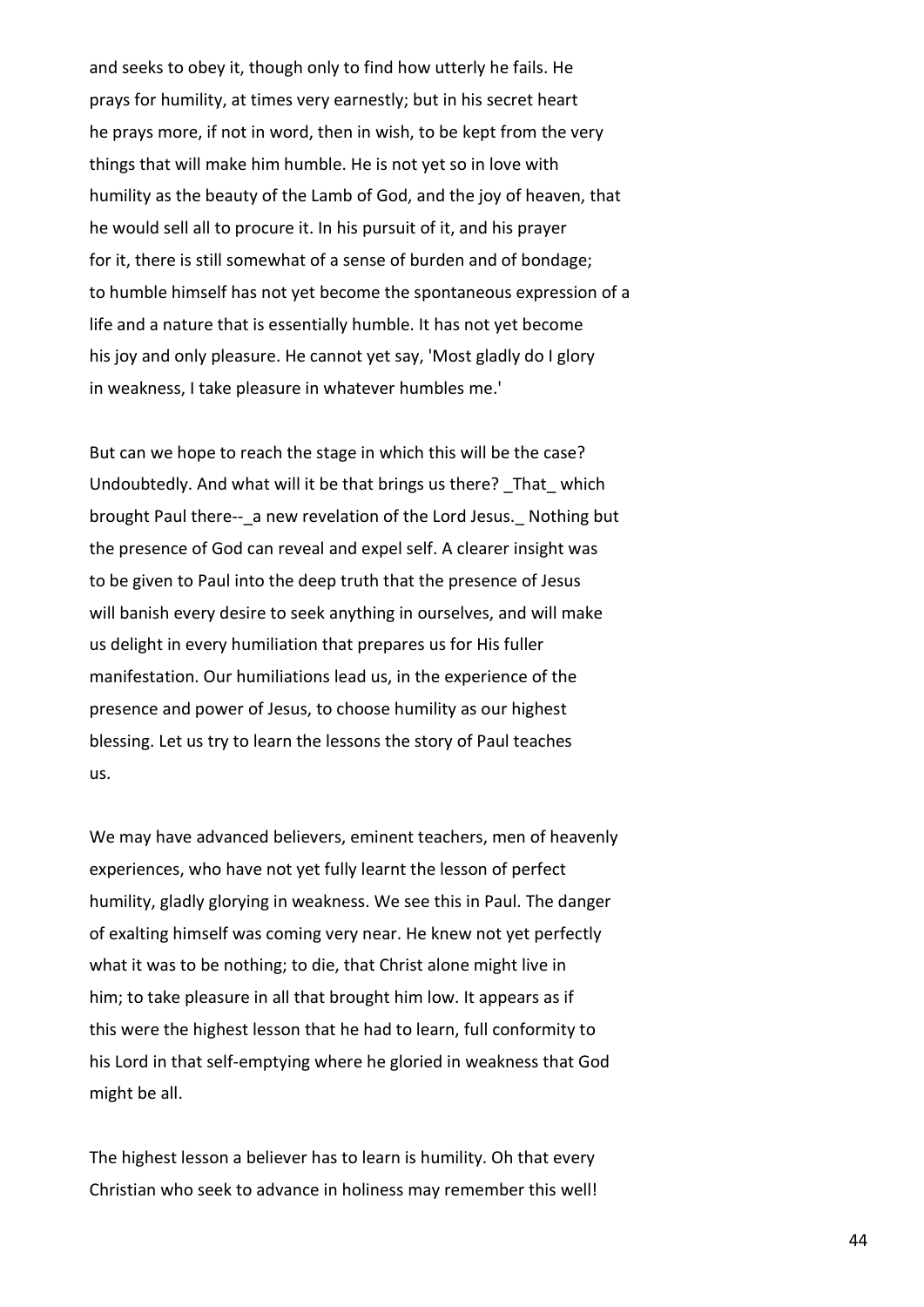There may be intense consecration, and fervent zeal and heavenly experience, and yet, if it is not prevented by very special dealings of the Lord, there may be an unconscious self-exaltation with it all. Let us learn the lesson,--the highest holiness is the deepest humility; and let us remember that comes not of itself, but only as it is made matter of special dealing on the part of our faithful Lord and His faithful servant.

Let us look at our lives in the light of this experience, and see whether we gladly glory in weakness, whether we take pleasure, as Paul did, in injuries, in necessities, in distresses. Yes, let us ask whether we have learnt to regard a reproof, just or unjust, a reproach from friend or enemy, an injury, or trouble, or difficulty into which others bring us, as above all an opportunity of proving Jesus is all to us, how our own pleasure or honour are nothing, and how humiliation is in very truth what we take pleasure in. It is indeed blessed, the deep happiness of heaven, to be so free from self that whatever is said of us or done to us is lost and swallowed up, in the thought that Jesus is all.

Let us trust Him who took charge of Paul to take charge of us too. Paul needed special discipline, and with it special instruction, to learn, what was more precious than even the unutterable things he had heard in heaven--what it is to glory in weakness and lowliness. We need it, too, oh so much. He who cared for him will care for us too. He watches over us with a jealous, loving care, 'lest we exalt ourselves'. When we are doing so, He seeks to discover to us the evil, and deliver us from it. In trial and weakness and trouble He seeks to bring us low, until we so learn that His grace is all, as to take pleasure in the very thing that brings us and keeps us low. His strength made perfect in our weakness, His presence filling and satisfying our emptiness, becomes the secret of a humility that need never fail. It can, as Paul, in full sight of what God works in us, and through us, ever say, 'In nothing was I behind the chiefest apostles, though I am nothing.' His humiliations had led him to true humility, with its wonderful gladness and glorying and pleasure in all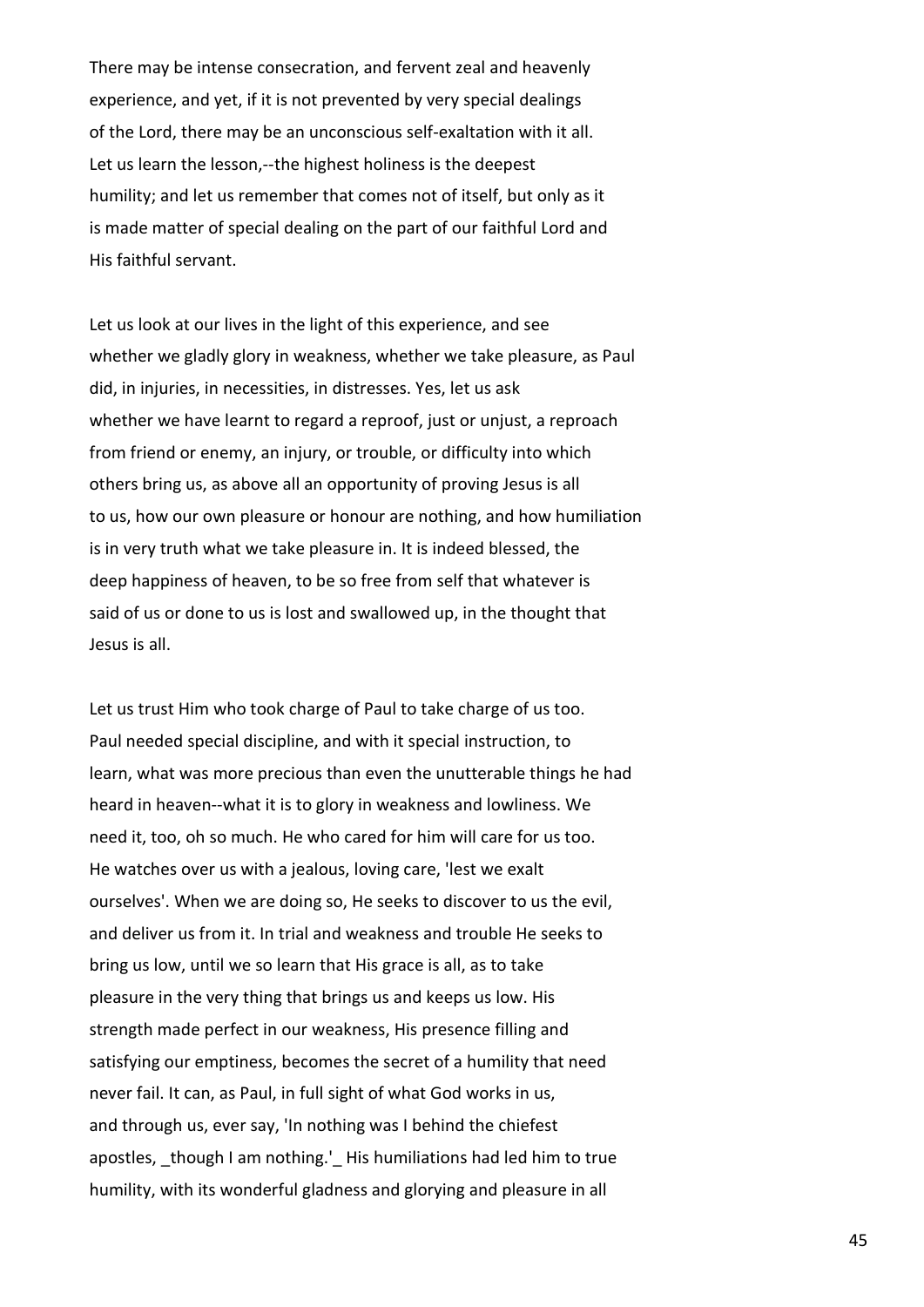that humbles.

'Most gladly will I glory in my weaknesses, that the power of Christ may rest upon me; wherefore I take pleasure in weaknesses. 'The humble man has learnt the secret of abiding gladness. The weaker he feels, the lower he sinks; the greater his humiliations appear, the more the power and the presence of Christ are his portion, until, as he says, 'I am nothing,' the word of his Lord brings ever deeper joy: 'My grace is sufficient for thee.'

I feel as if I must once again gather up all in the two lessons: the danger of pride is greater and nearer than we think, and the grace for humility too.

\_The danger of pride is greater and nearer than we think,\_ and that especially at the time of our highest experiences. The preacher of spiritual truth with an admiring congregation hanging on his lips, the gifted speaker on a Holiness platform expounding the secrets of the heavenly life, the Christian giving testimony to a blessed experience, the evangelist moving on as in triumph, and made a blessing to rejoicing multitudes,--no man knows the hidden, the unconscious danger to which these are exposed. Paul was in danger without knowing it; what Jesus did for him is written for our admonition, that we may know our danger and know our only safety. If ever it has been said of a teacher or professor of holiness,--he is so full of self; or, he does not practise what he preaches; or, his blessing has not made him humbler or gentler,--let it be said no more. Jesus, in whom we trust, can make us humble.

\_Yes, the grace for humility is greater and nearer, too, than we think.\_ The humility of Jesus is our salvation: Jesus Himself is our humility. Our humility is His care and His work. His grace is sufficient for us, to meet the temptation of pride too. His strength will be perfected in our weakness. Let us choose to be weak, to be low, to be nothing. Let humility be to us joy and gladness. Let us gladly glory and take pleasure in weakness, in all that can humble us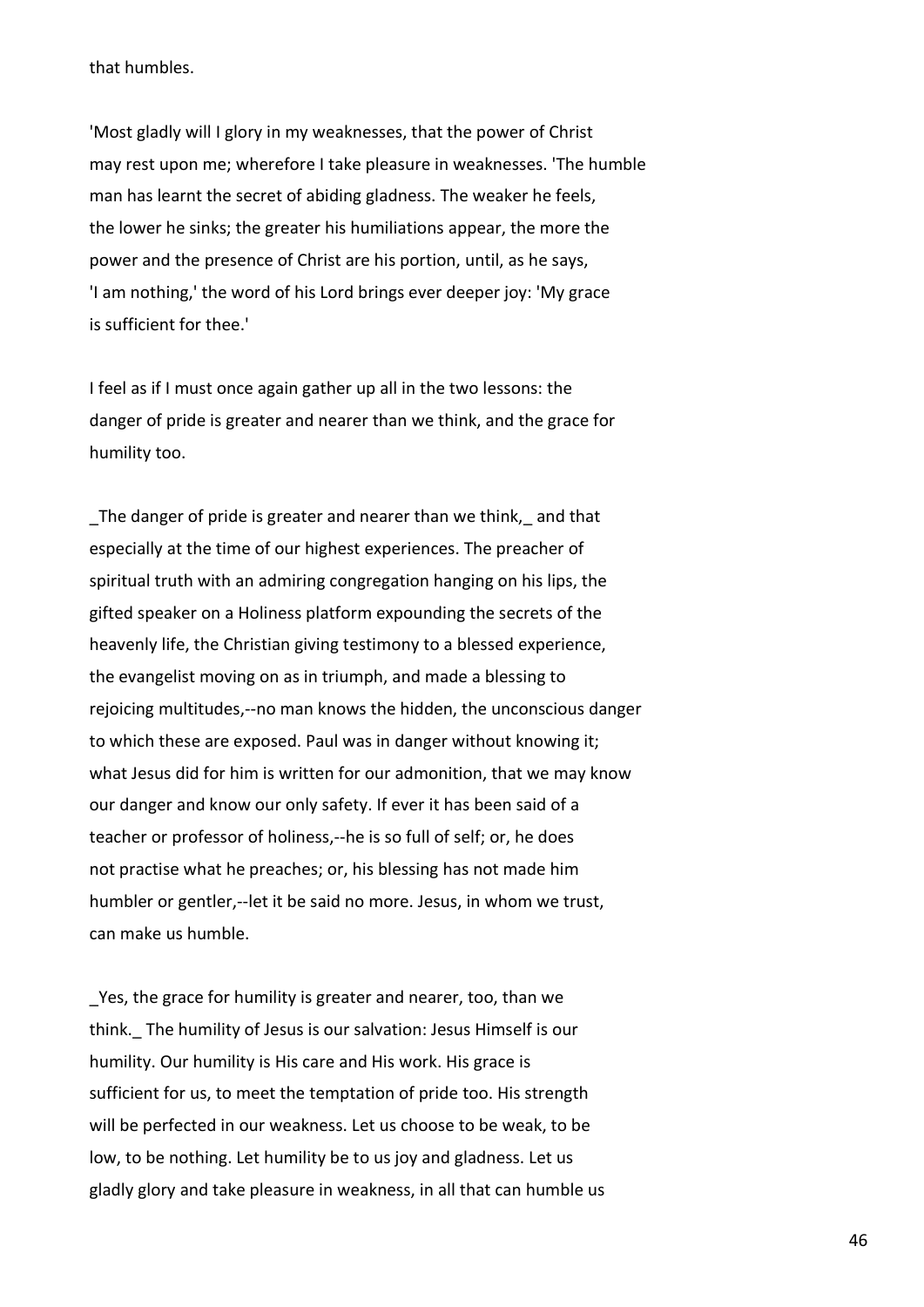and keep us low; the power of Christ will rest upon us. Christ humbled Himself, therefore God exalted Him. Christ will humble us, and keep us humble; let us heartily consent, let us trustfully and joyfully accept all that humbles; the power of Christ will rest upon us. We shall find that the deepest humility is the secret of the truest happiness, of a joy that nothing can destroy.

Humility: The Beauty of Holiness

XII.

Humility and Exaltation

\_'He that humbleth himself shall be exalted.'\_ --LUKE xiv. 11, xviii. 13.

\_'God giveth grace to the humble. Humble yourself in the sight of the Lord, and He shall exalt you.' --JAS. iv. 10.

\_'Humble yourselves therefore under the mighty hand of God, that He may exalt you in due time.' --1 PET. v. 6.

JUST yesterday I was asked the question, How am I to conquer this pride? The answer; was simple. Two things are needed. Do what; God says is your work: humble yourself. Trust Him to do what He says is His work: He will exalt you.

The command is clear: humble yourself. That does not mean that it is your work to conquer and cast out the pride of your nature, and to form within yourself the lowliness of the holy Jesus. No, this is God's work; the very essence of that exaltation, wherein He lifts you up into the real likeness of the beloved Son. What the command does mean is this: take every opportunity of humbling yourself before God and man. In the faith of the grace that is already working in you; in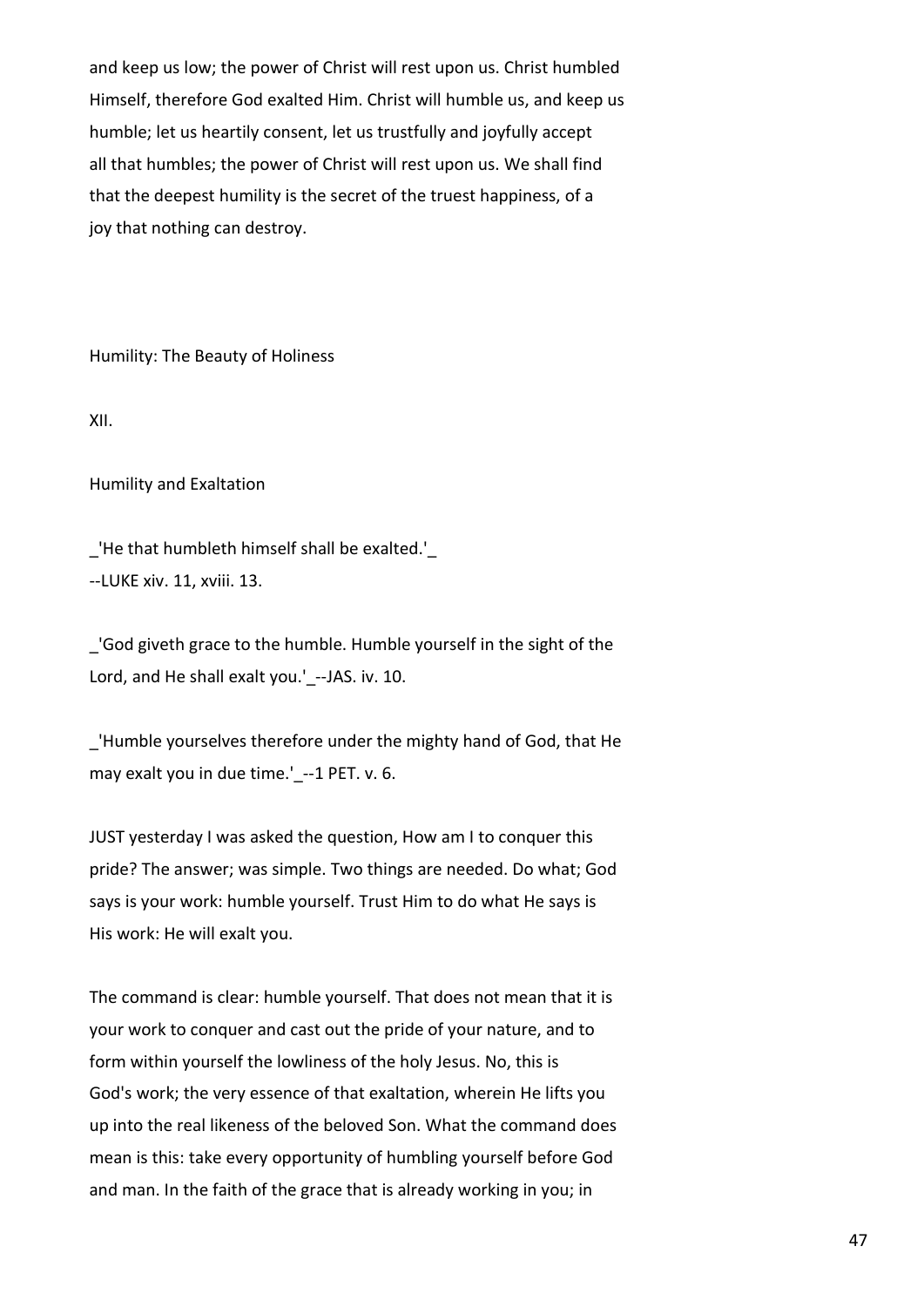the assurance of the more grace for victory that is coming; up to the light that conscience each time flashes upon the pride of the heart and its workings; notwithstanding all there may be of failure and falling, stand persistently as under the unchanging command: humble yourself. Accept with gratitude everything that God allows from within or without, from friend or enemy, in nature or in grace, to remind you of your need of humbling, and to help you to it. Reckon humility to be indeed the mother-virtue, your very first duty before God, the one perpetual safeguard of the soul, and set your heart upon it as the source of all blessing. The promise is divine and sure: He that humbleth himself shall be exalted. See that you do the one thing God asks: humble yourself. God will see that does the one thing He has promised. He will give more grace; He will exalt you in due time.

All God's dealings with man are characterised by two stages. There is the time of preparation, when command and promise, with the mingled experience of effort and impotence, of failure and partial success, with the holy expectancy of something better which these waken, train and discipline men for a higher stage. Then comes the time of fulfilment, when faith inherits the promise, and enjoys what it had so often struggled for in vain. This law holds good in every part of the Christian life, and in the pursuit of every separate virtue. And that because it is grounded in the very nature of things. In all that concerns our redemption, God must needs take the initiative. When that has been done, man's turn comes. In the effort after obedience and attainment, he must learn to know his impotence, in self-despair to die to himself, and so be fitted voluntarily and intelligently to receive from God the end, the completion of that of which he had accepted the beginning in ignorance. So, God who had been the Beginning, ere man rightly knew Him, or fully understood what His purpose was, is longed for and welcomed as the End, as the All in All.

It is even thus, too, in the pursuit of humility. To every Christian the command comes from the throne of God Himself: humble yourself. The earnest attempt to listen and obey will be rewarded--yes, rewarded--with the painful discovery of two things. The one, what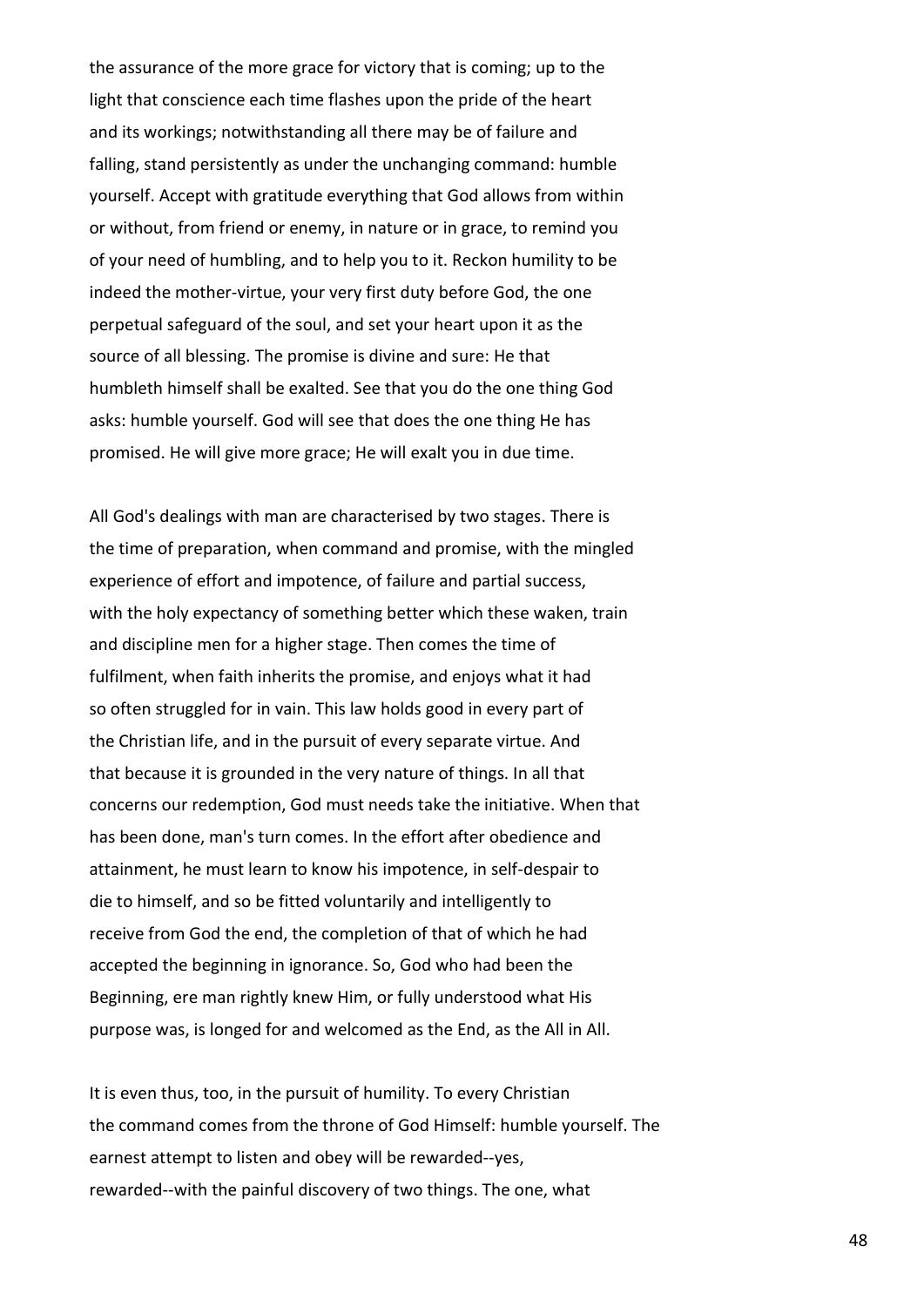depth of pride, that is of unwillingness to count oneself and to be counted nothing, to submit absolutely to God, there was, that one never knew. The other, what utter impotence there is in all our efforts, and in all our prayers too for God's help, to destroy the hideous monster. Blessed the man who now learns to put his hope in God, and to persevere, notwithstanding all the power of pride within him, in acts of humiliation before God and Men. We know the law of human nature: acts produce habits, habits breed dispositions, dispositions form the will, and the rightly-formed will is character. It is no otherwise in the work of grace. As acts, persistently repeated, beget habits and dispositions, and these strengthened the will, He who works both to will and to do comes with His mighty power and Spirit; and the humbling of the proud heart with which the' penitent saint cast himself so often before God, is rewarded with the 'more grace' of the humble heart, in which the Spirit of Jesus has conquered, and brought the new nature to its maturity, and He the meek and lowly One now dwells for ever.

Humble yourselves in the sight of the Lord, and He will exalt you. And wherein does the exaltation consist? The highest glory of the creature is in being only a vessel, to receive and enjoy and show forth the glory of God. It can do this only as it is willing to be nothing in itself, that God may be all. Water always fills first the lowest places. The lower, the emptier a man lies before God, the speedier and the fuller will be the inflow of the divine glory. The exaltation God promises is not, cannot be, any external thing apart from Himself: all that He has to give or can give is only more of Himself, Himself to take more complete possession. The exaltation is not, like an earthly prize, something arbitrary, in no necessary connection with the conduct to be rewarded. No, but it is in its very nature the effect and result of the humbling of ourselves. It is nothing but the gift of such a divine indwelling humility, such a conformity to and possession of the humility of the Lamb of God, as fits us for receiving fully the indwelling of God.

He that humbleth himself shall be exalted. Of the truth of these words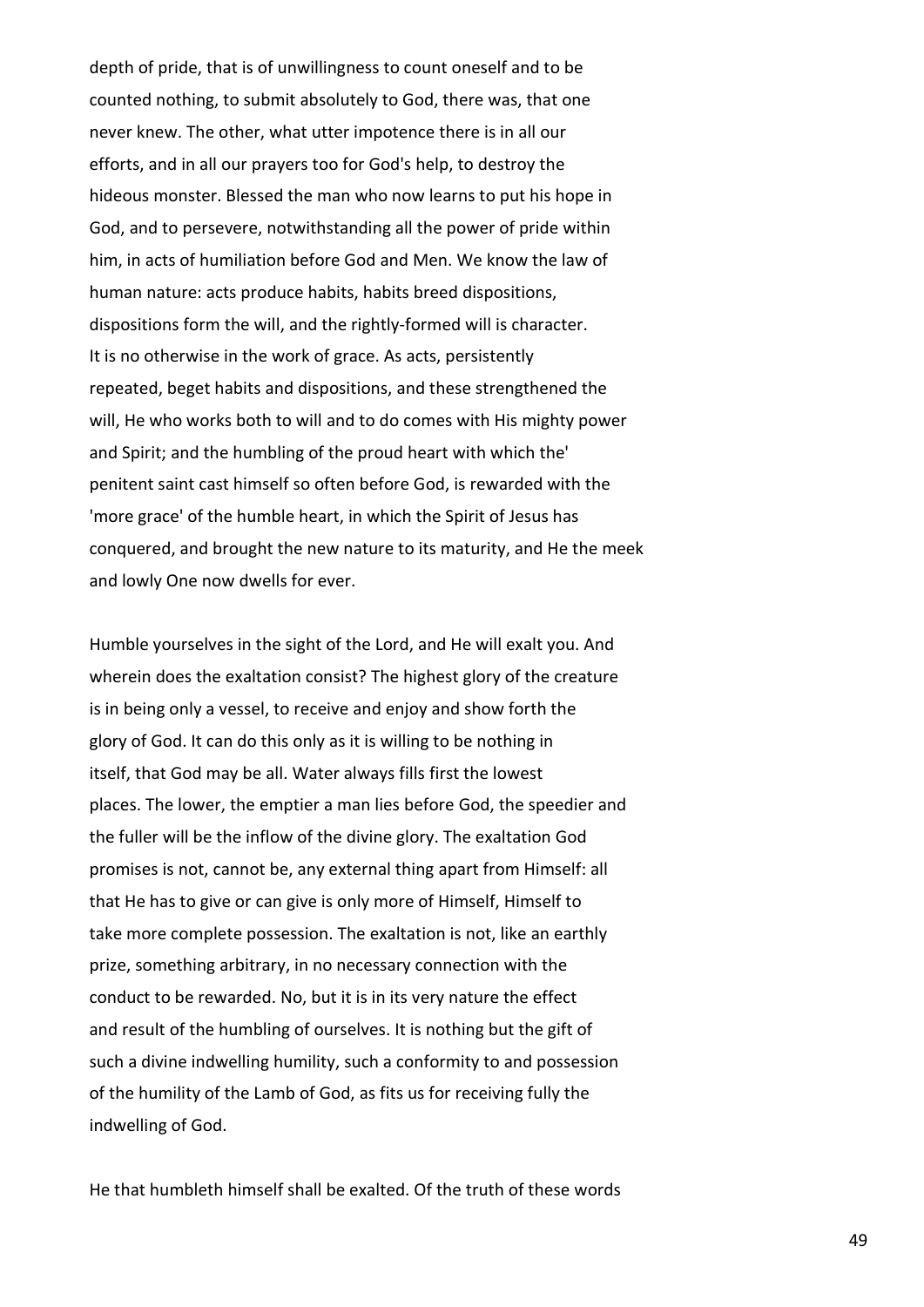Jesus Himself is the proof; of the certainty of their fulfilment to us He is the pledge. Let us take His yoke upon us and learn of Him, for He is meek and lowly of heart. If we are but willing to stoop to Him, as He has stooped to us, He will yet stoop to each one of us again, and we shall find ourselves not unequally yoked with Him. As we enter deeper into the fellowship of His humiliation, and either humble ourselves or bear the humbling of men, we can count upon it that the Spirit of His exaltation, 'the Spirit of God and of glory,' will rest upon us. The presence and the power of the glorified Christ will come to them that are of an humble spirit. When God can again have His rightful place in us, He will lift us up. Make His glory thy care in humbling thyself; He will make thy glory His care in perfecting thy humility, and breathing into thee, as thy abiding life, the very Spirit of His Son. As the all-pervading life of God possesses thee, there will be nothing so natural, and nothing so sweet, as to be nothing, with not a thought or wish for self, because all is occupied with Him who filleth all. 'Most gladly will I glory in my weakness, that the strength of Christ may rest upon me.'

Brother, have we not here the reason that our consecration and our faith have availed so little in the pursuit of holiness? It was by self and its strength that the work was done under the name of faith; it was for self and its happiness that God was called in; it was, unconsciously, but still truly, in self and its holiness that the soul rejoiced. We never knew that humility, absolute, abiding, Christlike humility and self-effacement, pervading and marking our whole life with God and man, was the most essential element of the life of the holiness we sought for.

It is only in the possession of God that I lose myself. As it is in the height and breadth and glory of the sunshine that the littleness of the mote playing in its beams is seen, even so humility is the taking our place in God's presence to be nothing but a mote dwelling in the sunlight of His love.

'How great is God! how small am I!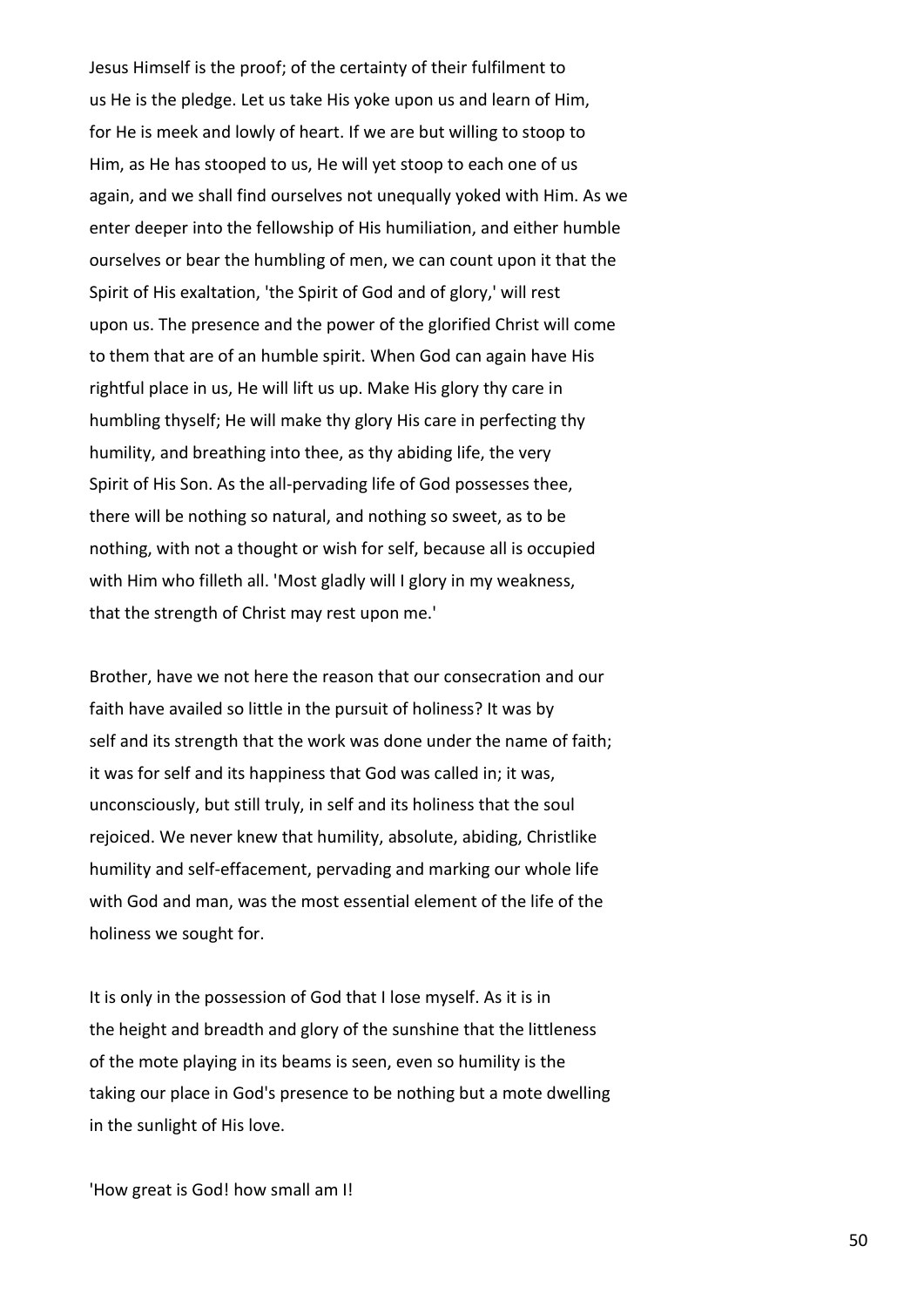Lost, swallowed up in Love's immensity! God only there, not I.'

May God teach us to believe that to be humble, to be nothing in His presence, is the highest attainment, and the fullest blessing of the Christian life. He speaks to us: 'I dwell in the high and holy place, and with him the is of a contrite and humble spirit.' Be this our portion!

'Oh, to be emptier, lowlier, Mean, unnoticed, and unknown, And to God a vessel holier, Filled with Christ, and Christ alone!'

#### Notes.

NOTE A--'All this is to make it known the region of eternity that pride can degrade the highest angels into devils, and humility raise fallen flesh and blood to the thrones of angels. Thus, this is the great end of God raising a new creation out of a fallen kingdom of angels: for this end it stands in its state of war betwixt the fire and pride of fallen angels, and the humility of the Lamb of God, that the last trumpet may sound the great truth through the depths of eternity, that evil can have no beginning but from pride, and no end but from humility. The truth is this: Pride may die in you, or nothing of heaven can live in you. Under the banner of the truth, give yourself up to the meek and humble spirit of the holy Jesus. Humility must sow seed, or there can be no reaping in Heaven. Look not at pride only as an unbecoming temper, nor at humility only as a decent virtue: for the one is death, and the other is life; the one is all hell, the other is all heaven. So much as you have of pride within you, you have of the fallen angels alive in you; so much as you have of true humility, so much you have of the Lamb of God within you. Could you see what every stirring of pride does to your soul, you would beg of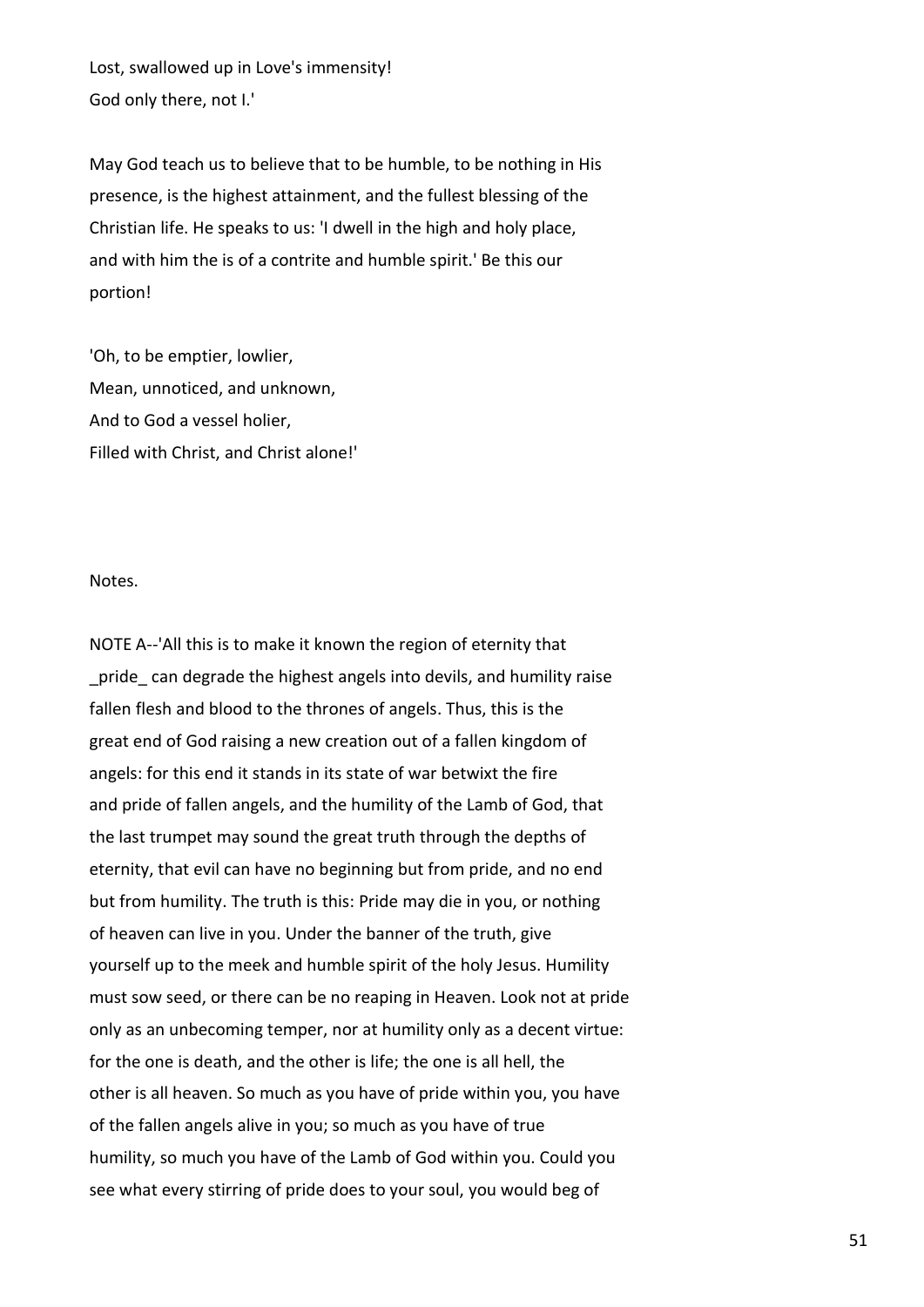everything you meet to tear the viper from you, though with the loss of a hand or an eye. Could you see what a sweet, divine, transforming power there is in humility, how it expels the poison of your nature, and makes room for the Spirit of God to live in you, you would rather wish to be the footstool of all the world than want the smallest degree of it.'--\_Spirit of Prayer\_, Pt. II. p. 73, Edition of Moreton, Canterbury, 1893.

Note B.--'We need to know two things: 1. That our salvation consists wholly in being saved from ourselves, or that which we are by nature; 2. That in the whole nature of things nothing could be this salvation or saviour to us but such a humility of God as is beyond all expression. Hence the first unalterable term of the Saviour to fallen man: Except a man denies \_himself, he cannot be My disciple. Self is the whole evil of fallen nature; self-denial is our capacity of being saved; humility is our saviour. ...\_ Self\_ is the root, the branches, the tree, of all the evil of our fallen state. All the evils of fallen angels and men have their birth in the pride of self. On the other hand, all the virtues of the heavenly life are the virtues of humility. It is humility alone that makes the unpassable gulf between heaven and hell. What is then, or in what lies, the great struggle for eternal life? It all lies in the strife between pride and humility: pride and humility are the two master powers, the two kingdoms in strife for the eternal possession of man. There never was, nor ever will be, but one humility, and that is the one humility of Christ. Pride and self have the all of man, till man has his all from Christ. He therefore only fights the good fight whose strife is that the self-idolatrous nature which he hath from Adam may be brought to death by the supernatural humility of Christ brought to life in him.'--W. Law, Address to the Clergy, p. 52. [I hope that this book of Law on the Holy Spirit may be issued by my publisher in the course of the year.]

Note C--'To die to self, or come from under its power, is not, cannot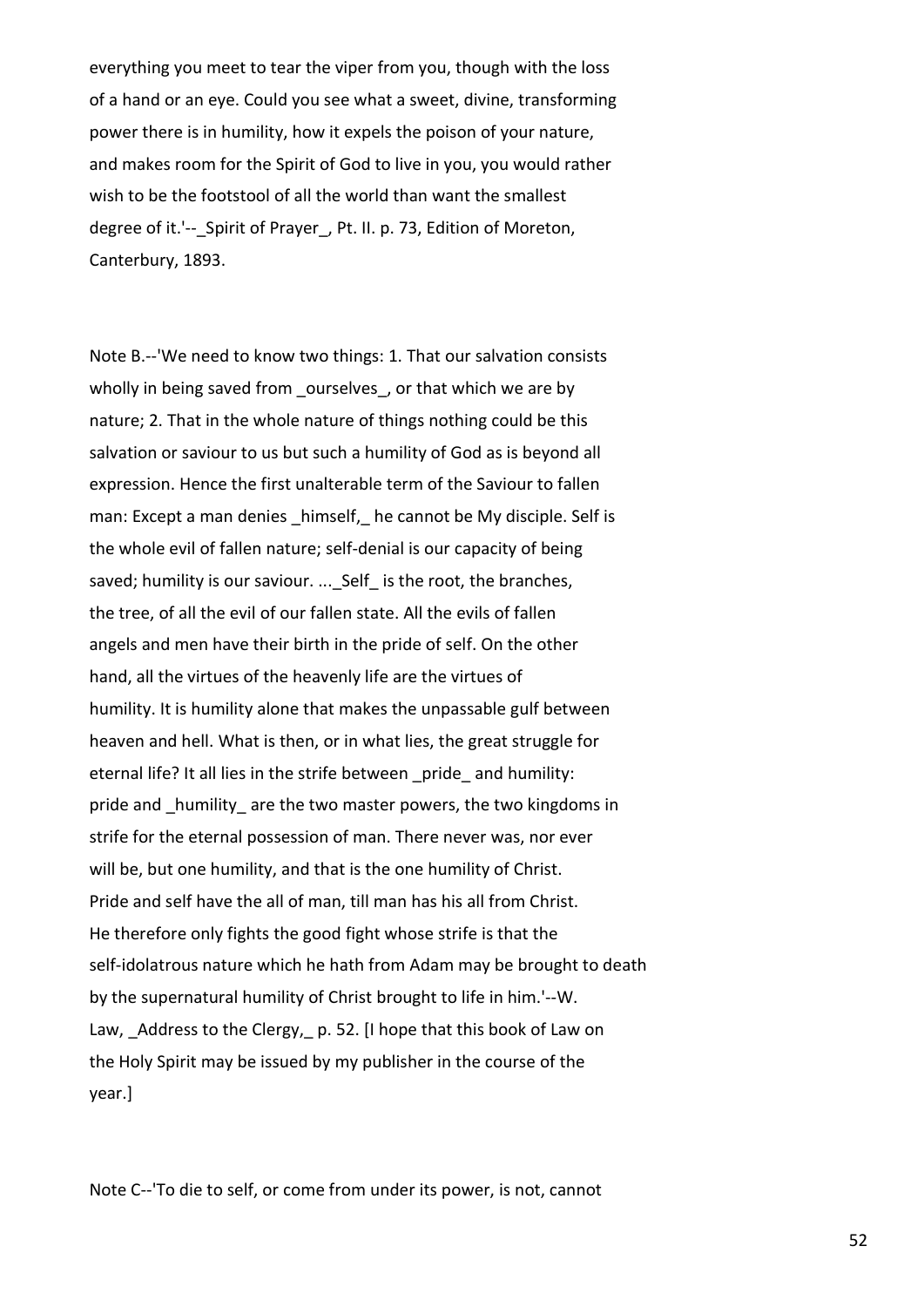be done, by any active resistance we can make to it by the powers of nature. The one true way of dying to self is the way of patience, meekness, humility, and resignation to God. This is the truth and perfection of dying to self. ...For if I ask you what the Lamb of God means, must you not tell me that it is and means the perfection of \_patience, meekness, humility, and resignation to God?\_ Must you not therefore say that a desire and faith of these virtues is an application to Christ, is a giving up yourself to Him and the perfection of faith in Him? And then, because this inclination of your heart to sink down in patience, meekness, humility, and resignation to God, is truly giving up all that you are and all that you have from fallen Adam, it is perfectly leaving all you have to follow Christ; it is your highest act of faith in Him. Christ is nowhere but in these virtues; when they are there, He is in His own kingdom. Let this be the Christ you follow.

'The Spirit of divine love can have no birth in any fallen creature, till it wills and chooses to be dead to all self, in a \_patient, humble resignation to the power and mercy of God.

'I seek for all my salvation through the merits and mediation of the \_meek, humble, patient, suffering Lamb of God,\_ who alone hath power to bring forth the blessed birth of these heavenly virtues in my soul. There is no possibility of salvation but in and by the birth of the \_meek, humble, patient, resigned Lamb of God\_ in our souls. When the Lamb of God hath brought forth a real birth of His own meekness, humility, and full resignation to God\_ in our souls, then it is the birthday of the Spirit of love in our souls, which, whenever we attain, will feast our souls with such peace and joy in God as will blot out the remembrance of everything that we called peace or joy before.

'This way to God is infallible. This infallibility is grounded in the twofold character of our Saviour: 1. As He is the Lamb of God, a principle of all meekness and humility in the soul; 2. As He is the Light of heaven, and blesses eternal nature, and turns it into a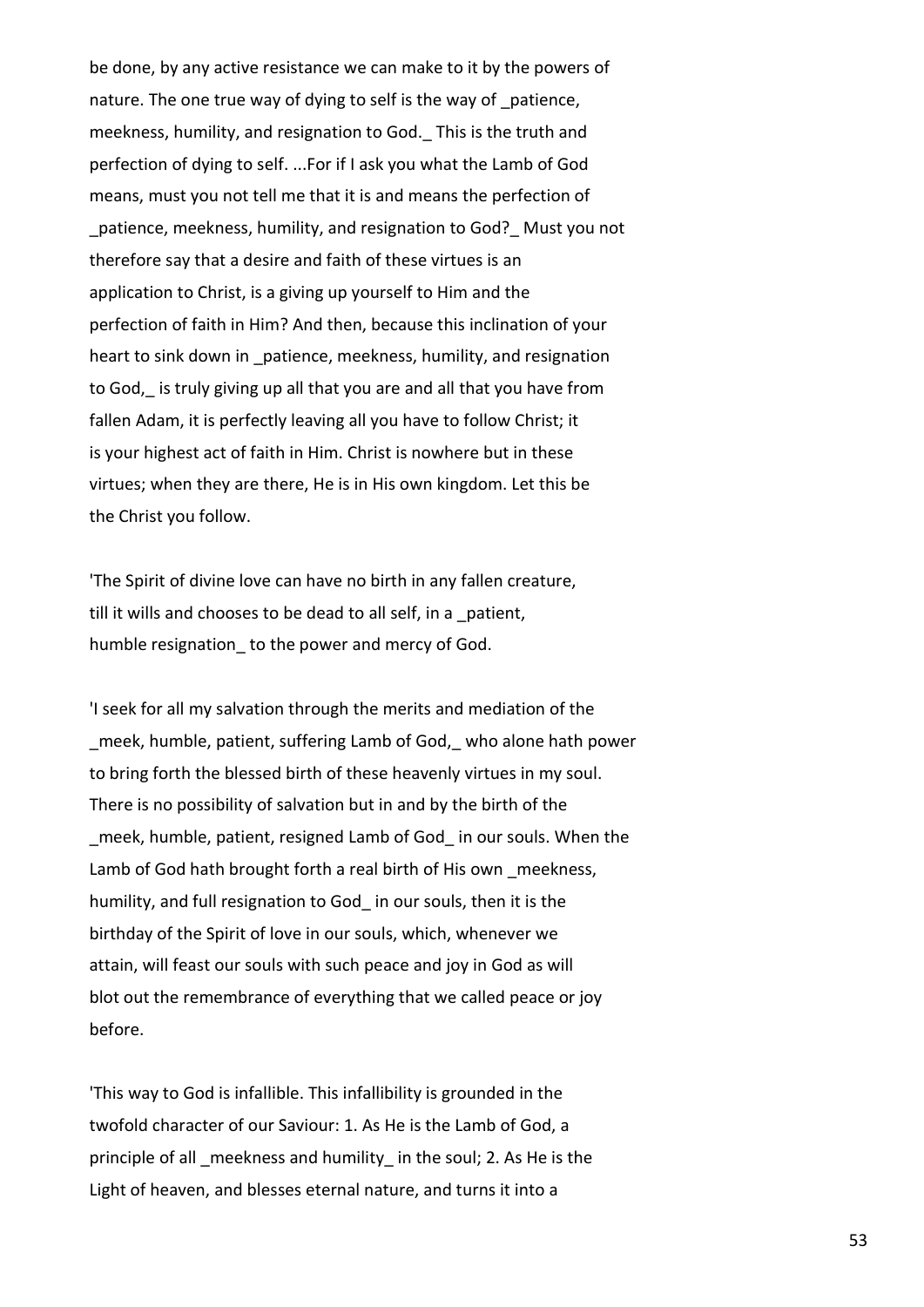kingdom of heaven,--when we are willing to get rest to our souls in meek, humble resignation to God, then it is that He, as the Light of God and heaven, joyfully breaks in upon us, turns our darkness into light, and begins that kingdom of God and of love within us, which will never have an end.'--See Wholly For God, pp 84-102. [The whole passage deserves careful study, showing most remarkably how the continual sinking down in humility before God is, from man's side, the only way to die to self.][Footnote: The whole dialogue has been published separately under the title \_Dying to Self: A Golden Dialogue. By William Law. With Notes by A.M. (Nisbet & Co., 1s) Every one who would study and practise humility will find in this golden dialogue what it is that hinders our humility, how we are to be delivered from it, and what the blessing of the Spirit of Love is that comes to the humble from Christ, the meek and lowly Lamb of God.]

Note D.-- A Secret of Secrets: Humility the Soul of True Prayer.\_--Till the spirit of the heart be renewed, till it is emptied of all earthly desires, and stands in an habitual hunger and thirst after God, which is the true spirit of prayer; till then, all our prayer will be, more or less, but too much like lessons given to scholars; and we shall mostly say them, only because we dare not neglect them. But be not discouraged; take the following advice, and then you may go to church without any danger of mere lip-labor or hypocrisy, although there should be a hymn or a prayer, whose language is higher than that of your heart. Do this: go to the church as the publican went to the temple; stand inwardly in the spirit of your mind in that form which he outwardly expressed, when he cast down his eyes, and could only say, 'God be merciful to me, a sinner.' Stand unchangeably, at least in your desire, in this form or state of heart; it will sanctify every petition that comes out of your mouth; and when anything is read or sung or prayed, that is more exalted than your heart is, if you make this an occasion of further sinking down in the spirit of the publican, you will then be helped, and highly blessed, by those prayers and praises which seem only to belong to a heart better than yours.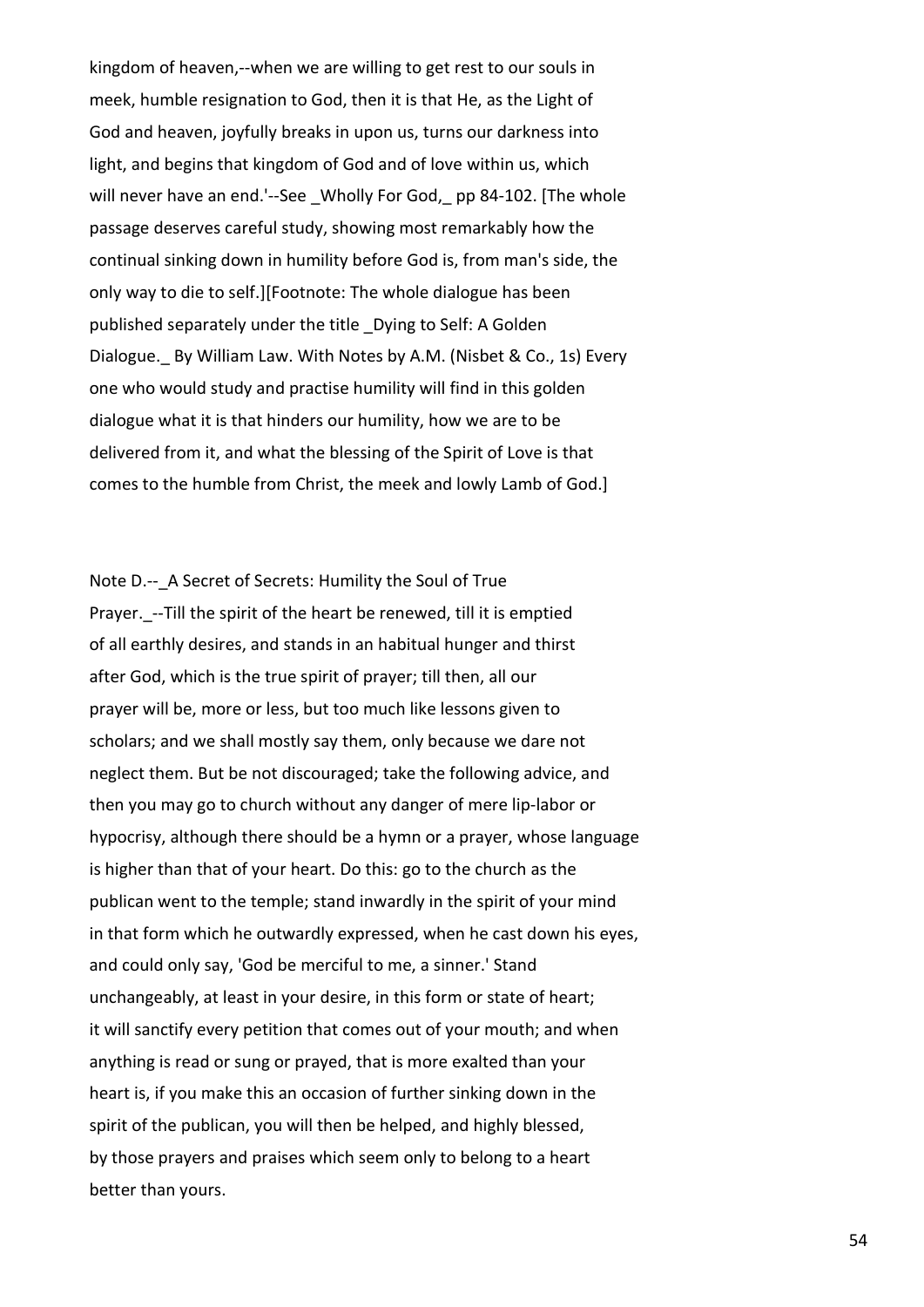This, my friend, is a secret of secrets; it will help you to reap where you have not sown, and be a continual source of grace in your soul; for everything that inwardly stirs in you, or outwardly happens to you, becomes a real good to you, if it finds or excites in you this humble state of mind. For nothing is in vain, or without profit to the humble soul; it stands always in a state of divine growth; everything that falls upon it is like a dew of heaven to it. Shut up yourself, therefore, in this form of Humility; all good is enclosed in it; it is a water of heaven, that turns the fire of the fallen soul into the meekness of the divine life, and creates that oil, out of which the love to God and man gets its flame. Be enclosed, therefore, always in it; let it be as a garment wherewith you are always covered, and a girdle with which you are girt; breathe nothing but in and from its spirit; see nothing but with its eyes; hear nothing but with its ears. And then, whether you are in the church or out of the church, hearing the praises of God or receiving wrongs from men and the world, all will be edification, and everything will help forward your growth in the life of God.-- The Spirit of Prayer, Pt. II. p. 121.

## A PRAYER FOR HUMILITY

I will here give you an infallible touchstone, that will try all to the truth. It is this: retire from the world and all conversation, only for one month; neither write, nor read, nor debate anything with yourself; stop all the former workings of your heart and mind: and, with all the strength of your heart, stand all this month, as continually as you can, in the following form of prayer to God. Offer it frequently on your knees; but whether sitting, walking, or standing, be always inwardly longing, and earnestly praying this one prayer to God: 'That of His great goodness He would make known to you, and take from your heart, \_every kind and form and degree of Pride,\_ whether it be from evil spirits, or your own corrupt nature; and that He would awaken in you the deepest depth and truth of that Humility, which can make you capable of His light and Holy Spirit.' Reject every